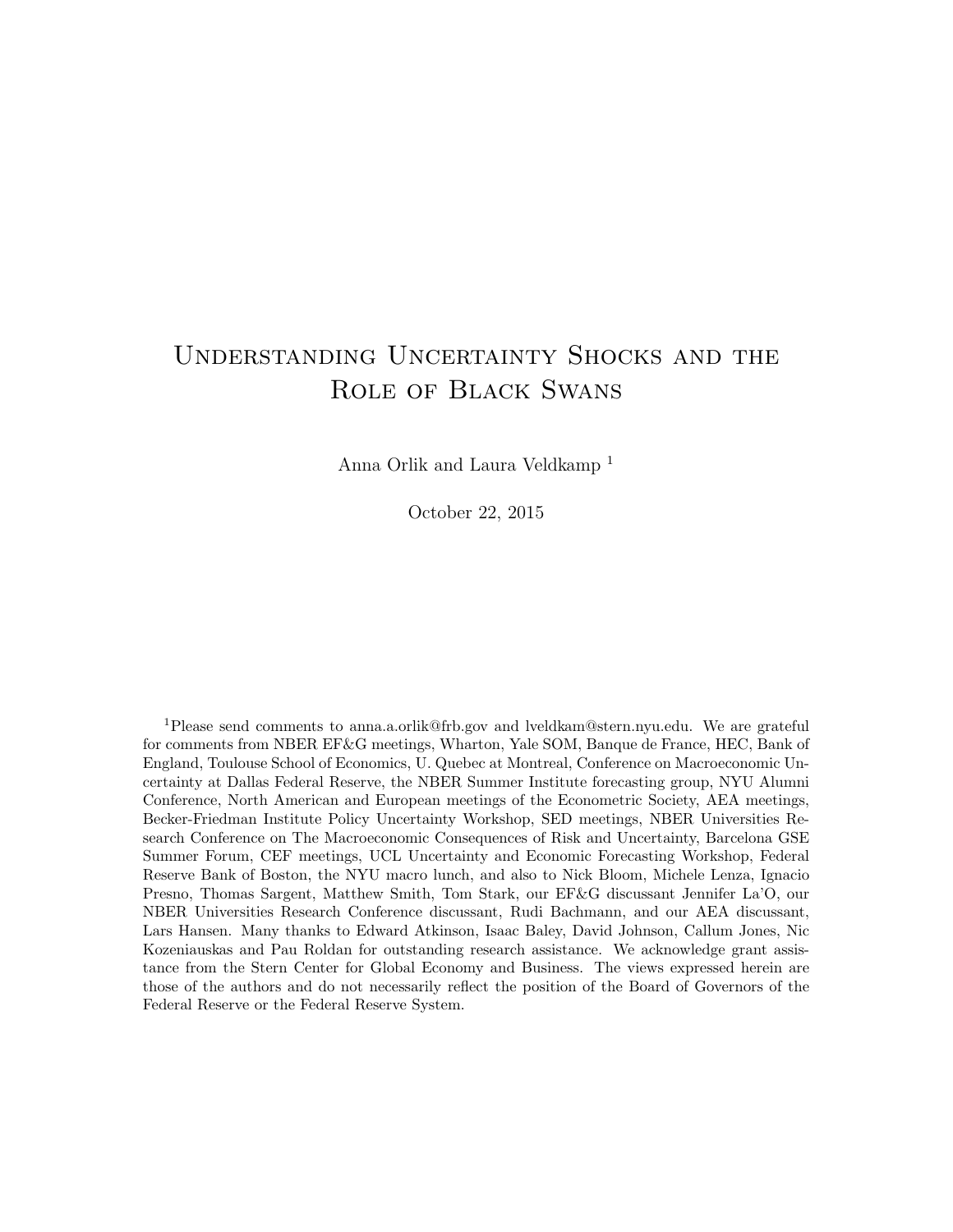#### Abstract

Economic uncertainty is a powerful force in the modern economy. Recent work shows that surges in uncertainty can trigger business cycles, bank runs and asset price fluctuations. But where do sudden surges in uncertainty come from? This paper provides a data-disciplined theory of belief formation that explains large fluctuations in uncertainty. It argues that people do not know the true distribution of macroeconomic outcomes. Like Bayesian econometricians, they estimate a distribution. Our main contribution is to explain why real-time estimation of distributions with non-normal tails are prone to large uncertainty fluctuations. We use theory and data to show how small changes in estimated skewness whip around probabilities of unobserved tail events (black swans). Our estimates, based on real-time GDP data, reveal that revisions in the estimates of black swan risk explain most of the fluctuations in uncertainty.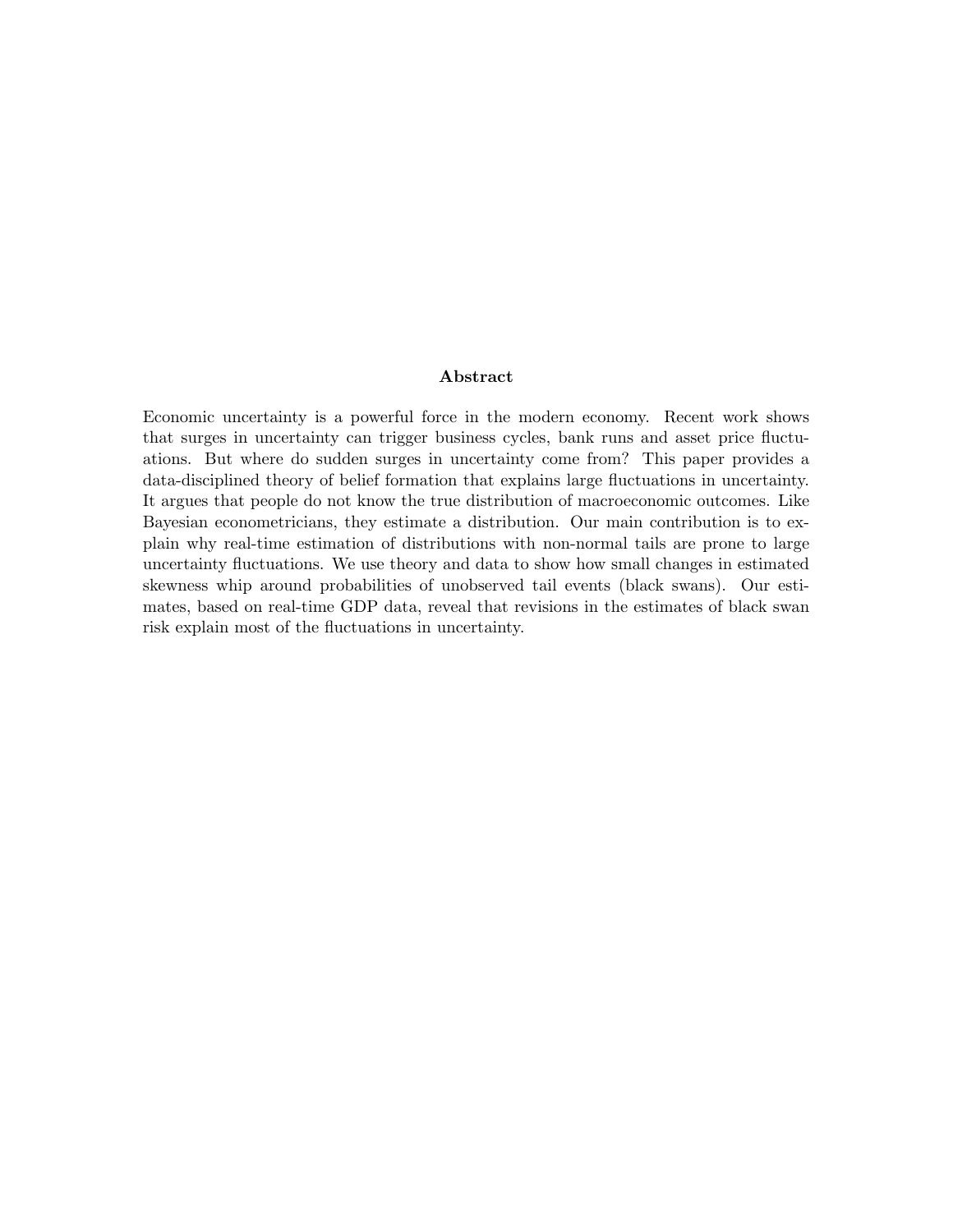Economic uncertainty is a powerful force in the modern economy. Recent work shows that surges in uncertainty can trigger business cycles, bank runs and asset price fluctuations.<sup>1</sup> But the way uncertainty shocks are typically modelled is that one day, every agent suddenly knows that future outcomes will be less predictable than in the past. This mysterious belief shock is isomorphic to a preference shock. Such belief shocks are not disciplined by data, making the theories hard to test. Furthermore, if certainty is the precision of beliefs that arises from accumulating a body of information, a sudden rise in uncertainty seems to imply a sudden loss of information. Just like the loss of productivity associated with real business cycle recessions is puzzling, so is the loss of information associated with uncertainty-driven downturns.

This paper provides a data-disciplined theory of belief formation that explains large fluctuations in uncertainty. It starts from the premise that real people do not know what the true distribution of economic outcomes is, when it changes, or by how much. They observe economic information and, conditional on that information, estimate the probabilities of alternative outcomes. Much of their uncertainty comes from not knowing if their estimates are correct. Because everyday occurrences are observed frequently, their probabilities are easy to learn. After a short period, new data does not significantly alter those estimates. In contrast, the tails of a distribution are rarely observed; so their size and shape is difficult to assess. When people use observed data to infer the probabilities of unobserved tail events, new data can "wag the tail" of the distribution: It causes large revisions in tail probabilities. Since variance is expected squared distance from the mean, changes in the probabilities of events far from the mean have outsized effects on conditional variance and thus uncertainty. Thus, everyday fluctuations in a data series can produce large fluctuations in conditional variance for an agent who is constantly re-estimating the tails of the distribution.

We use real-time data to measure the uncertainty (conditional standard deviation) that arises from not knowing the true model. Then, we use a combination of data and probability theory results to explain why uncertainty varies so much. These results reveal that it is the combination of parameter uncertainty and tail risk that makes uncertainty more variable and more counter-cyclical than stochastic volatility alone. We learn why the greatest contribution to uncertainty fluctuations comes not from changes in the variance

<sup>1</sup>See e.g., Bloom, Floetotto, Jaimovich, Sapora-Eksten, and Terry (2012), Fajgelbaum, Schaal, and Taschereau-Dumouchel (2014), or Bacchetta, Tille, and van Wincoop (2012).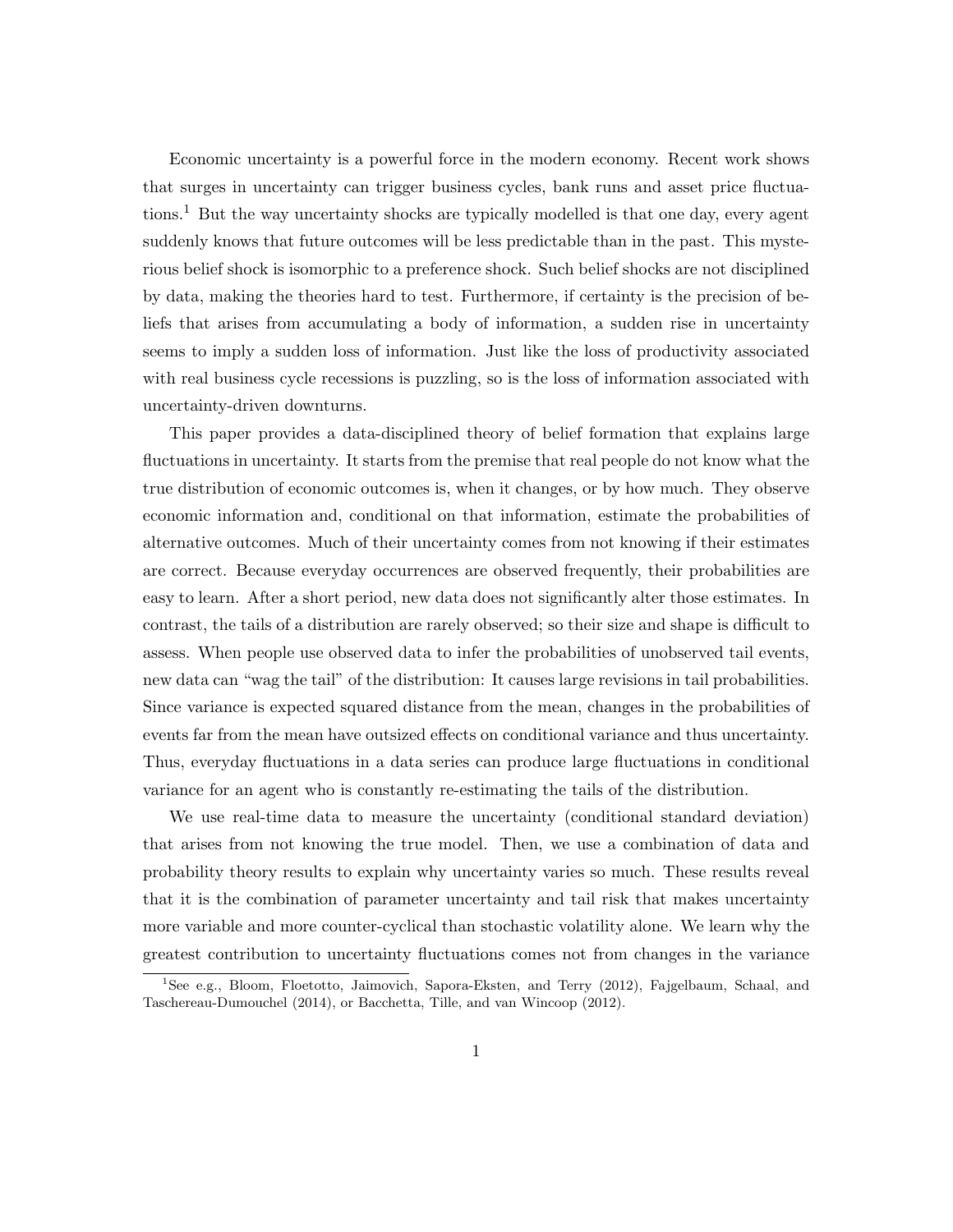of the data, but rather from the time-varying risk of the unobserved tail events – the black swans.

To explore uncertainty, we use a forecasting model with two key features: First, outcomes are not conditionally normally distributed, and second, agents use real-time data to re-estimate parameters that govern the distribution's higher moments, such as skewness. For each quarter, we use the vintage of U.S. (real) GDP growth data that was available at that date to estimate the forecasting model, update the forecast, and compute uncertainty. We define macroeconomic uncertainty as the standard deviation of next-period GDP growth  $y_{t+1}$ , conditional on all information observed through time t:  $Std[y_{t+1}|\mathcal{I}_t]$ . We use this definition because in most models this is the theoretically-relevant moment: When there is an option value of waiting, forecasts with a higher conditional variance (larger expected forecast error) raise the value of waiting to observe additional information. In order to study how uncertainty changes and why, we feed GDP data into our forecasting model and compute this standard deviation.

This conceptually simple measurement exercise makes three contributions. (1) It provides a unified framework to explore the origins of and connections between uncertainty shocks, news shocks (changes in the forecasts of future outcomes) and disaster risk. These strands of the literature have evolved separately and have all suffered from the criticism that the right beliefs can rationalize almost any economic outcome. Allowing all three shocks to arise from observed macro outcomes offers the prospect of a unified informationbased macro theory and a way to discipline the shocks to beliefs. (2) The results teach us that when agents do not know the distribution of shocks, re-estimating beliefs can amplify changes. It is not obvious that parameter learning would amplify shocks. Because most macro data is announced only quarterly and is highly persistent, parameter learning is a slow, gradual process. Thus, one might think that learning would make uncertainty shocks smoother than changes in volatility. Instead, we find that the opposite is true. This finding complements models that rely on large, counter-cyclical shocks to uncertainty to generate interesting economic and financial effects. (3) The results are consistent with the observed forecast data, in particular with the puzzling forecast bias observed in professional forecasts of GDP growth. Our theoretical results use a change-of-measure argument to prove that the combination of parameter uncertainty and skewness produces such a bias. When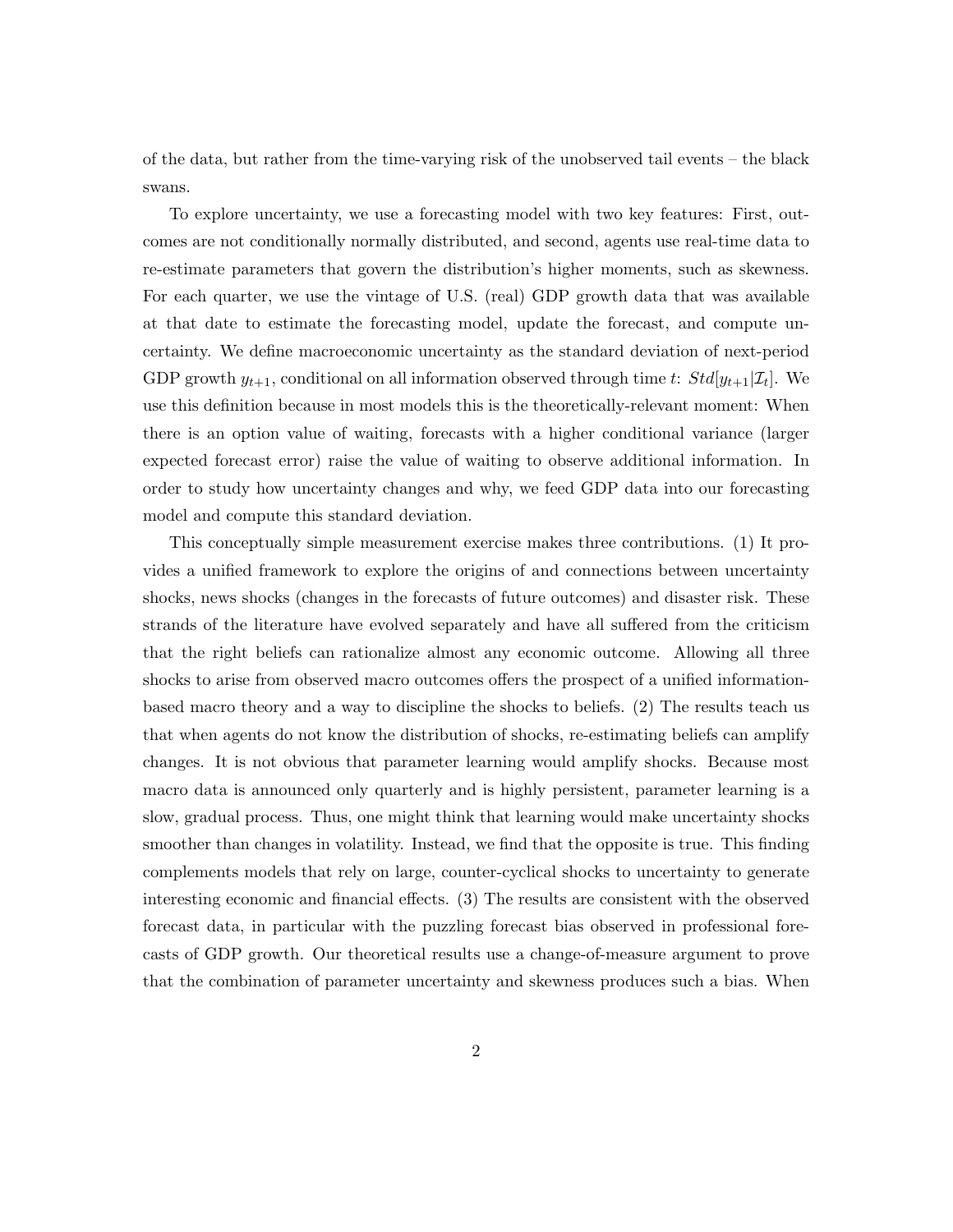the estimated model matches the degree of skewness observed in the GDP growth data, it also matches the size of the forecast bias. The finding resolves a puzzle in the forecasting literature. It also produces beliefs that look similar to what an ambiguity-averse agent might report. But, just as importantly, this evidence suggests that the model accurately describes how people form beliefs.

While using data to infer beliefs is a key strength of our approach, this is not about measuring uncertainty in the most sophisticated possible way. Rather, we use a simple framework to describe a theoretical mechanism, supported by data, to explain why uncertainty, beliefs and tail risk vary. The key assumption of the mechanism is that agents use everyday events to revise their beliefs about probabilities over the entire state space. This is what allows small changes in data to trigger large changes in black swan probabilities and sizeable fluctuations in uncertainty. The idea that data in normal times would change how we assess tail risk might strike one as implausible. But there is an abundance of evidence that perceptions of tail risks vary on a daily basis.<sup>2</sup> If we think that tail risks fluctuate in times when no extreme events occur, then either beliefs are random and irrational, or there is some information in the everyday data that agents use to update their beliefs.<sup>3</sup>

In section 2, we build our forecasting model. Using a change-of measure technique, we amend a standard class of models where GDP growth is assumed to be conditionally normally distributed (whether with homoscedastic or heteroskedastic innovations) by adding an exponential twist, with parameters that regulate the conditional skewness of outcomes. Each period  $t$ , our forecaster uses the complete history of GDP data as seen at time  $t$  and Bayes law to estimate her model and forecast GDP growth in  $t + 1$ . Initially, we hold the volatility of the innovations fixed so that we can isolate the changes in uncertainty that come from parameter learning.

Even when the forecaster is certain that the variance of innovations is constant, we find large changes in conditional variance of forecasts – big uncertainty shocks. Then we ask how much of these fluctuations comes from skewness, how much comes from parameter updating and how much from their interaction. To tease this out, we turn off parameter

<sup>&</sup>lt;sup>2</sup>See data based on firm-level asset prices Kelly and Jiang (2014) or on index options Gao and Song (2015).

<sup>3</sup>Of course, it is possible that the everyday data that is informative about tail outcomes is not GDP data. But the same principles apply to other series. One could apply the same framework and estimate tail risk from some other series to amplify its effect on uncertainty.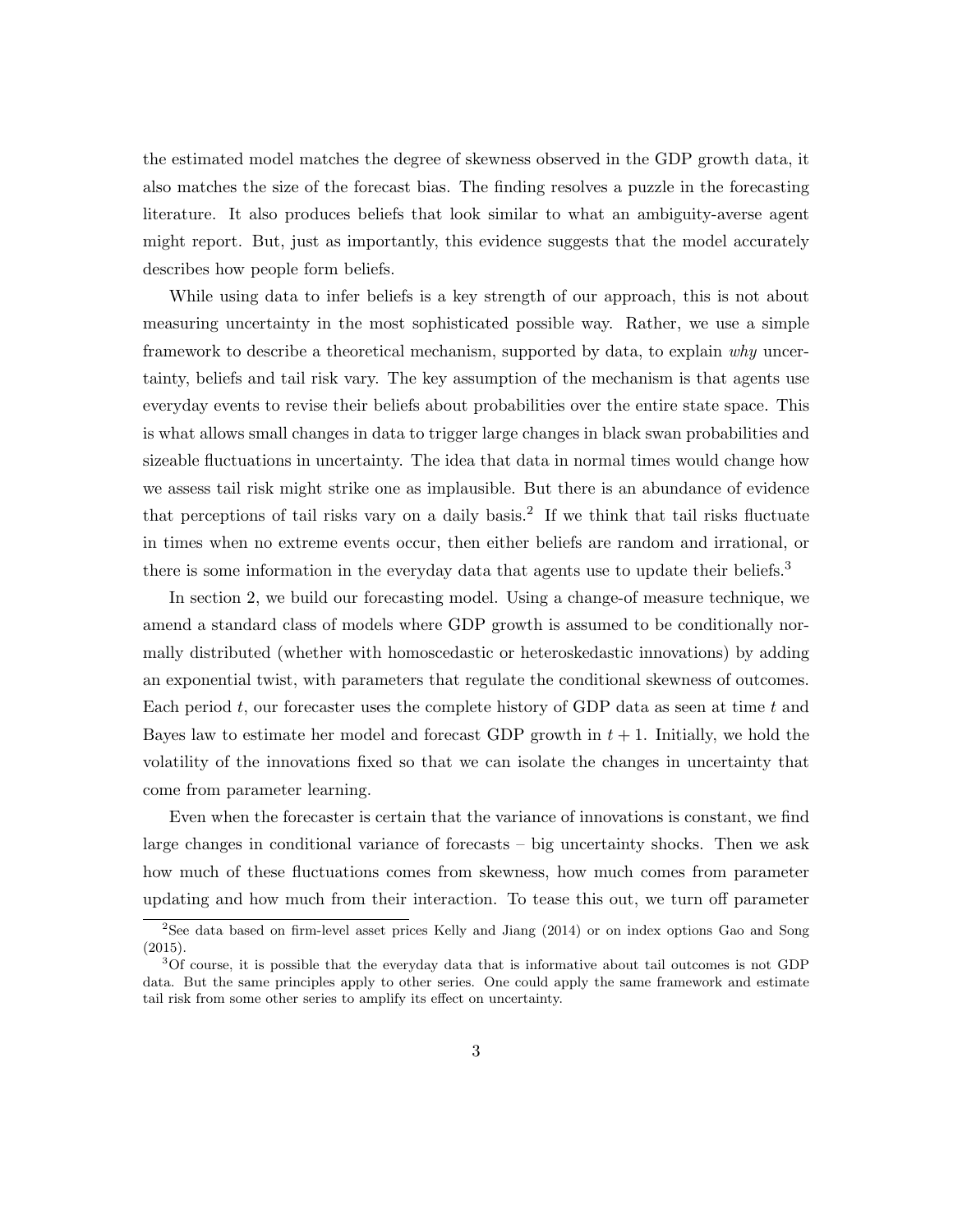learning and skewness, one-by-one. We find that skewness alone generates a tiny fraction of changes in conditional variance. Parameter learning alone accounts for about one-third of our result. Most of the changes in conditional variance come from the interaction of skewness and parameter updating.

Our results reveal that the main source of uncertainty fluctuations is something we call "black swan risk," which is the conditional probability of a rare event, in this case an extremely low growth realization. When the forecasting model implies a normal distribution of outcomes, the probability of an n-standard-deviation event is constant. But when we allow our forecaster to estimate a non-normal model, the probability of negative outliers can fluctuate. A new piece of data can lead the forecaster to estimate more negative skewness, which makes extreme negative outcomes more likely and raises uncertainty. When we apply this model to GDP data, we find that 75% of the variation in uncertainty can be explained by changes in the estimated probability of black swans.

The skewed forecasting model appears to be a plausible model of belief formation because it matches an important feature of professional economic forecasts: The average forecast is nearly half a percentage point lower than the average GDP growth realization. This bias has been a puzzle in the forecasting literature because an unbiased forecaster with a linear model and more than sixty years of data should not make such large systematic errors. We offer a new explanation for this forecasting puzzle: Forecast bias arises from rational Bayesian belief updating when forecasters believe outcomes have negative skewness and are uncertain about model parameters. While this bias might prompt one to use another estimation procedure, keep in mind that the objective in this paper is to describe a belief-formation process. The fact that our model has forecasts that are just as biased as professional forecasts suggests that Bayesian estimation might offer a good approximation to human behavior.

Section 4 investigates how volatility changes and parameter learning interact. To do that, we estimate the full model, with two hidden Markov volatility states. Adding stochastic volatility makes uncertainty shocks one third larger on average. It also helps the model's performance in two key respects. First, it prevents a downward trend in uncertainty. When all parameters are believed to be constant, uncertainty trends down partly because parameters are being more precisely estimated over time, but mostly because the 70s and early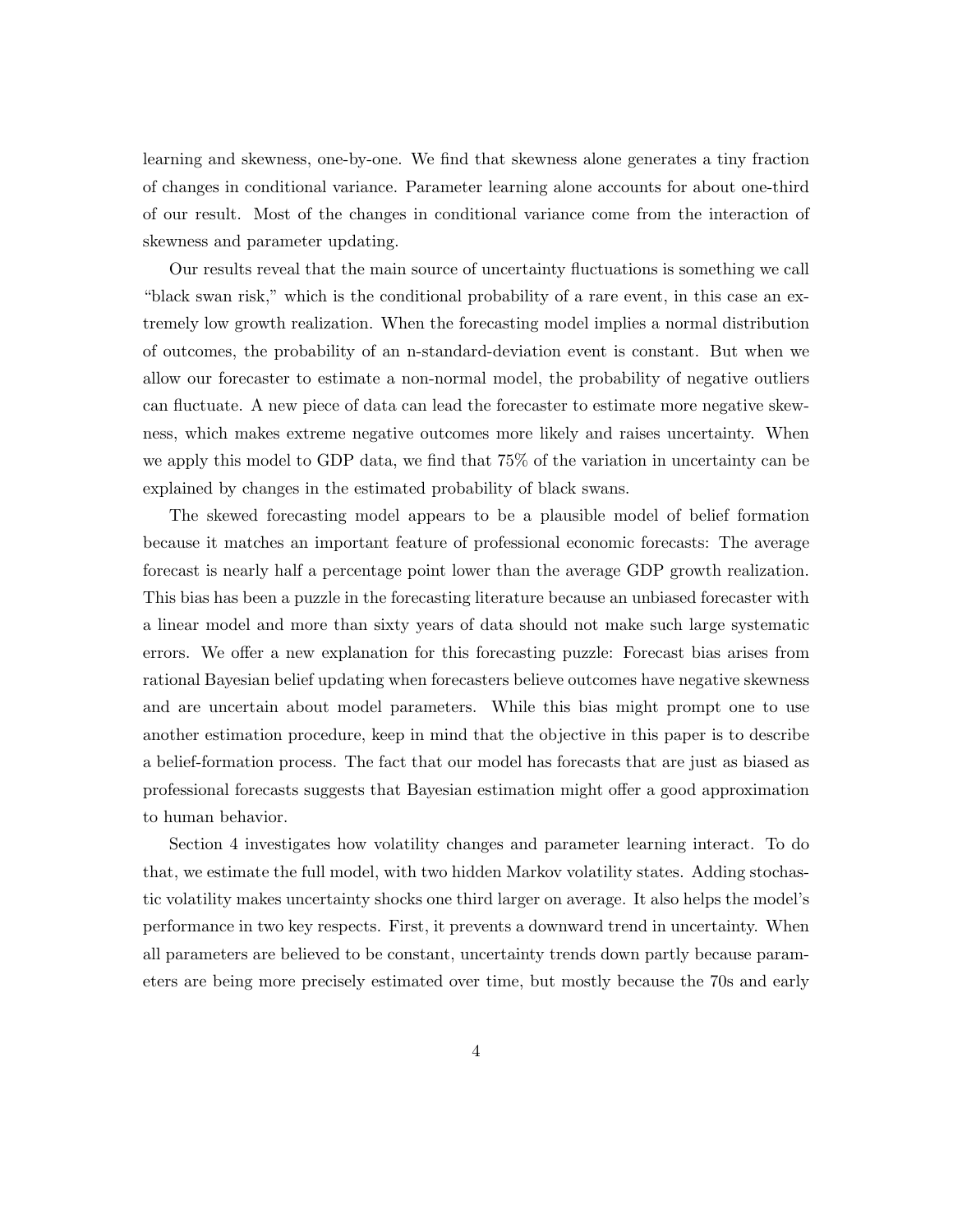80s were much more volatile times for real GDP than the 90s and 2000s. So, the forecaster revises down the variance parameters over time and uncertainty trends down. When there are two (unobserved) volatility regimes, the forecaster infers that the 70s and early 80s were likely a high volatility regime and that the regime switches in the mid 80s. Second, this model produces a larger surge in uncertainty during the financial crisis. With constant volatility, uncertainty rises slightly. But upon seeing a few pieces of highly-volatile data, the stochastic volatility forecaster quickly shifts probability weight to the high-volatility regime, causing uncertainty to spike.

Section 5 compares our model-based uncertainty series to commonly-used uncertainty proxies and finds that it is less variable, but more persistent than the proxy variables. The most highly correlated proxies are Baker, Bloom, and Davis (2015) policy uncertainty index, the price of a volatility option (VIX), and Jurado, Ludvigson, and Ng (2015) macro uncertainty index.

Our message is that understanding the sources of economic uncertainty requires relaxing the full-information assumptions of rational expectations hypothesis. In such a full-information world, agents are assumed to know what the true distribution of economic outcomes is. Their only uncertainty is about what realization will be drawn from a known distribution. To measure the uncertainty of such a forecaster, it makes sense to estimate a model on as much data as possible, take the parameters as given, and estimate the conditional standard deviation of model innovations. This is what stochastic volatility estimates typically are (Born and Pfeifer, 2012). But in reality, the macroeconomy is not governed by a simple, known model and we surely do not know its parameters. Instead, our forecast data (from the Survey of Professional Forecasters or SPF) suggests that forecasters estimate simple models to approximate complex processes and constantly use new data to update beliefs. Forecasters are not irrational. They simply do not know the economy's true data-generating process. In such a setting, uncertainty and volatility can behave quite differently. Our findings teach us that learning about the distribution of economic outcomes may itself generate fluctuations.

Related Literature A new and growing literature uses uncertainty shocks as a driving process to explain business cycles (e.g., Bloom, Floetotto, Jaimovich, Sapora-Eksten, and Terry (2012), Basu and Bundick (2012), Christiano, Motto, and Rostagno (2014), Ilut and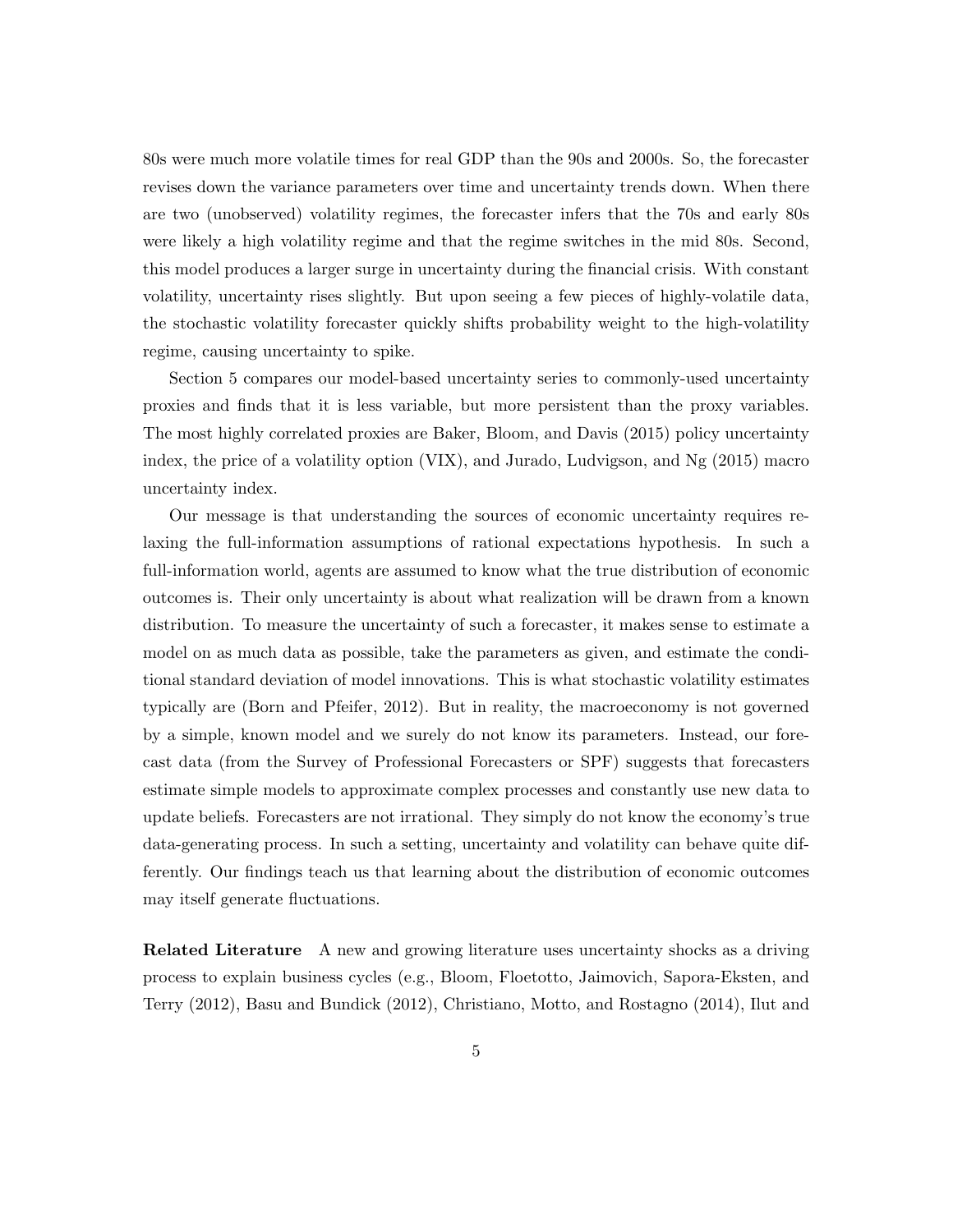Schneider (2014), Bidder and Smith (2012)), investment dynamics (Bachmann and Bayer, 2014), price-setting (Baley and Blanco, 2015), asset prices (e.g., Bansal and Shaliastovich (2010), Pastor and Veronesi (2012)), or to explain banking panics (Bruno and Shin, 2015). A related literature uses tail risk to explain asset pricing puzzles (e.g., Rietz (1988), Barro (2006), and Wachter (2013)) and business cycle fluctuations Gourio (2012). These theories are complementary to ours. We explain where uncertainty shocks come from, while these papers trace out the many economic and financial consequences of these shocks.

A growing literature in macroeconomics and finance explores how agents use information to form beliefs, with tools such as rational inattention (e.g., Mackowiak and Wiederholt (2009), Matejka and McKay (2015), Kacperczyk, Nosal, and Stevens (2015)), inattentiveness (Reis, 2006), sentiments (Angeletos and La'O, 2013) or information diffusion (Amador and Weill, 2010). Our mechanism is not inconsistent with any of these frictions, all of which have Bayesian updating as a foundation. Instead, our paper shows how enriching the set of variables updated, to include parameters that govern tail risk, can link these dynamics to fluctuations in uncertainty as well. An advantage of our approach is that the belief formation process that we postulate is strictly disciplined by and consistent with the data.

A small subset of these theories explains why uncertainty fluctuates using nonlinearities in a production economy (Van Nieuwerburgh and Veldkamp (2006), Fajgelbaum, Schaal, and Taschereau-Dumouchel (2014), Jovanovic (2006)), active experimentation (Bachmann and Moscarini (2012)) or multiple equilibria (Bacchetta, Tille, and van Wincoop (2012)). Bachmann and Bayer (2013) support this endogenous uncertainty approach by arguing that uncertainty Granger-causes recessions, but not the other way around. In Nimark (2014), the key assumption is that only extreme events are reported. Thus, the publication of a signal reveals that the true event is extreme, which raises uncertainty. Our model differs because it does not depend on an economic environment, only on a forecasting procedure. In addition, our paper contributes a framework that connects uncertainty with disaster risk and news shocks, unifying the literature on the role of beliefs in macroeconomics.

Our exercise also connects with a set of papers that measure uncertainty shocks in various ways. Bloom (2009), Baker, Bloom, and Davis (2015), Giglio, Kelly, and Pruitt (2015), Stock and Watson (2012), Jurado, Ludvigson, and Ng (2015), Justiniano and Primiceri (2008), Born and Pfeifer (2014) document the properties of uncertainty shocks in the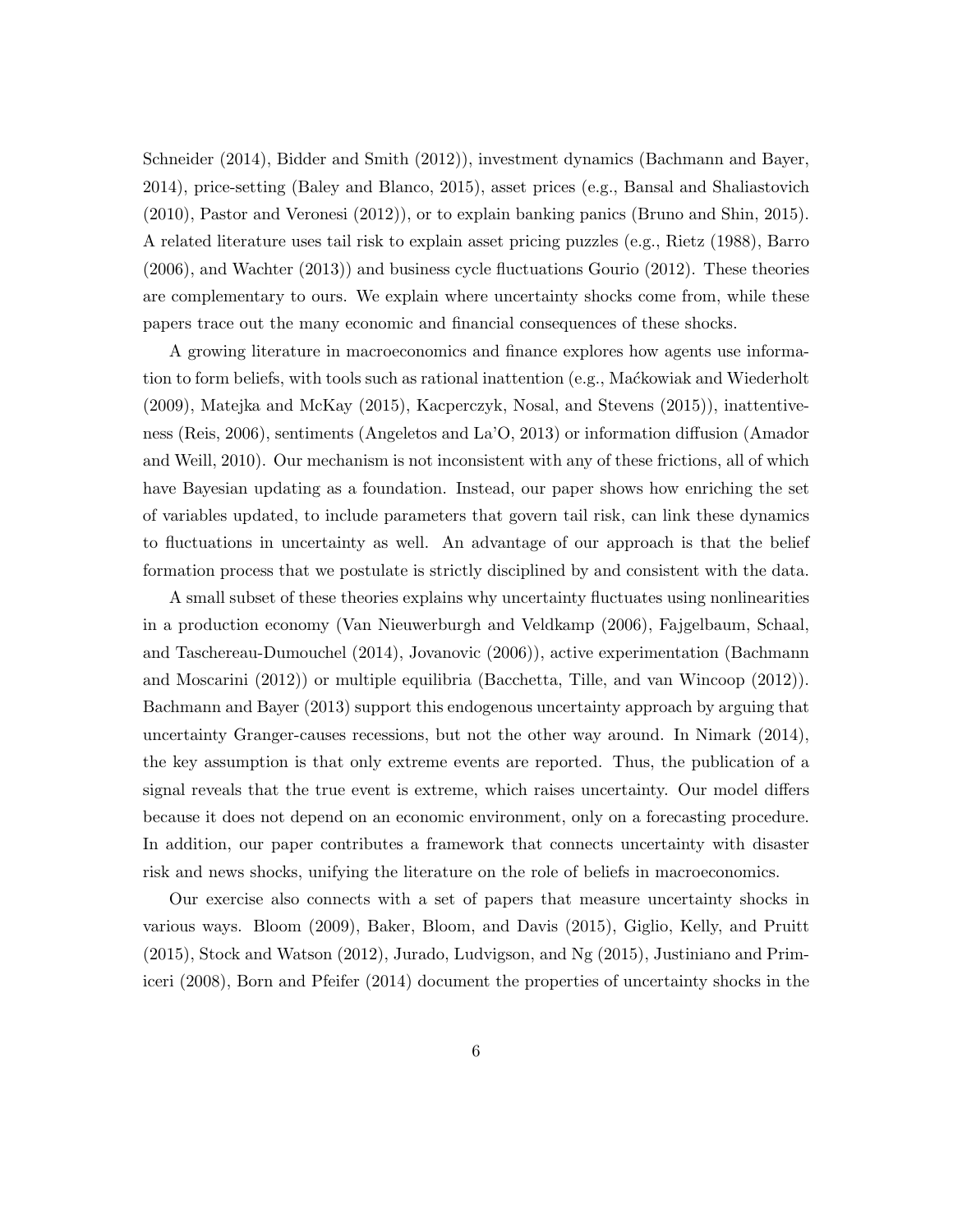U.S. and in emerging economies, while Bachmann, Elstner, and Sims (2013) use forecaster data to measure ex-ante and ex-post uncertainty in Germany. While our paper also engages in a measurement exercise, we primarily contribute a quantitative model of why such shocks arise.

Our methodological approach is motivated by Hansen (2007) and Chen, Dou, and Kogan (2013), which critique models that give agents knowledge of parameters that econometricians cannot identify. We were also inspired by two preceding papers that estimate Bayesian forecasting models to describe agents' beliefs. Cogley and Sargent (2005) use such a model to understand the behavior of monetary policy, while Johannes, Lochstoer, and Mou (forthcoming) estimate a model of consumption growth to capture properties of asset prices. While the concept is similar, our use of a model with skewness is what allows non-extreme data to whip tail risk estimates around. When the model is normal or discrete-state (as in Collin-Dufresne, Johannes, and Lochstoer (2013)), only potential disasters affect beliefs about tail probabilities. Furthermore, disaster states cannot be too extreme. Otherwise, agents will never believe they might be in the disaster. This severely limits the size of uncertainty fluctuations that result. In our model, the probability of every tail event, no matter how extreme, fluctuates when new data is observed.

Our work further draws on tools and ideas in finance models with learning and nonnormal distributions, such as Breon-Drish (2015), Straub and Ulbricht (2013) and Chabakauri, Zachariadis, and Yuan (2015). In our model, agents learn about parameters instead of states. We also draw on ideas in the economic forecasting literature about model comparisons, e.g., Giacomini and Rossi (2013) and in the Bayesian estimation literature in macroeconomics (e.g., Del Negro and Schorfheide (2011)). Finally, the black swan metaphor and its relation to tail risk is of course borrowed from Taleb (2010).

## 1 Definitions and Data Description

A model, denoted M, has a vector of parameters  $\theta$ . Together, M and  $\theta$  determine a probability distribution over a sequence of outcomes  $y_t$ . Let  $y^t \equiv \{y_\tau\}_{\tau=1}^t$  denote a series of data (in our exercises, the GDP growth rates) available to the forecaster at time t. In every model, agent *i*'s information set  $\mathcal{I}_{it}$  will include the model  $\mathcal{M}$  and the history  $y^{t}$  of observations up to and including time t. The state  $S_t$ , innovations, and the parameters  $\theta$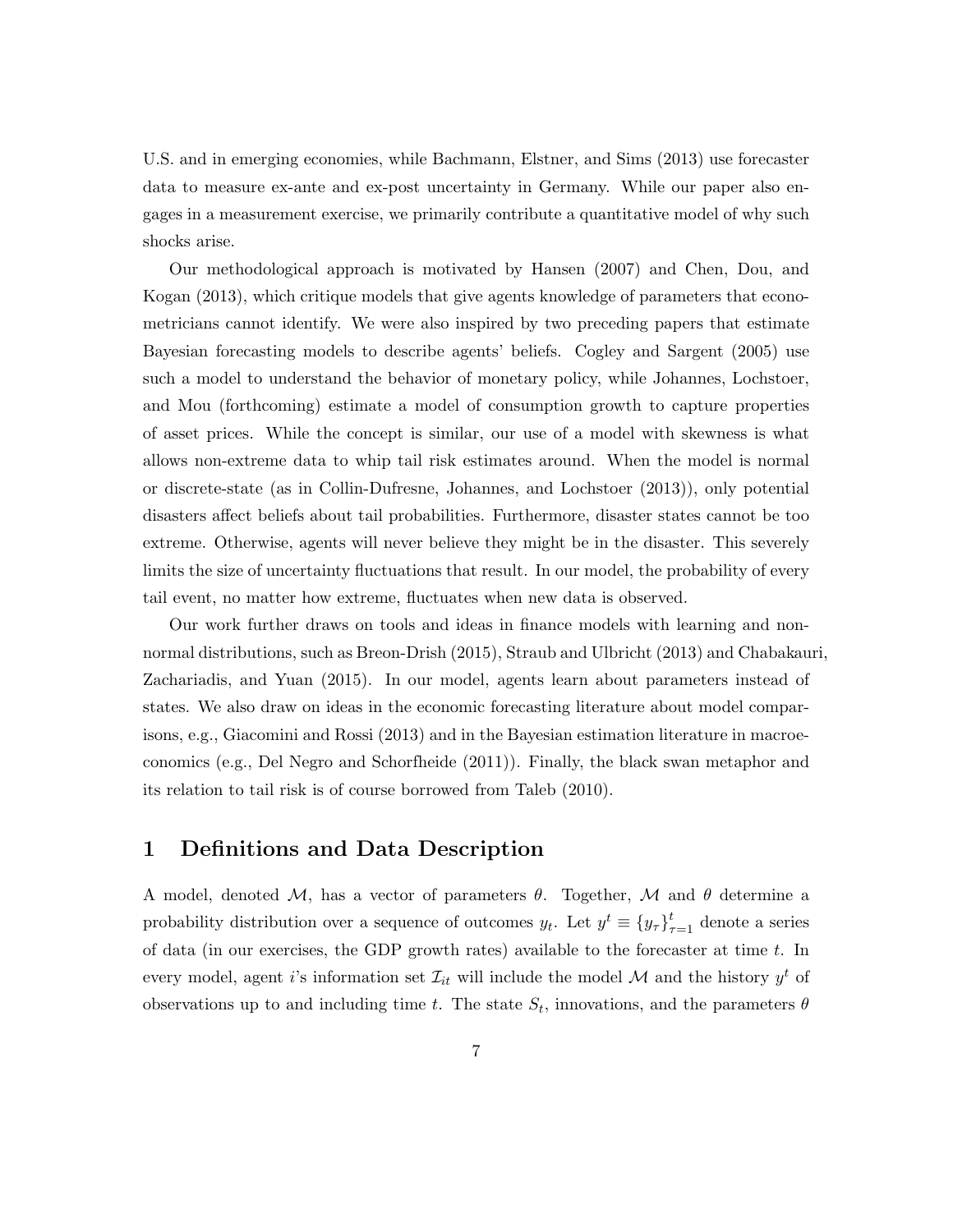are never observed.

The agent, whom we call a forecaster and index by  $i$ , is not faced with any economic choices. He simply uses Bayes' law to forecast future outcomes. Specifically, at each date t, the agent conditions on his information set  $\mathcal{I}_{it}$  and forms beliefs about the distribution of  $y_{t+1}$ . We call the expected value  $E(y_{t+1}|\mathcal{I}_{it})$  an agent i's forecast and the square root of the conditional variance  $Var(y_{t+1}|\mathcal{I}_{it})$  is what we call uncertainty. Forecasters' forecasts will differ from the realized growth rate. This difference is what we call a *forecast error*.

**Definition 1.** An agent i's forecast error is the distance, in absolute value, between the forecast and the realized growth rate:  $FE_{i,t+1} = |y_{t+1} - E[y_{t+1}|\mathcal{I}_{it}]|$ .

We date the forecast error  $t + 1$  because it depends on a variable  $y_{t+1}$  that is not observed at time t. Similarly, if there are  $N_t$  forecasters at date t, an average forecast error is

$$
\bar{FE}_{t+1} = \frac{1}{N_t} \sum_{i=1}^{N_t} FE_{i,t+1}.
$$

We define forecast errors and uncertainty over one-period-ahead forecasts because that is the horizon we focus on in this paper. But future work could use these same tools to measure uncertainty at any horizon.

**Definition 2.** Uncertainty is the standard deviation of the time- $(t + 1)$  GDP growth, conditional on an agent's time-t information:  $U_{it} =$ <sup>1</sup>  $E\left[ (y_{t+1} - E[y_{t+1}|\mathcal{I}_{it}])^2 | \mathcal{I}_{it} \right].$ 

Volatility is the same standard deviation as before, but now conditional on the history  $y<sup>t</sup>$ , the model M and the parameters  $\theta$ :

**Definition 3.** Volatility is the standard deviation of the unexpected innovations in  $y_{t+1}$ , taking the model and its parameters as given:

$$
V_t = \sqrt{E\left[ (y_{t+1} - E[y_{t+1} | y^t, \theta, \mathcal{M}])^2 | y^t, \mathcal{M}, \theta \right]}.
$$

If an agent knew the parameters (i.e., if  $\mathcal{I}_{it} = \{y^t, \mathcal{M}, \theta\}$ ), then uncertainty and volatility would be identical. The only source of uncertainty shocks would be volatility shocks.

Many papers equate volatility, uncertainty and squared forecast errors. These definitions allow us to understand the conditions under which these are equivalent. Volatility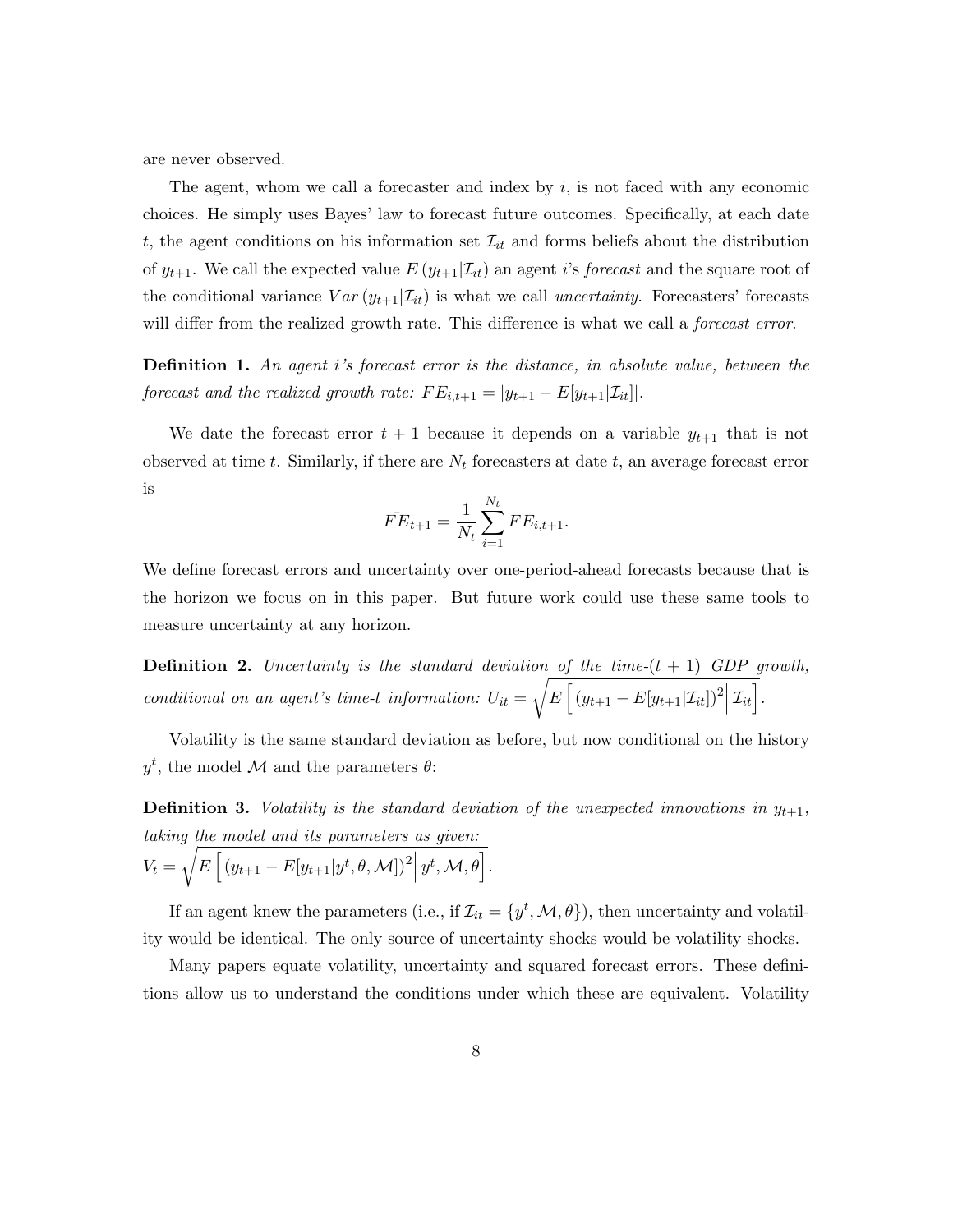and uncertainty are both ex-ante measures because they are time-t expectations of  $t + 1$ outcomes (time-t measurable). However, forecast error is an ex-post measure because it is not measurable at the time when the forecast is made. Combining definition 1 and definition 2 reveals that  $U_{it} = \sqrt{E[FE_{i,t+1}^2|\mathcal{I}_{it}]}$ . So, uncertainty squared is the same as the expected squared forecast error.<sup>4</sup>

There are two pieces of data that we use to estimate and to evaluate our forecasting models. The first is real-time GDP data from the Philadelphia Federal Reserve. The variable we denote  $y_t$  is the growth rate of GDP. Specifically, it is the log-difference of the real GDP series, times 400, so that it can be interpreted as an annualized percentage change. We use real-time data because we want to accurately assess what agents know at each date. Allowing them to observe final GDP estimates, which are not known until much later, is not consistent with the goal.<sup>5</sup> Therefore,  $y_t$  represents the estimate of GDP growth between the end of quarter  $t - 1$  and quarter t, based on the GDP estimates available at time t. Similarly,  $y^t$  is the history of GDP growth up to and including period t, based on the data available at time  $t$ .

We use the second set of data, professional GDP forecasts, to evaluate our forecasting models. We describe below the four key moments that we use to make that assessment. The data come from the Survey of Professional Forecasters (SPF), released by the Philadelphia Federal Reserve. The data are a set of individual forecaster predictions of real US output for both the current quarter and for one quarter ahead from quarterly surveys from 1968 Q4 to 2013 Q4. In each quarter, the number of forecasters varies from quarter-to-quarter, with an average of 40.5 forecasts per quarter.

Formally,  $t \in \{1, 2, ..., T\}$  is the quarter in which the survey of professional forecasters is given. Let  $i \in \{1, 2, ..., I\}$  index a forecaster and  $I_t \subset \{1, 2, ..., I\}$  be the subset of forecasters who participate in a given quarter. Thus, the number of forecasts made at time t is  $N_t = \sum_{i=1}^I \mathbb{I}(i \in I_t)$ . Finally, let  $y_{t+1}$  denote the GDP growth rate over the course of

<sup>&</sup>lt;sup>4</sup>Of course, what people measure with forecast errors is typically not the *expected* squared forecast error. It is an average of *realized* squared forecast errors:  $\sqrt{1/N_t \sum_i FE_{i,t+1}^2}$ .

<sup>5</sup>Naturally, forecasters may use other information in conjunction with past GDP growth realizations to compute their forecasts. We explore a model with additional signals in Kozeniauskas, Orlik, and Veldkamp (2014). Another approach would be to take many series, extract a principle component or predictive quantile factor as in Jurado, Ludvigson, and Ng (2015) or Giglio, Kelly, and Pruitt (2015) and apply this Bayesian methodology to that factor. While this would likely produce a higher-precision forecast, the complexity would obscure the main message, which is about how the uncertainty shocks arise.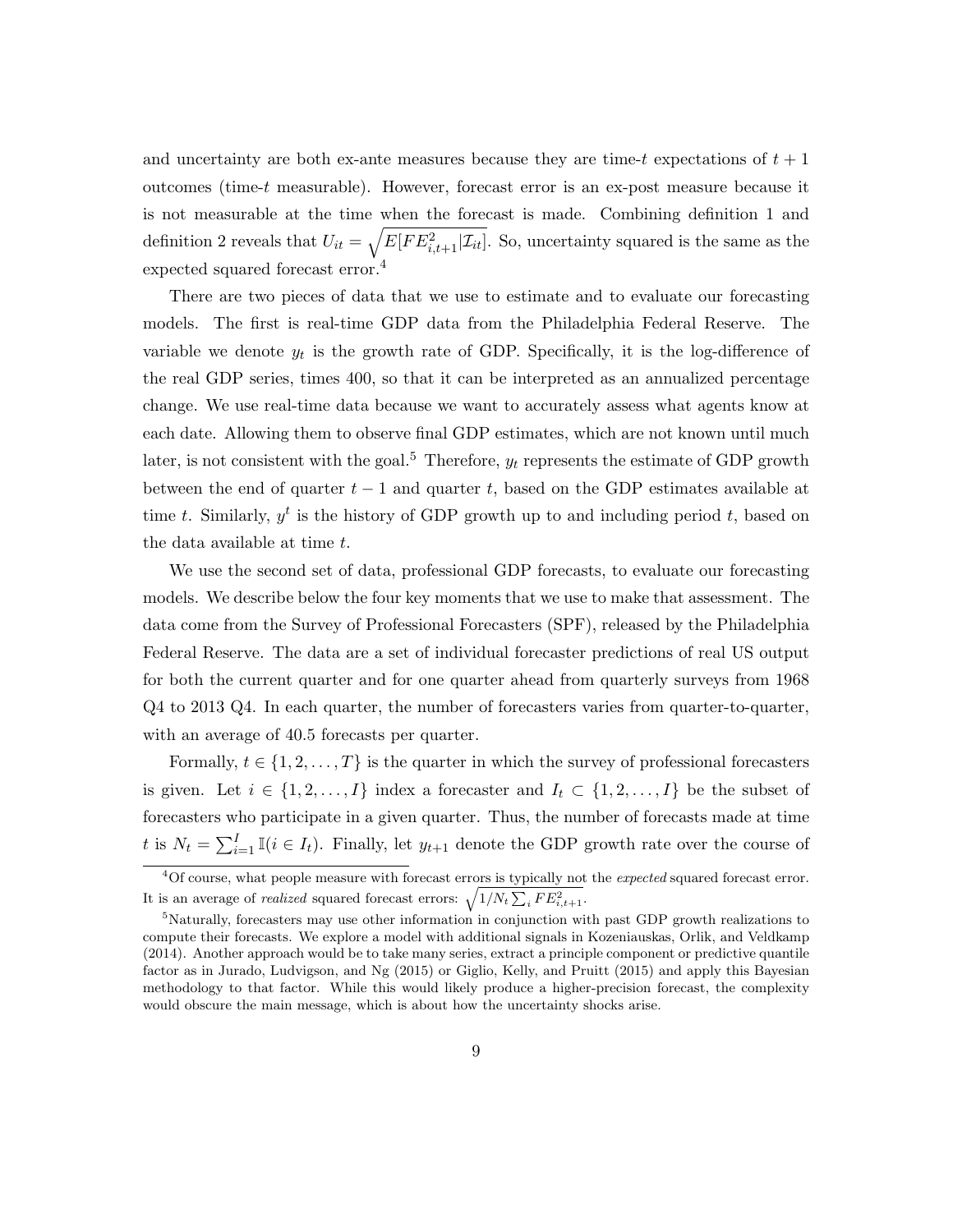period t. Thus, if  $GDP_t$  is the GDP at the end of period t, observed at the start of quarter  $t + 1$ , then  $y_{t+1} \equiv ln(GDP_t) - ln(GDP_{t-1})$ . This timing convention may appear odd. But we date the growth  $t + 1$  because it is not known until the start of date  $t + 1$ .

# 2 A Skewed Forecasting Model with Parameter Uncertainty

The purpose of the paper is to explain why relaxing rational expectations and assuming that agents do not know the true distribution of outcomes opens up an additional source of uncertainty shocks. The key ingredients for our mechanism to operate are parameter uncertainty and skewness in the distribution. To isolate this new mechanism, we consider as simple a model as possible that has these two ingredients. We set the model up with stochastic volatility so that we can eventually explore the interaction and relative magnitudes of volatility and uncertainty fluctuations. But our results begin by shutting down the stochastic volatility so that we can see what comes from parameter updating alone. Later, we turn stochastic volatility back on to get a more complete picture of the sources of uncertainty shocks.

We consider a forecaster who observes real-time GDP growth data in every quarter, and forecasts the next period's growth. The agent contemplates a simple hidden state model as a true data generating process for GDP growth, but does not know the parameters of this model.<sup>6</sup> Each period, he starts with prior beliefs about these parameters and the current state, observes the new GDP data and the new revisions of past GDP data, and updates his beliefs using Bayes' law.

A key question is which forecasting model the agent should use. Once we move away from a linear-normal model, there is an infinite set of possibilities. We narrow this set by focusing on a simple distribution with skewness. In the real GDP (1968:Q4-2013:Q4) data we use for our forecasting model estimation, the skewness of GDP growth is strong: -0.30. Skewness is also a feature of many models. Models where workers lose jobs quickly and find jobs gradually, or models where borrowing constraints amplify downturns are just a

 ${}^{6}$ A related question is what happens if the agent does not know the form of the model. However, families of models can be indexed by parameters. A parameter could even be an indicator for one of two non-nested models. The point is that model uncertainty can be represented as parameter uncertainty. We can always roll the question back to one deeper level and question further assumptions. This paper is a first step in that direction.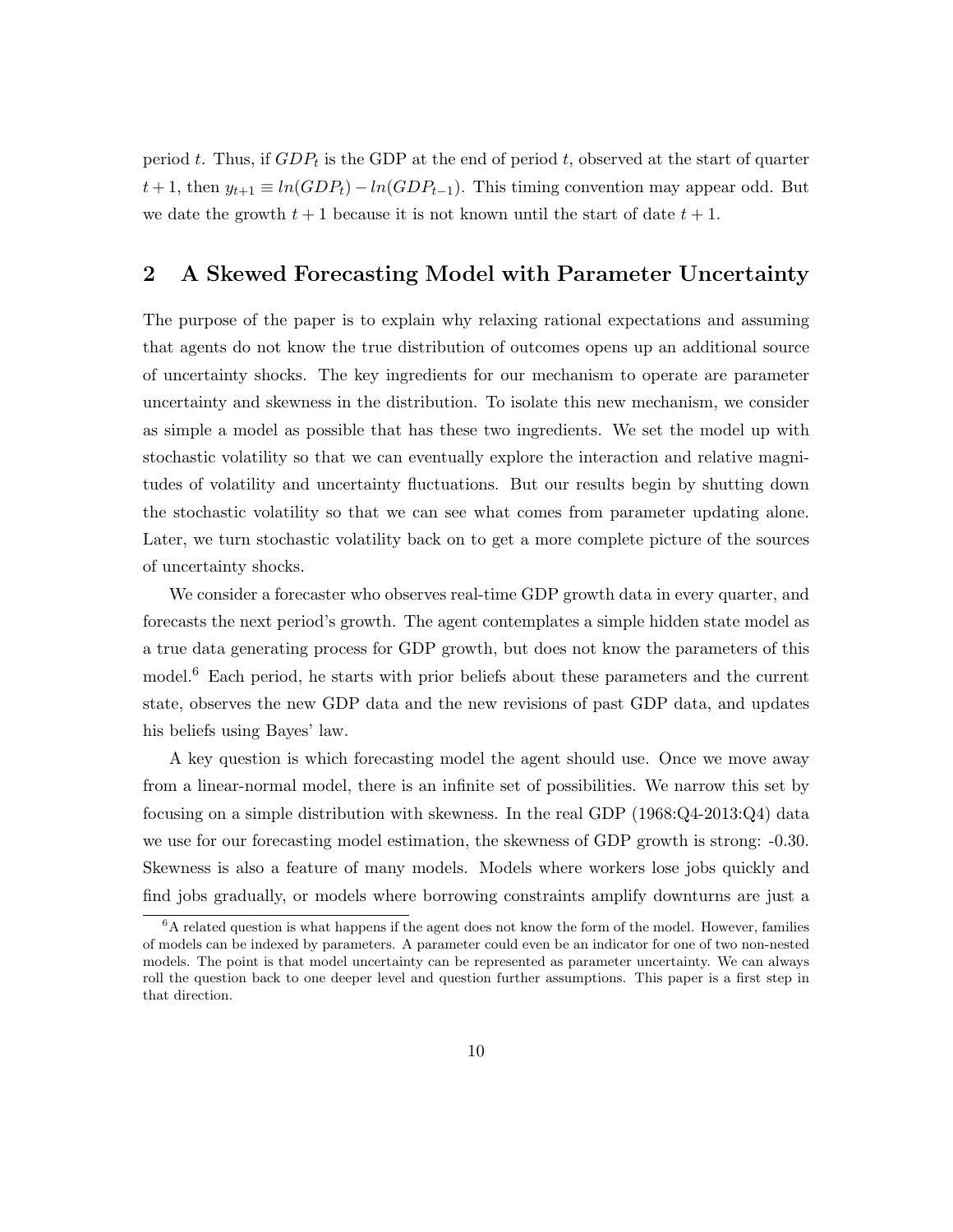couple of examples of models that generate booms that are more gradual than crashes. Finally, we find that a model with skewness both does a better job of matching features of forecast data and generates much larger uncertainty shocks.

Estimating the parameter uncertainty in skewed distributions typically requires particle filtering, which is possible, but typically burdensome. We make this problem tractable by using a change of measure to introduce skewness. The Radon-Nikodym theorem tells us that, for any measure  $g$  that is absolutely continuous with respect to a measure induced by a normal distribution, we can find a change-of-measure function f such that  $g(x)$  =  $\int f(x)d\Phi(x)$ , where  $\Phi$  is a normal cdf. If we estimate such an f function, we can use  $f^{-1}$ to take skewed data and transform it into normal data, so that we can then use standard tools from Kalman filtering and Bayesian econometrics to estimate the model parameters. Concave functions of normal variables will produce negatively skewed variables and convex functions of normals will produce positively skewed variables.

Thus, we consider the following general forecasting model that is a standard linear hidden state model with a functional operator  $f$  that can be non-linear to capture skewness.

$$
y_t = c + b f(X_t)
$$
  

$$
X_t = x(S_t) + \sigma(S_t)\epsilon_t
$$
 (1)

where  $\epsilon_t \sim N(0, 1)$  is an i.i.d. random variable. We explore linear and non-linear transformations  $f$  that induce either conditionally normal or skewed distributions for  $y_t$ .

Of course, allowing a forecaster to explore the whole function space of non-linear  $f$ 's is not viable. Instead, we use an approximating function. We focus the problem by considering a function f whose log is a linear approximation to many functions that would fit the data. If this approximate function generates large uncertainty shocks, it tells us that the set of functions  $f$  approximates likely do as well.

Following textbook Bayesian statistics practices (e.g., Headrick (2010), Hoaglin, Mosteller, and Tukey  $(1985)$ , we use an exponential f function to approximate the class of skewed distributions.<sup>7</sup> Exponential models are used because they have three desirable properties:

<sup>&</sup>lt;sup>7</sup>What we are doing is estimating a probability density from a set of discrete data. A typical approach is to use a Kernel density estimator. But we want to account for parameter uncertainty. Standard Kernel densities have too many parameters to feasibly estimate their joint distribution. Therefore, Bayesian statisticians use the g-and-h family to estimate distributions with skewness, using a small number of parameters.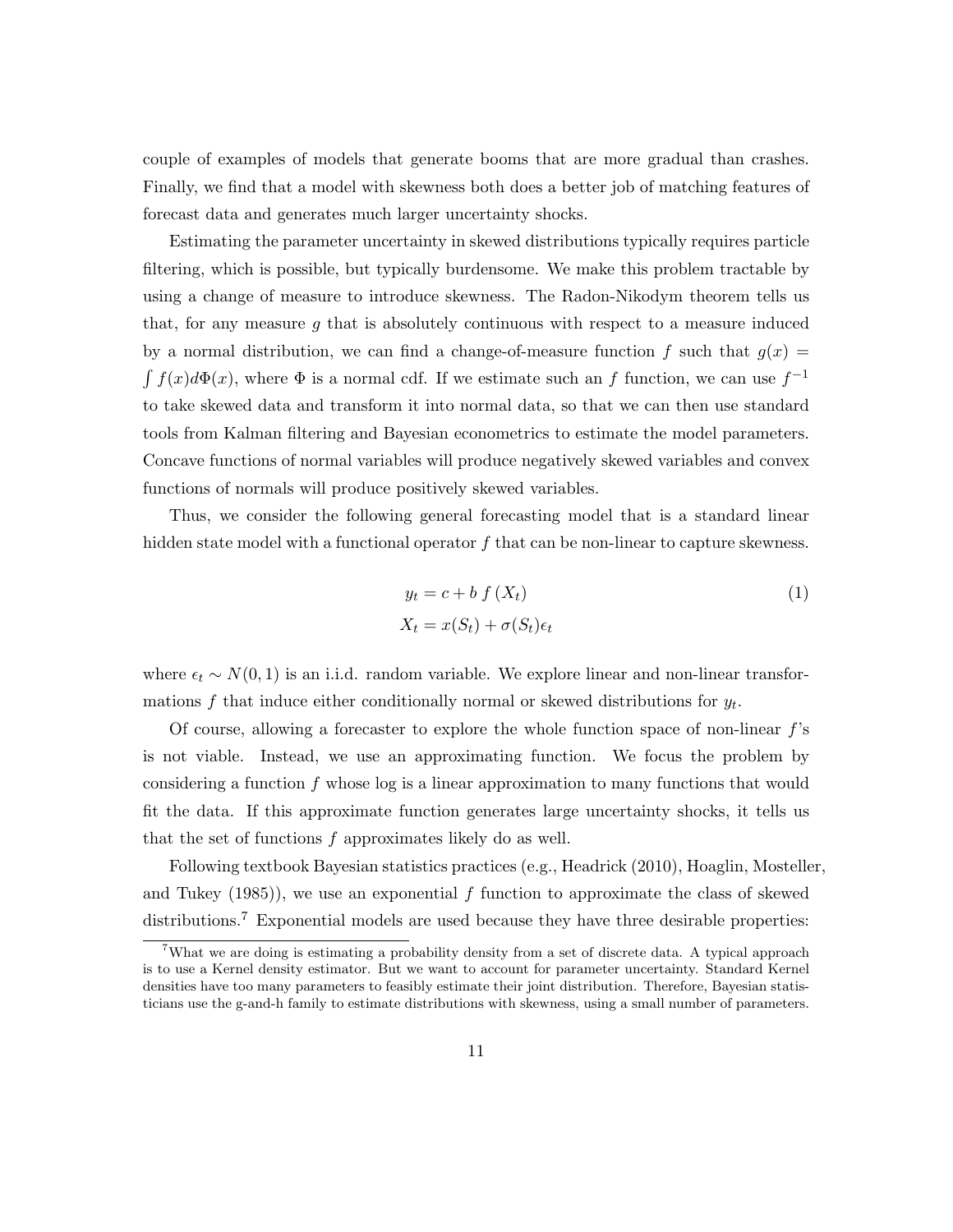$(1)$  The domain is the real line (so it can take a normal variable as an argument);  $(2)$  it is monotone; and (3) it can be either globally concave or globally convex, depending on the estimated parameters. For our purposes, the simplicity allows us to better understand why the combination of skewness and parameter uncertainty generates large, countercyclical uncertainty shocks, even though the underlying process that we estimate is homoscedastic. Thus, our baseline skewed forecasting model is (1) with the following specific assumptions.

Model 1 assumptions  $(\mathcal{M}_1)$ : Skewed

$$
f(X_t) = exp(-X_t)
$$
  
\n
$$
\sigma(S_t) = \bar{\sigma} \quad \forall t
$$
  
\n
$$
x(S_t) = S_t
$$
  
\n
$$
S_t = \rho S_{t-1} + \sigma_S \varepsilon_t
$$
\n(2)

where  $\varepsilon_t \sim N(0, 1)$  is an i.i.d. random variables, also independent of  $\epsilon_t$ .

This is a simplified representation, a model, of how an agent forms beliefs. Specifically, note that shocks have no time-varying volatility (constant  $\bar{\sigma}$ ). We want to understand the fluctuations in conditional variance that come from skewness and parameter estimation alone. This assumption allows us to see how uncertainty and the skewness of  $y_t$  (2) depend sensitively on the parameter values in (1).

To isolate the role of parameter uncertainty relative to skewness in Model 1, we make two comparisons. First, we compare the results from the estimation of this model with results when parameter uncertainty is ignored and the forecaster fixes model parameters. This exercise allows us to contrast uncertainty (Definition 2) with volatility (Definition 3). Next, to isolate the nonlinear transformation (skewness) effect, we compare these results to those from a model where  $f$  is linear.

Our transformation is a simple, limiting case of this g-and-h transformation where  $h = 0$ .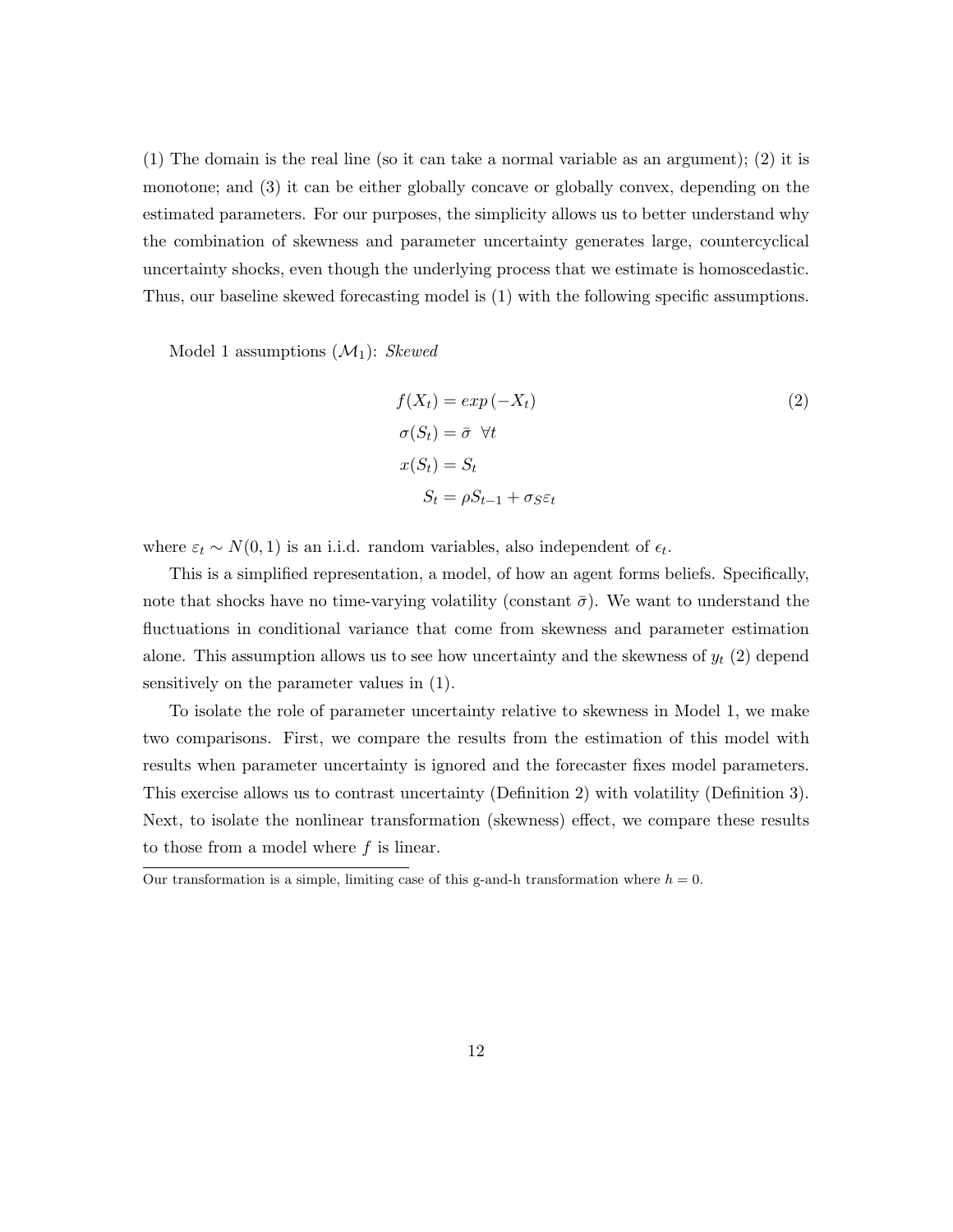Model 2 assumptions  $(\mathcal{M}_2)$ : *Linear-Normal* 

$$
f(X_t) = X_t
$$
  
\n
$$
\sigma_t = \bar{\sigma} \ \forall t
$$
  
\n
$$
x(S_t) = S_t
$$
  
\n
$$
S_t = \rho S_{t-1} + \sigma_s \varepsilon_t
$$
\n(3)

Contrasting  $\mathcal{M}_1$  and  $\mathcal{M}_2$  results shows that it is the combination of parameter uncertainty and skewness that whips around tail risk (section 3.1), causes uncertainty to fluctuate countercyclically (section 3.2), and makes forecasts downward biased (section 3.3).

So far, we held all innovation variances fixed. This was useful to illustrate and isolate the effects of our mechanism. But estimating a model that has stochastic volatility, skewness and parameter uncertainty teaches us about how these ingredients interact.

Model 3 assumptions  $(\mathcal{M}_3)$ : Stochastic volatility

$$
f(X_t) = exp(-X_t)
$$

$$
\sigma(S_t) \in \{\sigma(H), \sigma(L)\}
$$

$$
x(S_t) = \bar{x} \quad \forall t
$$

$$
P(S_t = H | S_{t-1} = H) = \pi_{HH}, \quad P(S_t = L | S_{t-1} = L) = \pi_{LL}
$$

In this model, our forecaster estimates the Markov transition probabilities  $\pi_{HH}$  and  $\pi_{LL}$ that govern changes in variance, instead of the  $\rho$  and  $\sigma_s$  parameters that governed the hidden AR(1) process in the previous models.

**Information sets and updating in skewed model**  $(\mathcal{M}_1)$ **:** Each forecaster has an identical information set,  $\mathcal{I}_{it} = \{y^t, \mathcal{M}_1\}, \forall i$ . The state  $S_t$  and the parameters  $\theta = [c, b, \rho, \bar{\sigma}, \sigma_S]$ are never observed. The model structure  $(f, x(s), \sigma(s))$  is known.

Our forecaster needs prior distributions over all the parameters to start the updating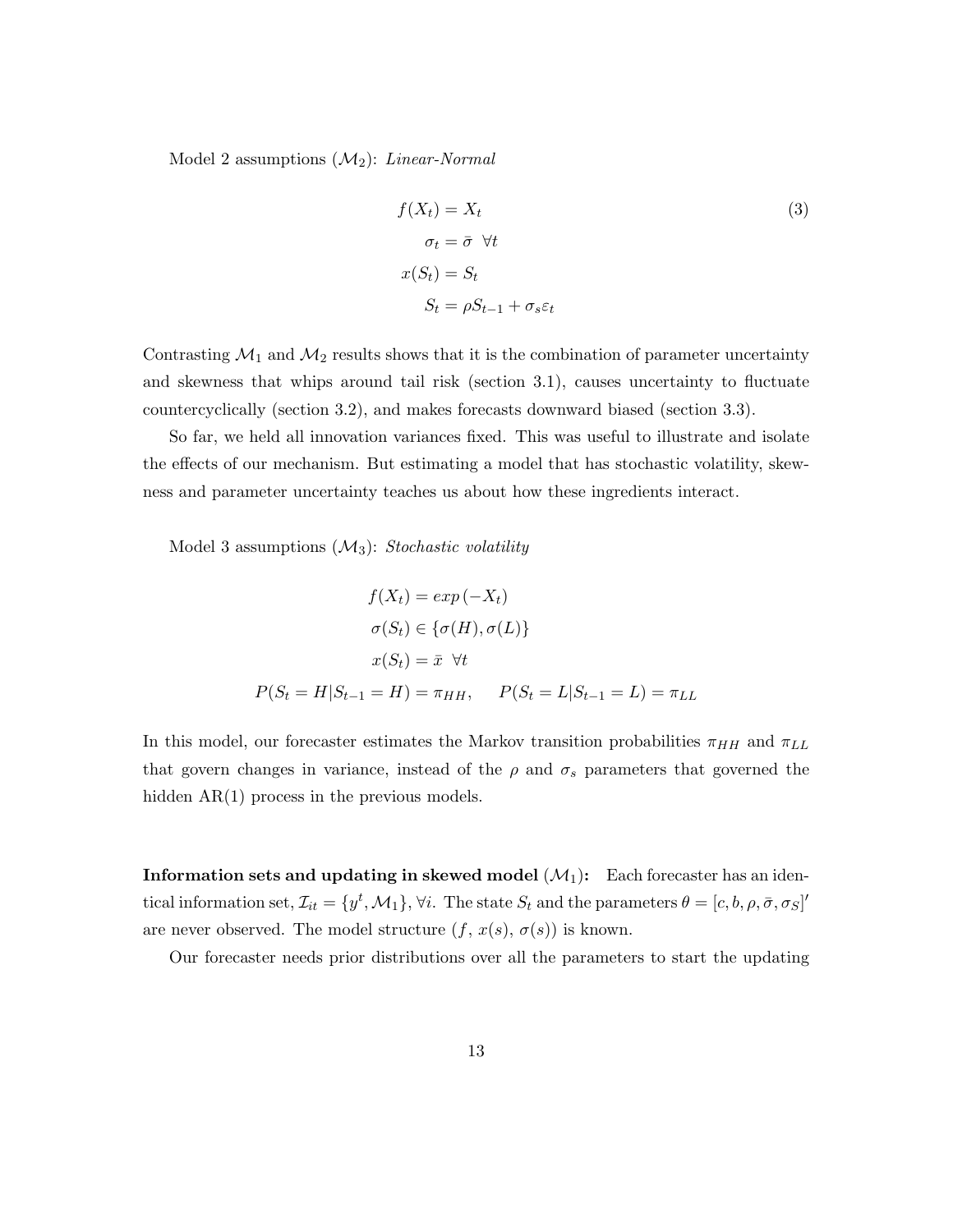process. We start with a flat prior, estimate each parameter<sup>8</sup> on GDP growth data from 1947:Q2-1968:Q3, and use the mean and variance of this estimate as the mean and variance of prior beliefs. (See appendix for more details and prior estimation results.) Starting in quarter 4 of 1968, each period, the agent observes  $y_t$  and revisions of previous quarters' data and updates his beliefs about future GDP growth using (4). We start the estimation of the model in 1968:Q4 because this is the first quarter for which we have forecasts from the Survey of Professional Forecasters. Recall that we do not use SPF data in the estimation but only to evaluate our forecasting model.

To compute forecasts and the process for uncertainty, we use Bayesian updating. A forecast is a conditional expectation of next-period growth, where the expectation is taken over unknown parameters, states, and GDP growth realizations. Using the law of iterated expectations, we can write this forecast as:

$$
E(y_{t+1}|y^{t}) = \int \int \int y_{t+1} p(y_{t+1}|S_{t+1}, S_{t}, \theta, y^{t}) p(S_{t+1}|S_{t}, \theta, y^{t}) p(S_{t}|\theta, y^{t}) p(\theta|y^{t}) d\theta dS_{t} dS_{t+1} dy_{t+1}
$$
\n(4)

The first probability density function,  $p(y_{t+1}|S_{t+1}, S_t, \theta, y^t)$ , is the probability of  $t+1$ GDP growth, given the state and the parameters. This function is a composition of  $f^{-1}$ and a standard normal density, denoted  $\phi$ . Conditional on estimates for b and c, we can do a change of variable: Construct  $f^{-1}((y_t - c)/b)$  to transform GDP growth  $y_t$  into a variable  $X_t = x(S_t) + \sigma(S_t)\epsilon_t$ , which we have constructed as a normally-distributed continuous variable with a persistent hidden state. This change-of-variable procedure allows our forecaster to consider a family of non-normal distributions of GDP growth and convert each one into a linear-normal (Kalman) filtering problem with unknown parameters that can be estimated jointly using the standard Bayesian estimation techniques.

The second probability density function,  $p(S_{t+1}|S_t, \theta, y^t)$ , is the probability of a hidden state. In models 1 and 2, the hidden state has a linear law of motion and normallydistributed shocks. Thus, the Kalman filter delivers the mean and variance of the (condi-

<sup>&</sup>lt;sup>8</sup>In the results we present, we introduced one modification. Notice that the b parameter governs the mean of the  $X_t$  process. To see this, note that for  $b < 0$ , we can rewrite  $b \exp(-X_t) = -\exp(-X_t + \ln(|b|))$ . To streamline our code, we simply remove the time-t sample mean of the  $X_t$  and set  $b = -1$ . After estimating the parameters of the mean-zero process, we add back in the sample mean. This approach is supported by the fact that when we have estimated  $b$  in more complex settings, we come up with consistently negative values and quantitatively similar estimates.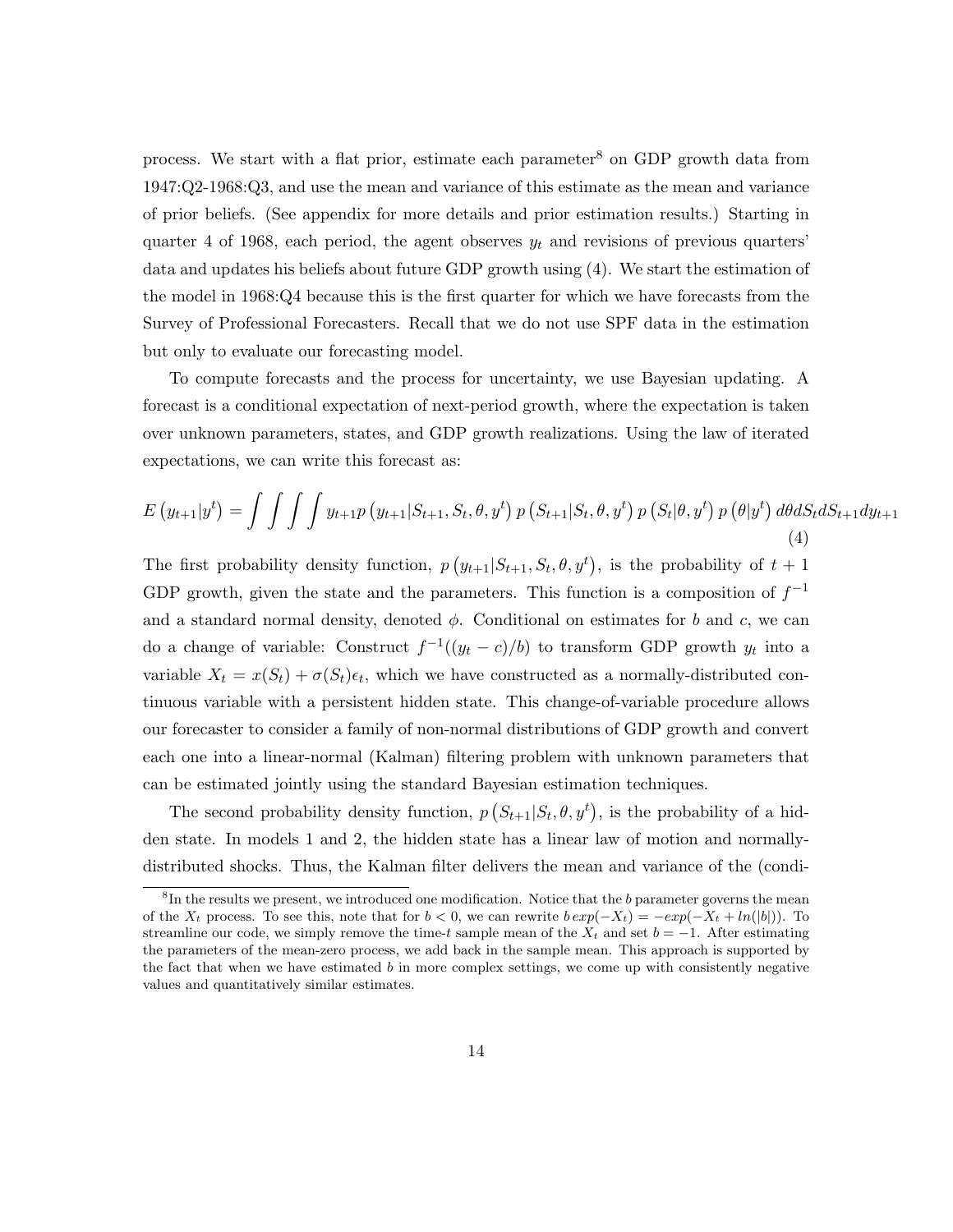tional) normal density. In model 3, the hidden discrete Markov filter delivers a closed-form solution for the probability of each state (H or L).

Finally, the last probability density function is the probability of the parameter vector θ, conditional on the t-history of observed GDP data. To estimate the posterior parameters distribution, we employ Markov Chain Monte Carlo (MCMC) techniques.<sup>9</sup> At each date t, the MCMC algorithm produces a sample of parameter vectors,  $\{\theta^d\}_{d=1}^D$ , such that the probability of any parameter vector  $\theta^d$  being in the sample is equal to the posterior probability of those parameters,  $p\left(\theta^d|y^t\right)$ . Therefore, we can compute an approximation to any integral by averaging over sample draws:  $\int f(\theta)p(\theta|y^t)d\theta \approx 1/D\sum_d f(\theta^d)$ .

To estimate uncertainty, we compute these probability density terms and integrate numerically to get a forecast. In similar fashion, we also calculate  $E(y_{t+1}^2|y^t)$ . Applying the variance formula  $Var(y_{t+1}|y^t) = E(y_{t+1}^2|y^t) - E(y_{t+1}|y^t)^2$ , and taking the square root yields uncertainty:  $U_t = \sqrt{Var(y_{t+1}|y^t)}$ .

Beliefs in skewed model  $(\mathcal{M}_1)$ , conditional on parameters. The exponential form of f in model 1 allows us to describe the conditional mean and variance jointly

$$
E[y_{t+1}|y^t, \theta, \mathcal{M}] = c + b \exp\left(-E\left[S_{t+1}|y^t, \theta, \mathcal{M}\right] + \frac{1}{2}Var\left[S_{t+1}|y^t, \theta, \mathcal{M}\right] + \frac{1}{2}\sigma^2\right)
$$

where the following recursion characterizes the updating of state belief  $E[S_t|y^t, \theta, \mathcal{M}] =$  $(1 - K_t) E[S_t | y^{t-1}, \theta, \mathcal{M}] + K_t ln((y_t - c)/b)$ , and where the term  $K_t = Var[ln((y_t - c)/b)|y^{t-1}, \theta, \mathcal{M}]$  $(Var\left[ln((y_t-c)/b)|y^{t-1}, \theta, \mathcal{M}\right] + \sigma_s^2)^{-1}$  is the Kalman gain. The conditional variance is

$$
Var\left[ln((y_t - c)/b)|y^{t-1}, \theta, \mathcal{M}\right] = \rho^2 \left[ \frac{1}{Var\left[ln((y_{t-1} - c)/b)|y^{t-2}, \theta, \mathcal{M}\right]} + \frac{1}{\sigma_s^2} \right]^{-1} + \sigma^2 \tag{5}
$$
  
and volatility is  $\sqrt{Var[y_{t+1}|y^t, \theta, \mathcal{M}]}$ .

# 3 Results: Black Swan Risk and Uncertainty Fluctuations

Constant volatility may or may not be a realistic feature of the data. But it is a helpful starting point because it will allow us to isolate the fluctuations in uncertainty that come

<sup>9</sup>More details are presented in the Appendix B.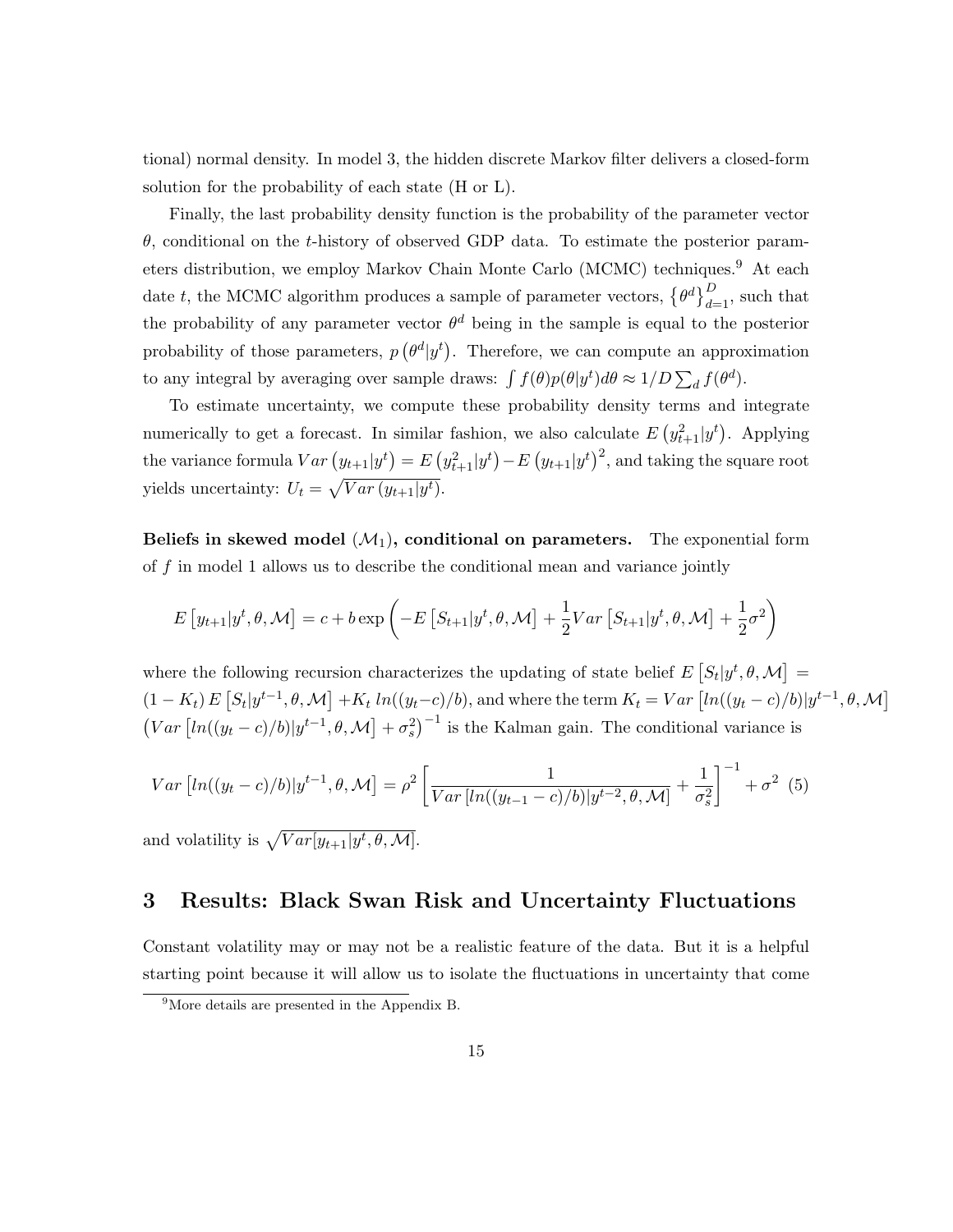from skewness and parameter learning. We begin by showing that neither parameter updating nor skewness alone produces the large uncertainty fluctuations. Instead, most of the effect arises from the interaction of these two forces. Then, we proceed to explain how this interaction effect works.

| model:                    | unc/vol             | normal $(\mathcal{M}_2)$ | skewed $(\mathcal{M}_1)$ |  |  |
|---------------------------|---------------------|--------------------------|--------------------------|--|--|
| Mean                      | $U_t$               | 4.20\%                   | 4.53%                    |  |  |
|                           | $V_t$               | 3.45%                    | 4.01%                    |  |  |
| Std deviation             | $U_t$               | $0.48\%$                 | 1.50%                    |  |  |
|                           | $V_t$               | $0\%$                    | 0.05%                    |  |  |
| Autocorrelation           | $U_t$               | 0.99                     | 0.97                     |  |  |
|                           | $V_t$               | $\theta$                 | 0.93                     |  |  |
|                           | Cyclical properties |                          |                          |  |  |
| $Corr(U_t, E_t[y_{t+1}])$ |                     | 0.04                     | $-0.78$                  |  |  |
| $Corr(V_t, E_t[y_{t+1}])$ |                     | $\Omega$                 | $-0.74$                  |  |  |
|                           | Forecast properties |                          |                          |  |  |
|                           | data.               | normal                   | skewed                   |  |  |
| Mean forecast             | 2.29%               | 2.73%                    | 2.27%                    |  |  |
| Mean $ FErr $             | 1.87%               | 2.25%                    | 2.51%                    |  |  |
| Std forecast              | 2.25%               | 1.17%                    | 0.64%                    |  |  |
| Std $ FErr $              | 1.46\%              | 2.17%                    | 2.39%                    |  |  |

Table 1: Properties of model uncertainty series. Forecasts are computed using equation (4). Forecast error is (forecast - final GDP growth). Uncertainty, denoted  $U_t$ , is computed as in Definition 2. Volatilities, denoted  $V_t$ , are computed as in Definition 3 assuming that the parameters  $\theta$  are known and equal to the mean posterior beliefs at the end of the sample for the parameter learning models.

What effects can parameter estimation alone explain? Column 1 of table 1 reveals that, without skewness (or any other higher moment in play), parameter revisions generate small uncertainty shocks. This happens when, for example, the forecaster sees an outlier observation and revises up the estimated variance of one or both innovations. With known parameters these revisions do not take place and stdev( $U_t$ ) = 0. When parameters are updated every period,  $\text{stdev}(U_t) = 0.48$ .

Column 1 also exposes two aspects of linear-normal model forecasts that do not look realistic. (1) Our forecasters' uncertainty is not counter-cyclical  $(Correl(U_t, GDP) = 13\%).$ Every common proxy for uncertainty is counter-cyclical and most theories use uncertainty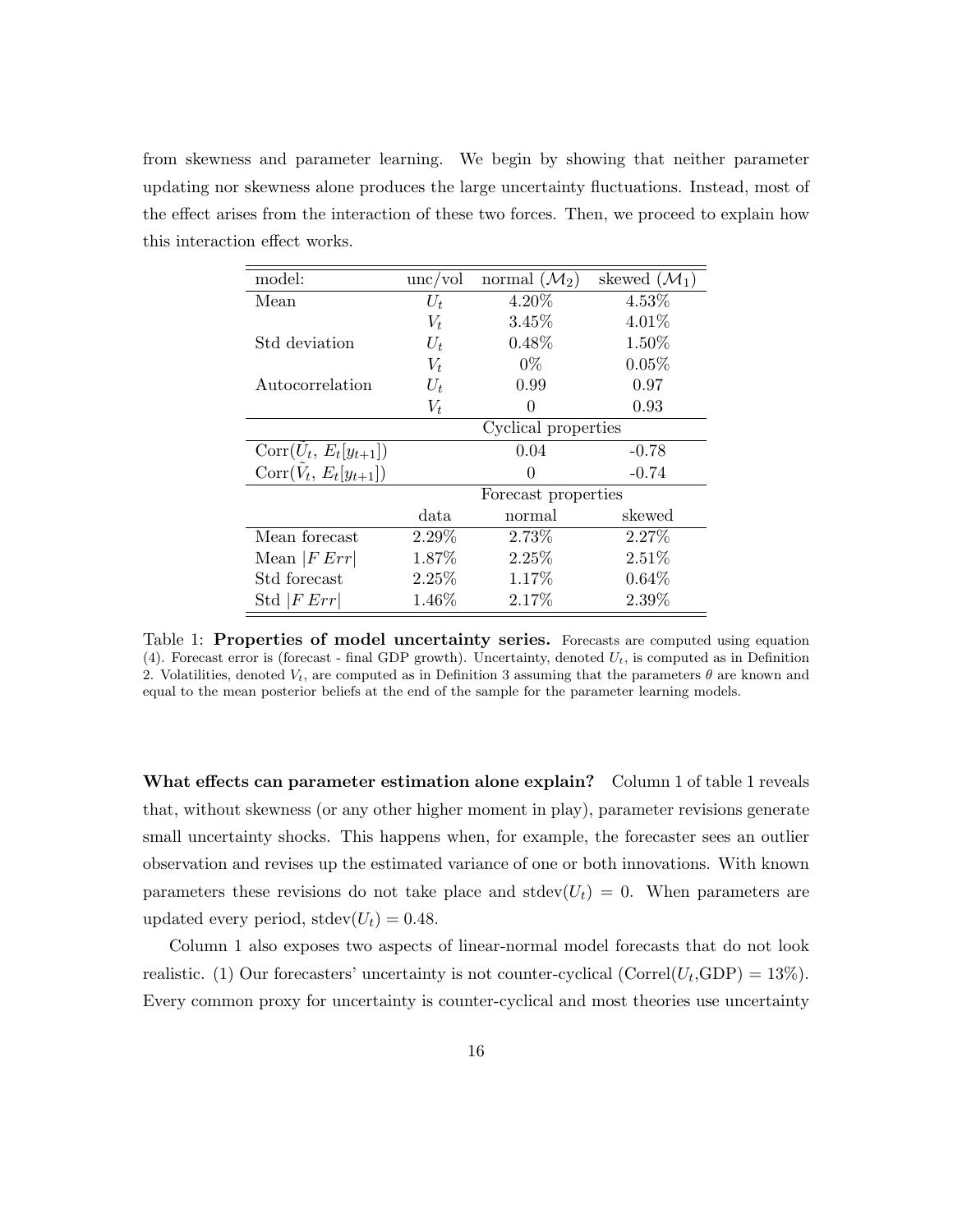to explain the onset of a recession. So, a forecasting model that fails to deliver this feature is suspect. (2) The normal model does not explain the low average forecasts of GDP observed in the professional forecaster data. The true average of GDP growth over 1968:Q4-2013:Q4 is 2.68%. The average professional forecast of GDP growth is 2.24%, almost half a percentage point lower.<sup>10</sup> This model fails to explain that gap.

What part of the results can skewness alone explain? One reason that uncertainty varies so little with a normal forecasting model is that the normal distribution has the unusual properties that the conditional variance is the same irrespective of the conditional mean. An n-standard-deviation event is always equally unlikely. Since uncertainty is a conditional variance, the normal distribution shuts down much scope for changes in uncertainty. The skewed forecasting model does have a conditional variance that depends on the mean. Even when parameters of the model are known, changes in the estimated state move the conditional standard deviation of the forecast. This raises the question of whether most of our variation in uncertainty comes from skewness alone.

In table 1, column 2, the rows labelled  $V_t$  report the moments of the model without parameter uncertainty or parameter revisions. Indeed, even without the parameter revisions, uncertainty does vary. But that effect is tiny. It is less than 5% of the size of the fluctuations in the full model.

Figure 1 plots the time series of our uncertainty estimates, breaking out the fluctuations that come from parameter updating or skewness alone. Column "skewed" of Table 1 shows that updating beliefs about the skewness of the GDP growth distribution has a large effect on uncertainty. Such learning increases the average level of uncertainty by only 8%. But it amplifies uncertainty shocks. The standard deviation of the uncertainty series was 0.48% with normally-distributed outcomes and rises to 1.50% when our forecaster updates beliefs about skewness. One can interpret the magnitude of this standard deviation relative to the mean. A 1-standard deviation shock to uncertainty raises uncertainty 33% above its mean. That is quite a volatile process and offers a stark contrast to the relatively modest changes in volatility typically measured.

 $10$ This gap only arises in final GDP estimates. The average initial GDP announcement has  $2.3\%$  growth on average, in line with the forecasts. But if these initial announcements are themselves BEA forecasts of what the final GDP estimate will be, there is still a puzzle about why early estimates are systematically lower than final estimates.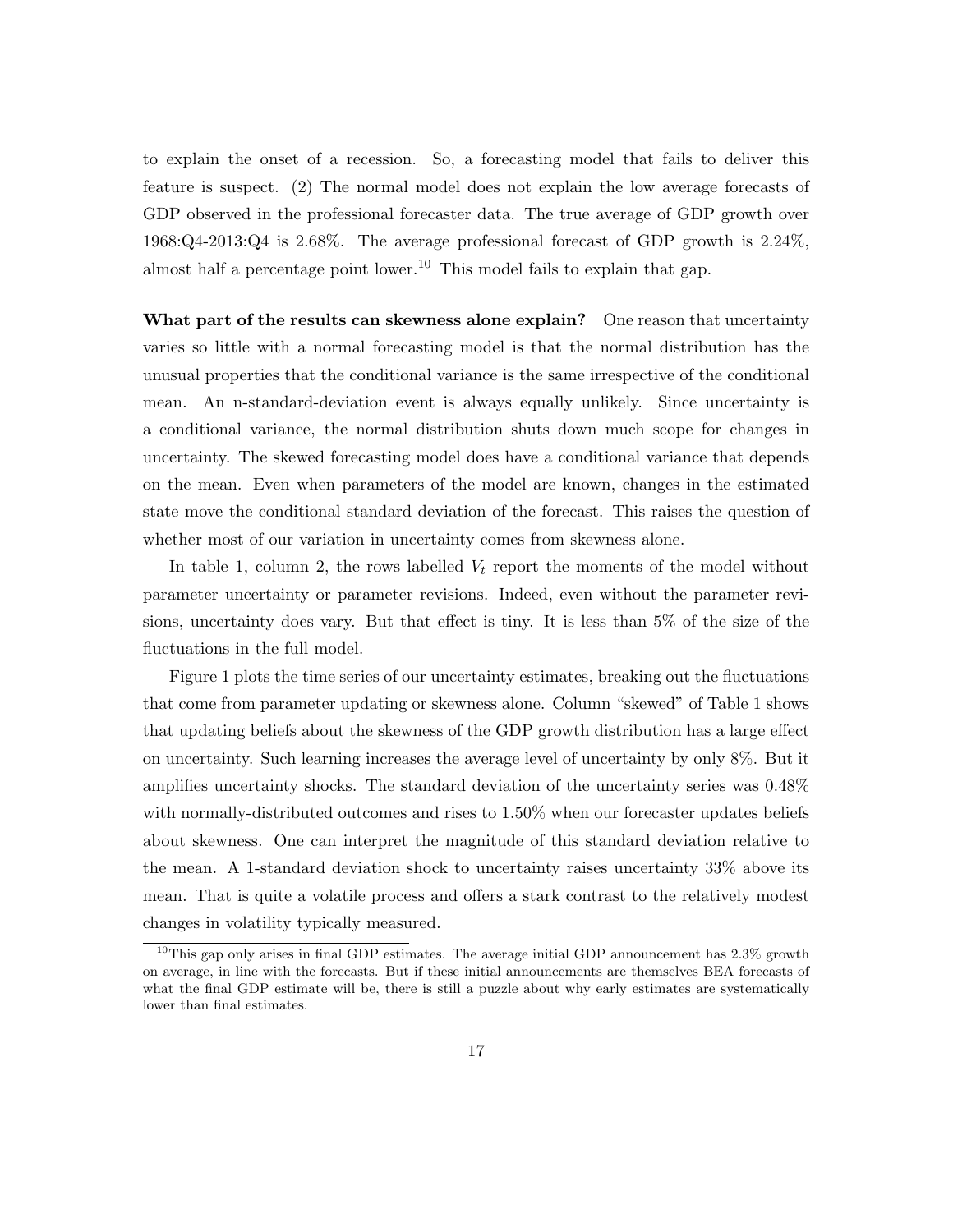

Figure 1: Uncertainty implied by normal  $(\mathcal{M}_2)$  and skewed  $(\mathcal{M}_1)$  models (detrended) .

Since using growth rates of GDP is a form of trend-removal, it makes sense to correlate a stationary series with another stationary series. Therefore, we detrend volatility and uncertainty in order to discern the nature of their cyclical components (Table 1, middle panel). We remove the trend in uncertainty using log deviations from an exponential trend:

$$
\tilde{U}_t \equiv ln(U_t) - ln(U_t^{trend})
$$
\n(6)

The resulting series, plotted in figure 1, reveals large, highly counter-cyclical uncertainty shocks. Not only is the level higher, uncertainty rose noticeably during each of the recessions since 1970.

Keep in mind that there is still no stochastic volatility in this model. To the extent that we believe that there are volatility shocks to GDP, this would create additional shocks to uncertainty, above and beyond those we have already measured. In addition, uncertainty is very persistent here. That persistence also declines once we introduce stochastic volatility. These series are not yet a complete picture of macroeconomic uncertainty. Instead, they are a look at what part of uncertainty is missed when we just measure volatility.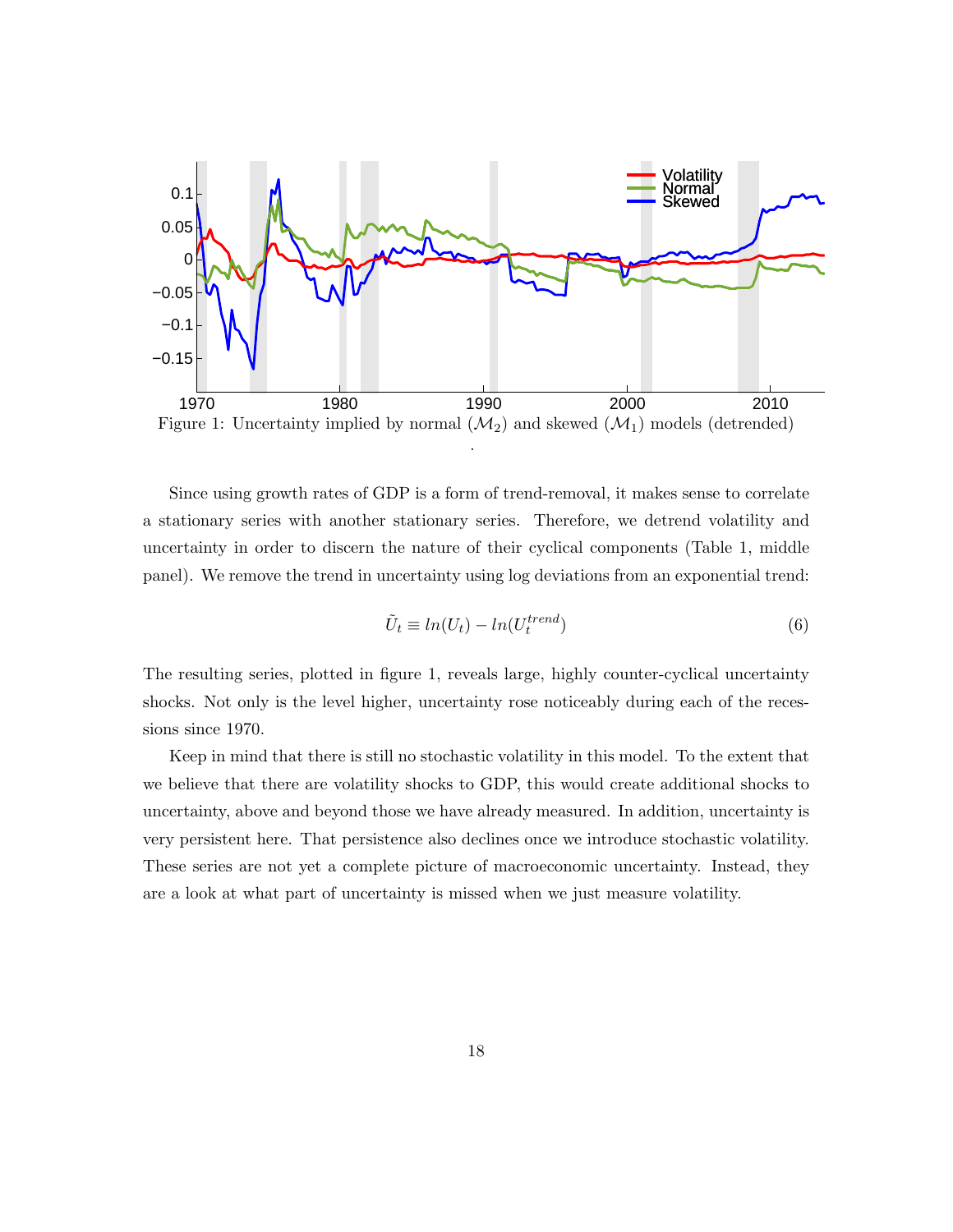#### 3.1 Skewness and Time-Varying Black Swan Risk

To understand why uncertainty varies so much, it is helpful to look at the probability of tail events. Since our estimated probability distribution is negatively skewed, negative outliers are more likely than positive ones. For a concrete example, let us consider the probability of a particular negative growth event. The historical mean of GDP growth is 2.68%, while its standard deviation is 3.32%. If GDP growth were normally distributed, then  $y_{t+1} \le -6.8\%$  would be a 1-in-100-year event (Pr= 0.0025 quarterly). Let us call this rare event a black swan.

$$
Black \, Swan \, Risk_t = Prob[y_{t+1} \le -6.8\%|\mathcal{I}_t]. \tag{7}
$$

The correlation between black swan risk and uncertainty is 97% (75% for the detrended series). This illustrates that uncertainty shocks arise in times when the estimated probabilities of extreme events change. Our model suggests that uncertainty builds up gradually over time as more and more unusual observations are realized.

When the distribution of GDP growth is non-normal and states and parameter estimates change over time, the probability of this black swan event fluctuates. Figure 3.1 plots the estimated black swan probability each period. The black swan probability varies



Figure 2: When the probability of a black swan event is high, uncertainty is high. *Black* Swan Risk is defined in  $(7)$ . Both black swan risk and the uncertainty series are exponentially detrended.

considerably. Leading up to the 2008 financial crisis, the black swan probability rose from 3.5% in 2007:Q1 to over 4.6% in 2009:Q3.

These results teach us that when we include parameter uncertainty in our notion of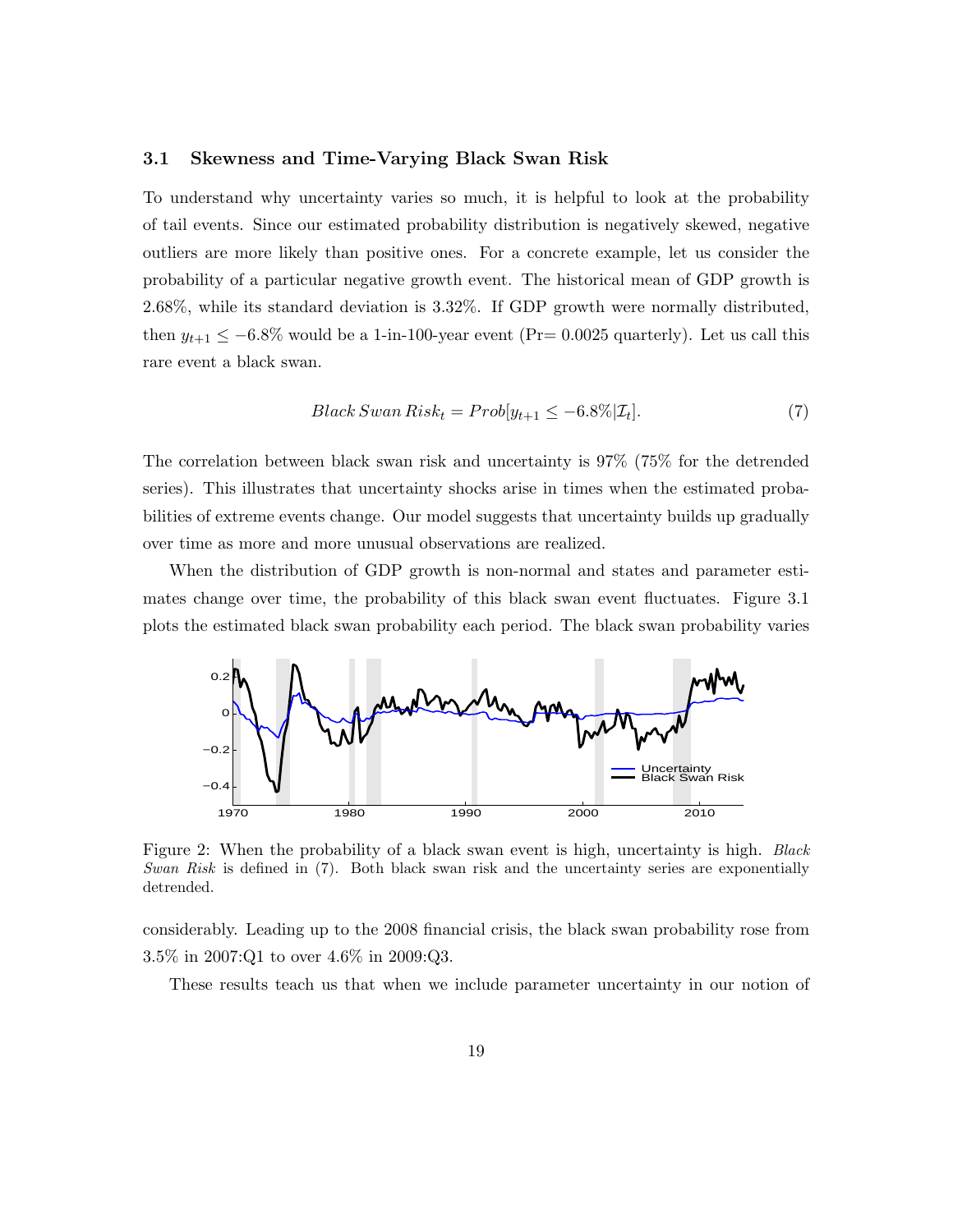economic uncertainty, and we consider a model with skewed outcomes, then most changes in uncertainty coincide with changes in the estimated probability of rare events. Most of these uncertainty shocks were not present when we did not allow the forecaster to update his skewness belief. When we allow for learning about skewness, new pieces of data cause changes in the skewness estimates. Tail event probabilities are very sensitive to this skewness parameter. When the probability of extreme events is high, uncertainty is high as well.

This explanation raises the question: What types of data realizations make estimated skewness more negative, increase black swan risk, and thereby generate uncertainty shocks? We find two types of episodes that set up large uncertainty shocks. The first is simply a large negative GDP growth realization. When a negative outlier is observed, the forecaster revises skewness to be more negative and increases the estimated variance of shocks, both of which cause the probability of a black swan event and uncertainty to rise. This is what happens in 2008 and in the early 1980s. But there is a second, more subtle cause of uncertainty shocks that comes from a sequence of mild positive GDP growth realizations in a row followed by a mildly negative observation. These observations cause the forecaster to increase the estimated mean of the distribution. When the mean increases, the existing negative outlier data points become further from the mean. Because the previously-observed negative realizations are more extreme, the estimate of skewness rises and the probability of rare negative events can rise as well. This is what happens in the early 1970s as can be seen in Figure 3. A sequence of positive growth realizations causes a rise and then a fall in uncertainty. But the persistence of the high estimated skewness sets the stage for the large rise in uncertainty in the second half of the 1970s. This mechanism provides one explanation for why uncertainty seems to rise particularly at the end of long spells of consistently positive growth.

#### 3.2 Negative Skewness as a Force for Counter-Cyclical Uncertainty

One way of understanding the cyclical effect skewness has on uncertainty is by thinking about the skewed distribution as a non-linear transformation of a normal distribution. The transformation has no economic interpretation. It does not represent a utility function, production function or anything other than an estimated change-of-measure function that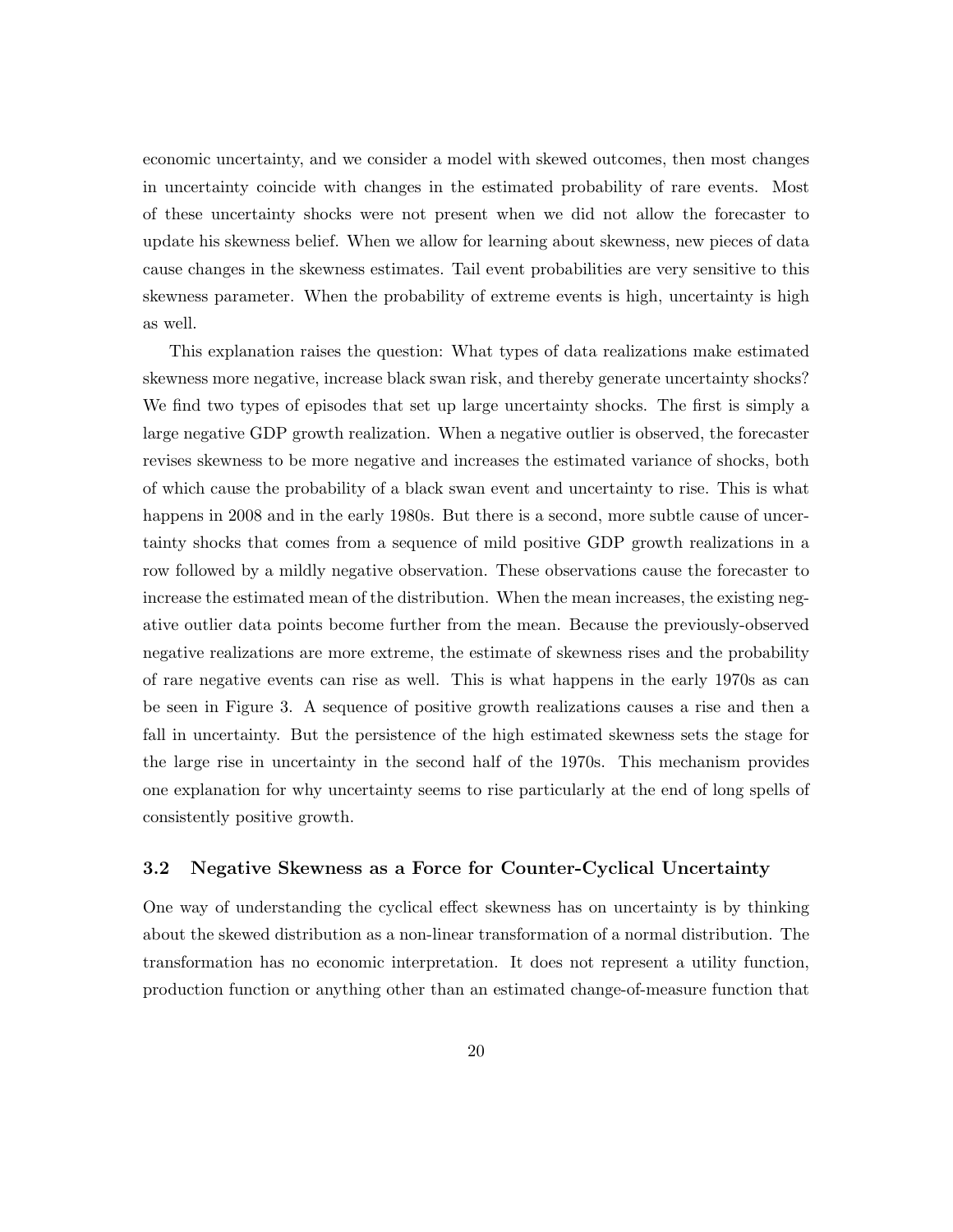

Figure 3: An example of a positive growth episode that increased the estimated mean, skewness and black swan probability.

regulates the skewness of outcomes.<sup>11</sup> But since many problems in economics use normal shocks and compute means and variances of concave functions of these shocks, we can leverage that intuition here to understand the role of skewness. (See Albagli, Hellwig, and Tsyvinski (2015) for a similar approach.) The following result shows that a concave transformation of a variable with a normal probability density results in a variable whose distribution has negative skewness. For proof see Appendix A.

**Lemma 1.** Suppose that y is a random variable with a probability density function  $\phi(g^{-1}(y))$ , where  $\phi$  is a standard normal density and g is an increasing, concave function. Then,  $E[(y - E[y])^3] < 0.$ 

The unconditional distribution of GDP growth rates is negatively skewed. Therefore, when we estimate the change of measure function that maps a normal variable  $x$  into GDP growth, we consistently find that the coefficient  $b$  is negative, meaning that the transformation is increasing and concave. A concave transformation of a normal variable

<sup>&</sup>lt;sup>11</sup>Although this paper does not try to explain the negative skewness of outcomes, many other theories do. Negative skewness can arise when the economy is functioning very well (high  $\tilde{X}_t$ ), then improving its efficiency results in a small increase in GDP. But if there is a high degree of dysfunction or inefficiency (low  $\hat{X}$ ), then the economy can fall into depression. Many models generate exactly this type of effect through borrowing or collateral constraints, other financial accelerator mechanisms, matching frictions, or information frictions. Even a simple diminishing returns story could explain such skewness.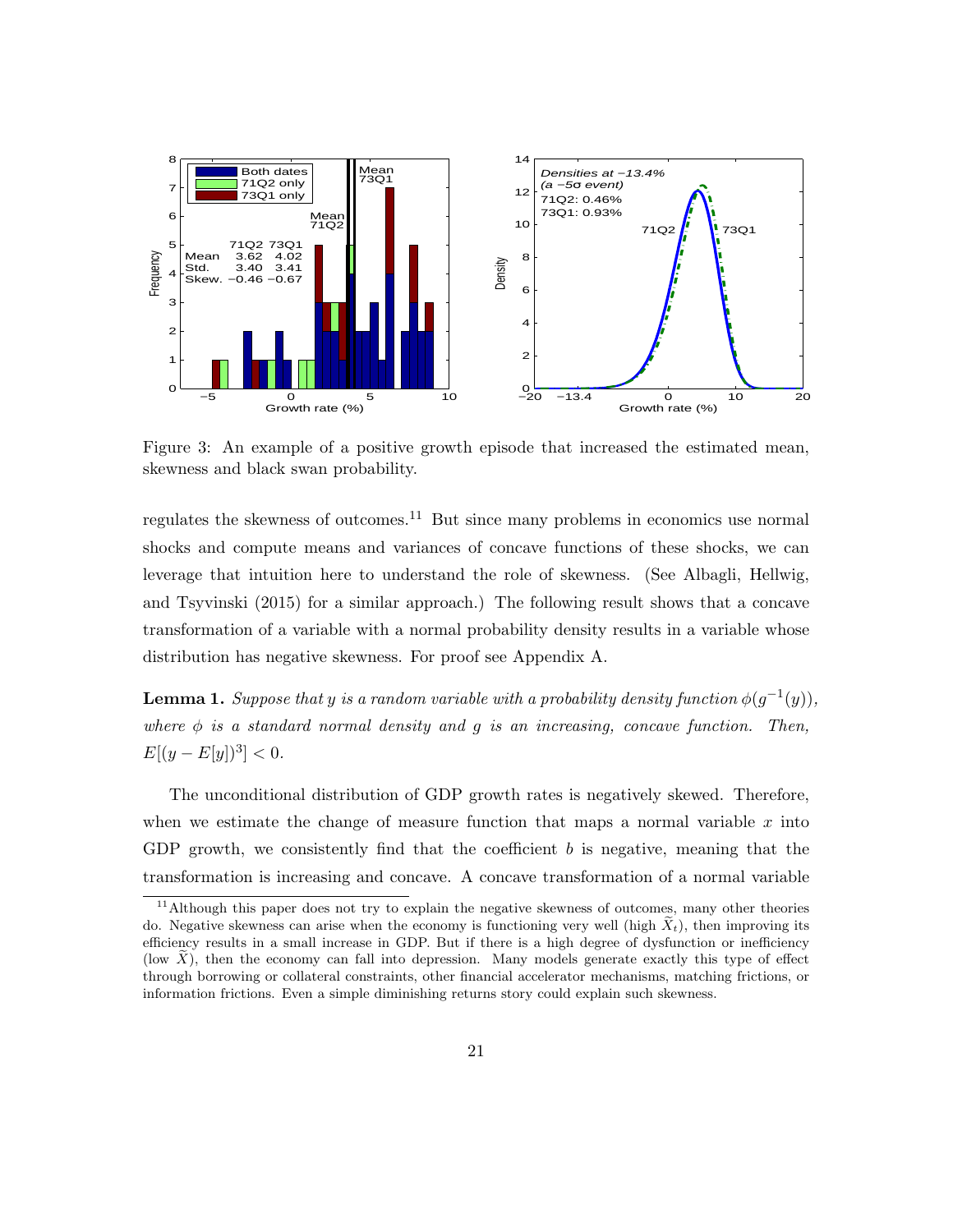puts more weight on very low realizations and makes very high realizations extremely unlikely. In other words, the concave transformation creates a negatively-skewed variable.

Breaking the probability density into a normal and a concave function is helpful because it allows us to understand where counter-cyclical uncertainty comes from. We can use the Radon-Nikodym theorem to characterize the conditional variance of a skewed variable as the conditional variance of a normal variable, times a Radon-Nikodym derivative.

$$
Var[y_{t+1}|y^t] = \int (y_{t+1} - E[y_{t+1}|y^t])^2 f(y_{t+1}|y^t) dy_{t+1}
$$

If  $f(y_{t+1}|y^t) = f(g(x_{t+1})|y^t) = \phi(x_{t+1}|x^t)$ , then by the Radon-Nikodym theorem,

$$
Var[y_{t+1}|y^t] = \int (x_{t+1} - E[x_{t+1}|x^t])^2 \frac{dg}{dx} \phi(x_{t+1}|x^t) dx_{t+1}
$$

$$
Var[y_{t+1}|y^t] = E\left[\frac{dg(x_{t+1})}{dx}\middle| x^t\right] Var[x_{t+1}|x^t] + cov(\frac{dg}{dx}, (x_{t+1} - E[x_{t+1}|x^t])^2)
$$

The conditional variance of the normal variable  $x_{t+1}$  obviously depends on its history  $x^t$ , but it is not affected by what the expected value of  $x_{t+1}$  is. Normal variables have the property that their conditional variance is the same throughout the state-space. Conditional variance is not mean-dependent. That is not true of the skewed variable  $y$ . Because g is an increasing, concave function,  $dg/dx$  is largest when x is low and falls as x rises. This tells us that  $Var[y_{t+1}|y^t]$  is largest when  $E[y_{t+1}|y^t]$  is low and falls as the expected GDP growth rate rises. This is the origin of counter-cyclical uncertainty. It arises naturally if a variable has a negatively-skewed distribution that can be characterized as a concave transformation of a normal variable.

Figure 4 illustrates why uncertainty is counter-cyclical. The concave line is a mapping from x into GDP growth, y. The slope of this curve is a Radon-Nikodym derivative. A given amount of uncertainty is like a band of possible x's. If x was uniform, the band would represent the positive-probability set and the width of the band would measure uncertainty about x. If that band is projected on to the y-space, the implied amount of uncertainty about y depends on the state x. When x is high, the mapping is flat, and the resulting width of the band projected on the y-axis (y uncertainty) is small. When x is low, the band projected on the  $y$  axis is larger and uncertainty is high. This mechanism for generating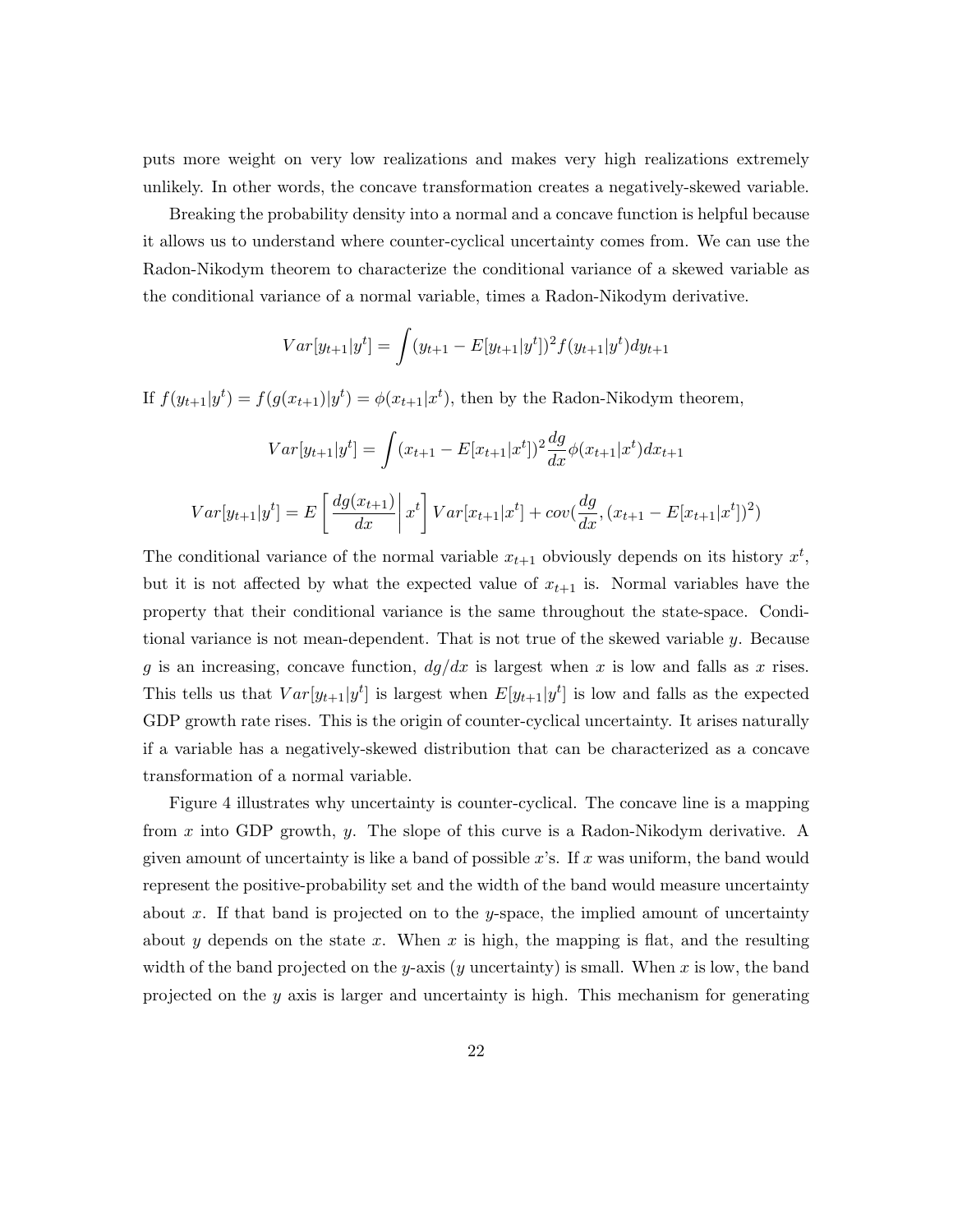

Figure 4: Nonlinear change of measure and counter-cyclical uncertainty. A given amount of uncertainty about x creates more uncertainty about y when x is low than it does when x is high.

counter-cyclical uncertainty is related to Straub and Ulbricht (2013), except that in their model, the concave function arises from assumptions about an economic environment. In this paper, the concave function is estimated and captures only the fact that GDP growth data is negatively skewed.

Learning about skewness causes this concave curve to shift over time. When a negative outlier is observed, the estimated state falls and estimated skewness becomes more negative. More skewness translates into more curvature in the change of measure function. Combined with a low estimated state, this generates even more uncertainty. Thus, bad events trigger larger increases in uncertainty. This is reflected is the more negative correlation between forecasts and uncertainty in the skewed model in Table 1.

#### 3.3 Why Skewness and Parameter Uncertainty Lower Forecasts

Aside from generating larger uncertainty shocks, the model with skewness also explains the low GDP growth forecasts in the professional forecaster data. The average forecast is  $2.27\%$  in the model and  $2.29\%$  in the forecaster (SPF) data.<sup>12</sup> These forecasts are puzzling because the average GDP growth rate is 2.68%. It cannot be that over 70 years of post-war history, forecasters have not figured out that the sample mean is  $0.4\%$  higher than their

 $12$ Various studies prior to ours document a downward (pessimistic) forecast bias. Elliott and Timmermann (2008) argue that stock analysts over-estimate earnings growth and the Federal Reserve under-estimates GDP growth. Wieland and Wolters (2013) document the bias in the Greenbook forecasts of the Federal Reserve both for the GDP growth and inflation forecasts.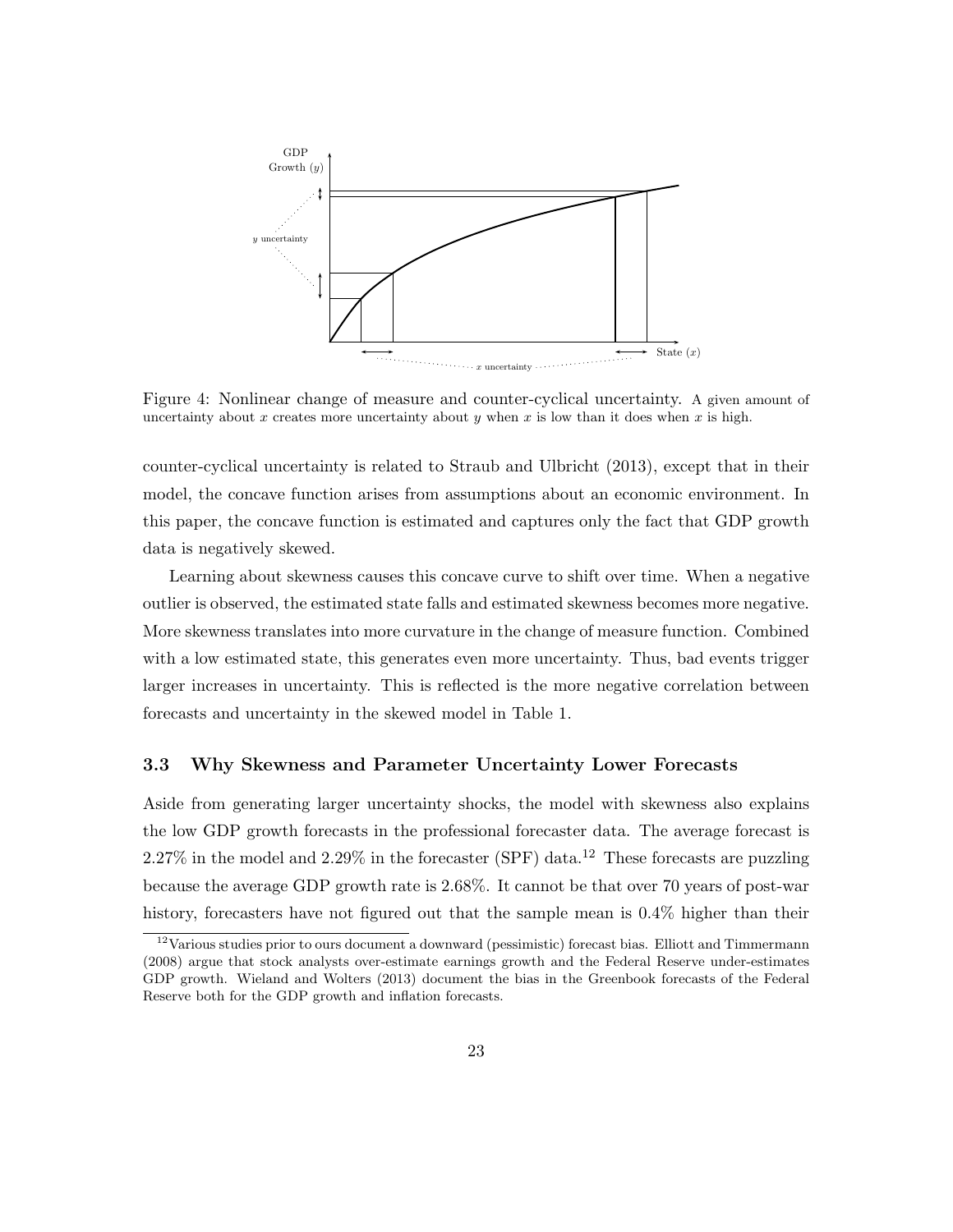forecasts on average. Our next result shows that these low forecasts are entirely rational for a Bayesian who believes that outcomes are negatively skewed and faces parameter uncertainty. This is an application of the Box (1971) result that Bayesian estimates of parameters in non-linear functions are typically biased.

**Lemma 2.** Suppose that y is a random variable with a probability density function f that can be expressed as  $f(y; \mu, \sigma) = \phi((g^{-1}(y) - \mu)/\sigma)$  where  $\phi$  is a standard normal density and g is a concave function. Let the mean of y be  $\bar{y} \equiv \int y f(y; \mu, \sigma) dy$ . A forecaster does not know the true parameters  $\mu$  and  $\sigma$ , but estimates probability densities  $h(\mu'|\sigma')$  and  $k(\sigma')$ , with means  $\mu$  and  $\sigma$ . The forecaster uses these parameter densities to construct a forecast:  $\hat{y} \equiv \int \int \int y f(y|\mu', \sigma') h(\mu'|\sigma') k(\sigma') dy d\mu' d\sigma'.$  Then  $\hat{y} < \bar{y}$ .

The logic of the result is the following: If GDP growth is a concave transformation of a normal underlying variable, Jensen's inequality tells us that expected values will be systematically lower than the mean realization. But by itself, Jensen's inequality does not explain the forecast bias because the expected GDP growth and the mean GDP growth should both be lowered by the concave transformation (see Figure 5, left panel). It must



Figure 5: Explaining why average forecasts are lower than mean GDP growth. The result has two key ingredients: The forecaster faces more uncertainty than he would if he knew the true distribution of outcomes, and a Jensen inequality effect from the concave change of measure.

be that there is some additional uncertainty in expectations, making the Jensen inequality effect larger for forecasts than it is for the unconditional mean of the true distribution (see Figure 5, right panel). This would explain why our results tell us that most of the time the sample mean is greater than the average forecast. If the agent knew the true parameters, he would have less uncertainty about  $y_{t+1}$ . Less uncertainty would make the Jensen effect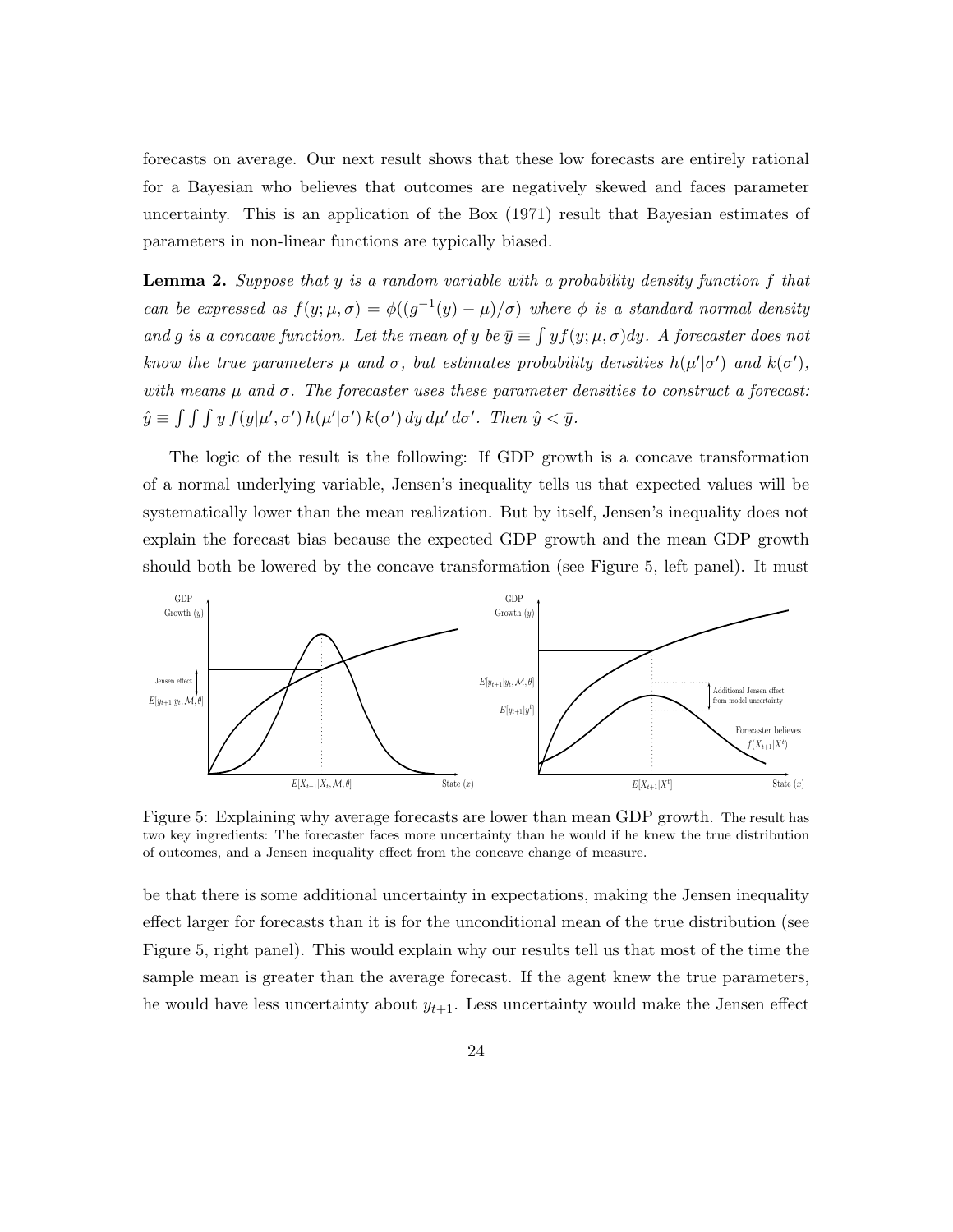smaller and raise his estimate of  $y_{t+1}$ , on average. Thus, it is the combination of parameter uncertainty and a skewed distribution that can explain the forecast bias.

This downward bias in beliefs is the kind of bias that is typically only seen in models of ambiguity aversion or robust control. Those models use a particular form of risk preferences to make agents act as if they believed that systematically bad outcomes would arise. Such models with non-linear transformations of preferences are typically solved as if they had simple preferences with twisted probabilities. Our framework generates similar beliefs because the non-linear functions of normal variables that we introduce to capture skewness are similar to the non-linear functions robustness/ambiguity solution methods employ to "twist" their probabilities.

This parallel is useful because it suggests that results from ambiguity aversion theories could be reproduced in Bayesian settings with standard preferences. We could replace the min-max preferences of ambiguity with a skewed distribution of outcomes and agents who are imperfectly informed about the distribution's parameters. This could be a useful step forward for this literature simply because the data disciplines econometric estimates of probability distributions more precisely than it does preference specifications.

#### 3.4 Introducing Additional Signals to Reduce Forecast Error

Clearly, the model is not forecasting GDP as accurately as the forecasters in the Survey of Professional Forecasters do (Table 1, bottom panel). However, this is a problem that we can remedy, without changing our main message. The forecasts in the model are based only on prior GDP releases. In reality, forecasters have access to other sources of data that improve the accuracy of their forecasts. The fact that the model produces a forecast error that is too large and too volatile reflects this problem.

Suppose that each period, each forecaster  $i$  observes an additional signal  $z_{it}$  that is the next period's GDP growth, with common signal noise and idiosyncratic signal noise:

$$
z_{it} = y_{t+1} + \eta_t + \epsilon_{it} \tag{8}
$$

where  $\eta_t \sim N(0, \sigma_\eta^2)$  is common to all forecasters and  $\epsilon_{it} \sim N(0, \sigma_\epsilon^2)$  is i.i.d. across forecasters. The two signal noise variances  $\sigma_{\eta}^2$  and  $\sigma_{\epsilon}^2$  can be calibrated to match the average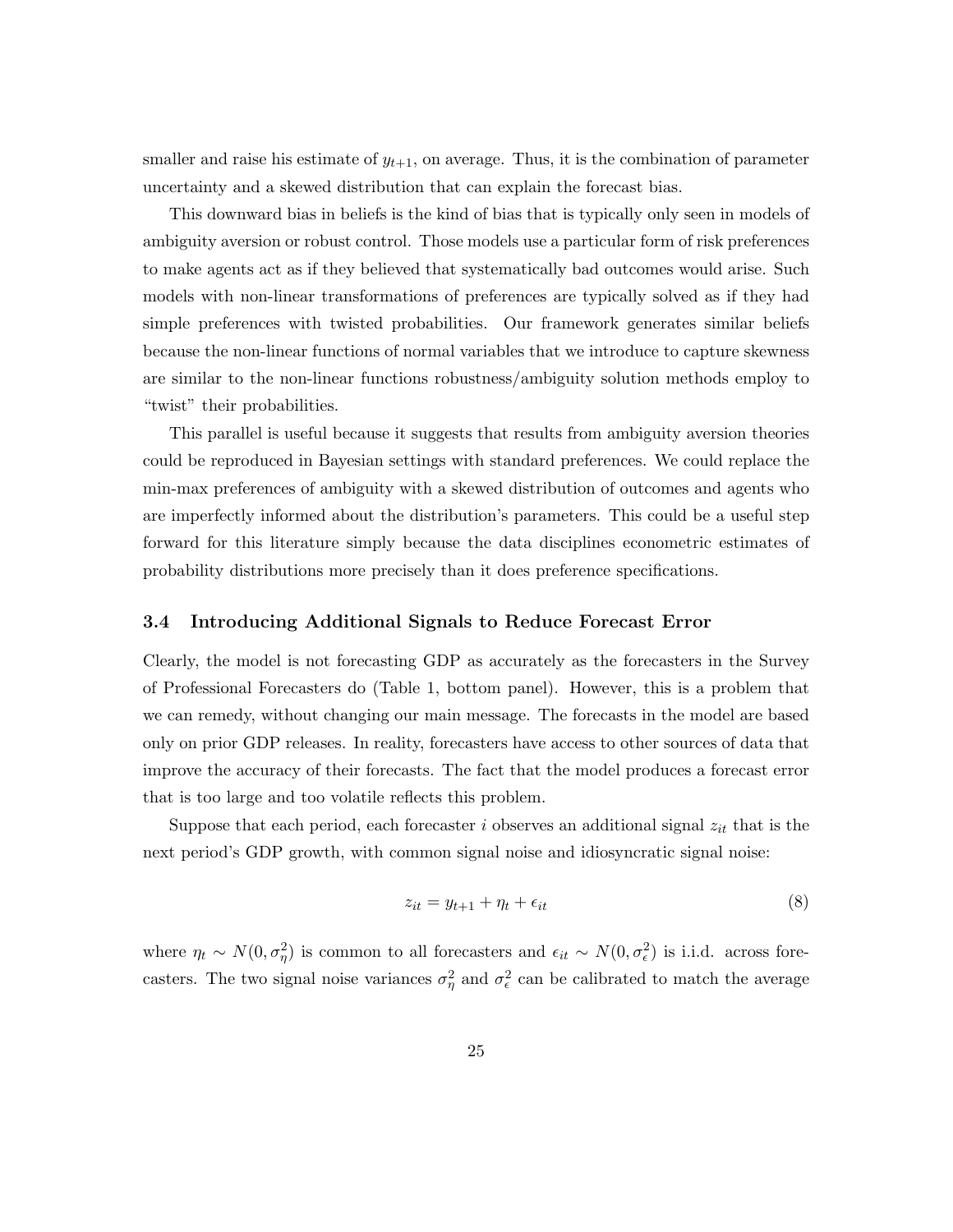dispersion of forecasts and the average forecast error,  $1/T \sum_{t} FE_{t}$ . Kozeniauskas, Orlik, and Veldkamp (2014) embeds this non-normal forecasting model with additional forecasting information (signals) in a business cycle model to show how micro uncertainty and higherorder uncertainty can all arise from the same mechanism. The results in that paper show that these additional signals remedy the forecast accuracy problem, without compromising the large, counter-cyclical uncertainty shocks.

#### 3.5 Convergence and the Downward Trend in Uncertainty

Since the parameters in this model are constant, eventually agents will learn them if the model is correctly specified. Even in our 45-year sample, there is evidence of convergence. There is a downward trend in uncertainty, some of which comes from the decline in the uncertainty about the parameter values. Between 1970 and 2013, uncertainty falls from 6.2% to 3.5%. Does this decline imply that all parameter uncertainty should be resolved in the near future and these effects will disappear? There are three reasons why parameter uncertainty would persist.

First, our forecasting model is clearly not a complete description of the macroeconomy. Our simple specification represents the idea that people use simple models to understand complex economic processes. Bayesian learning converges when the model is correctly specified. But when the estimated model and the true data-generating process differ, there is no guarantee that parameter beliefs will converge to the truth. Even as the data sample becomes large, parameter beliefs can continue to fluctuate, generating uncertainty shocks.

Second, much of the trend decline in uncertainty comes from lower estimated volatility. The mean estimate of the transitory shock variance  $(\sigma^2)$  falls by 46% between 1970:Q1 and 2013:Q4. The mean estimate of variances decline simply because GDP growth becomes less volatile in the second half of the sample and agents react to that by revising down their estimates of the variance parameters. Lower innovation variance also reduces uncertainty.

Finally, simply adding time-varying parameters can prevent convergence. If we assume that some or all of the parameters drift over time, then beliefs about these parameters will continue to change over time. One example of a model with time-varying parameters is a stochastic volatility model. We turn to these results next.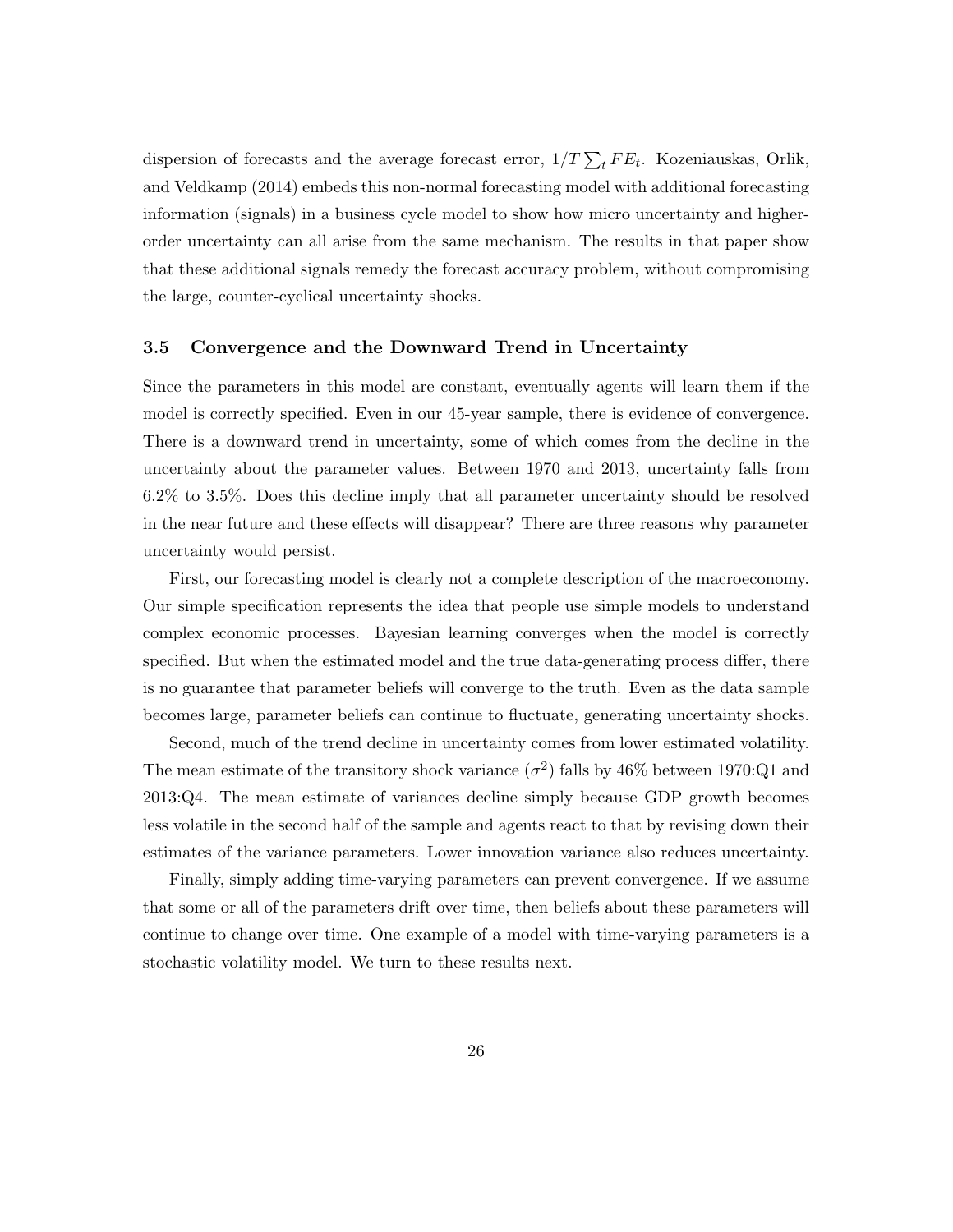## 4 Uncertainty Shocks with Stochastic Volatility

So far, we have explored homoskedastic models, in order to isolate the uncertainty shocks that come from parameter learning. But both changes in volatility and in parameter estimates can contribute to uncertainty shocks. To quantify the contribution of each, we estimate a model with stochastic volatility and parameter learning. The result is an uncertainty series that is a bit more volatile than before, but without the downward trend in uncertainty and with a larger spike in uncertainty around the time of the financial crisis.

Recall that variance is itself a hidden state that can take on one of two values  $\sigma(S_t) \in$  $\{\sigma(H), \sigma(L)\}\$ . State changes are governed by a Markov transition matrix whose entries are also estimated by our forecaster.



Figure 6: Uncertainty  $U_t$  and volatility  $V_t$  in the skewed model with stochastic volatility.

Figure 6 plots the uncertainty that results with parameter learning and stochastic volatility in the skewed model. This plot is not detrended, and yet we see no downward trend in uncertainty after 1990. The average level of uncertainty is 4.29%, which is lower primarily because the forecaster viewed the highly-volatile 1970s data as a transitory state, not a permanent feature of the data. The forecaster with the homoskedastic model needs to accumulate lots of low-volatility observations to revise down her estimate of the fundamental volatility over time. The forecaster with the stochastic volatility model revises her beliefs by increasing the probability of being in the low-volatility state, and in doing so lowers her uncertainty within a few quarters. Allowing volatility to be stochastic does make uncertainty fluctuate more. The standard deviation of  $U_t$  rises from 1.5% in the homoskedastic model to 2.0% with stochastic volatility. But adding stochastic volatility has only a small effect on the correlation of uncertainty with GDP growth  $(-0.72)$ .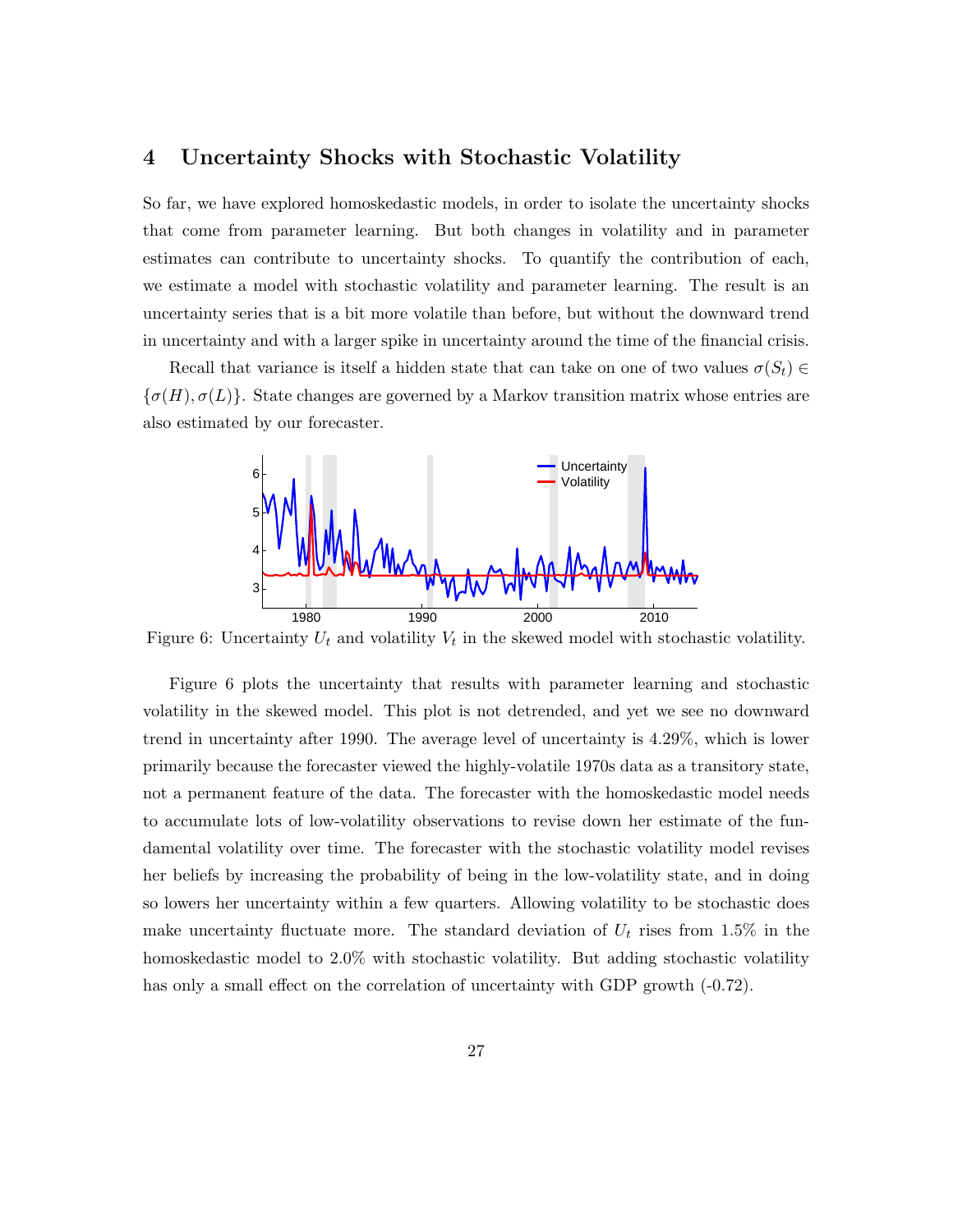|                 | Uncertainty | Volatility |
|-----------------|-------------|------------|
| Mean            | $4.29\%$    | 3.43%      |
| Std deviation   | 2.00%       | $0.34\%$   |
| Autocorrelation | 0.83        | 0.22       |
| Mean forecast   | 2.05%       | 2.35%      |
| Mean $ FErr $   | 2.61%       | 2.42%      |
| Std forecast    | $0.54\%$    | $0.09\%$   |
| Std $ FErr $    | 2.37%       | 2.30%      |

Table 2: Properties of stochastic volatility model. Forecasts are computed using equation (4). Uncertainty, denoted  $U_t$  is computed as in Definition 2. Volatilities, denoted  $V_t$ , are computed as in Definition 3 assuming that the parameters  $\theta$  are known and equal to the the mean posterior beliefs at the end of the sample for the parameter learning model.

The main lessons from combining the stochastic volatility view with the parameter learning view of uncertainty shocks are that (1) Both channels contribute to our understanding of uncertainty shocks; (2) Stochastic volatility allows the model to explain high uncertainty during the financial crisis; and (3) Incorporating stochastic volatility helps to avoid the downward trend in uncertainty that arises with a homoskedastic model. It prevents uncertainty from converging to a constant level. The more realistic version of this effect is that all parameters of the model can change or drift over time. Such a model would keep learning active and might be a better description of reality. But such a rich model is obviously difficult to estimate. The hope is that this simple first step in that direction might give us some insight about how time-varying parameters and parameter learning might interact more generally.

# 5 Data Used to Proxy for Uncertainty

Our model generates a measure of economic uncertainty. In this section, we describe the commonly used proxies of uncertainty, analyze their theoretical relationship with conditional variance and then compare their statical properties to those of our measure.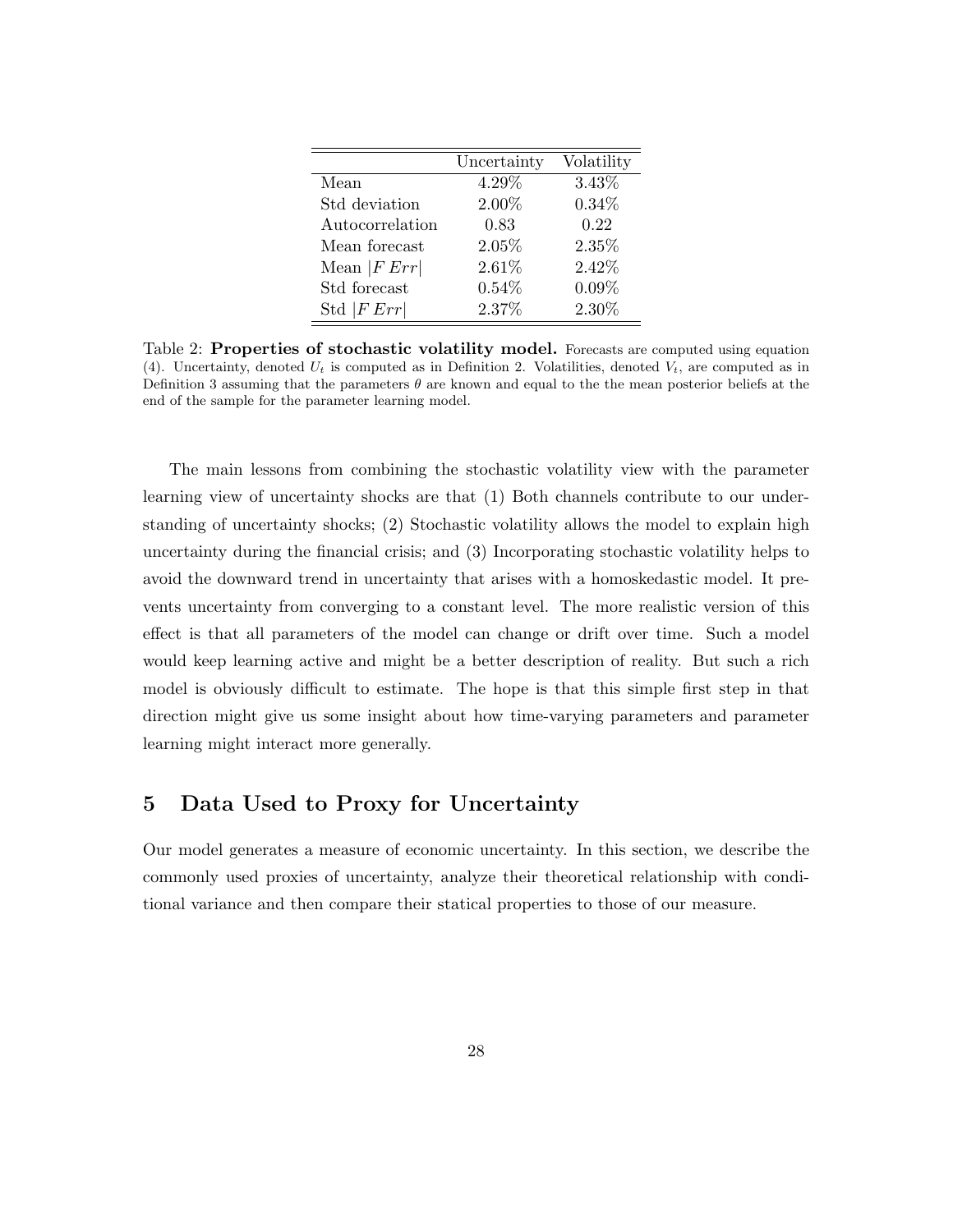Forecast Dispersion Some authors use forecast dispersion as a measure of uncertainty<sup>13</sup> often because it is regarded as "model-free." It turns out that dispersion is only equivalent to uncertainty in models with uncorrelated signal noise and no parameter uncertainty.

Any unbiased forecast can be written as the difference between the true variable being forecast and some forecast noise that is orthogonal to the forecast:

$$
y_{t+1} = E[y_{t+1}|\mathcal{I}_{it}] + \eta_t + e_{it} \tag{9}
$$

where the forecast error  $(\eta_t + e_{it})$  is mean-zero and orthogonal to the forecast. We can further decompose any forecast error into a component that is common to all forecasters  $\eta_t$  and a component that is the idiosyncratic error  $e_{it}$  of forecaster *i*.

Dispersion  $D_t$  is the average squared difference of each forecast from the average forecast. We can write each forecast as  $y_{t+1}-\eta_t-e_{it}$ . Then, with a large number of forecasters, we can apply the law of large numbers, set the average  $e_{it}$  to 0 and write the average forecast as  $\bar{E}[y_{t+1}] = y_{t+1} - \eta_t$ . Thus,

$$
D_t \equiv \frac{1}{N} \sum_{i} (E[y_{t+1}|\mathcal{I}_{it}] - \bar{E}[y_{t+1}])^2 = \frac{1}{N} \sum_{i} e_{it}^2
$$
 (10)

Note that dispersion reflects only private noise  $e_{it}$ , not public noise  $\eta_t$ . Uncertainty is the conditional standard deviation of the forecast error, which is  $\sqrt{E[(\eta_t + e_{it})^2 | \mathcal{I}_{it}]}$  and depends on both sources of noise. Thus, whether dispersion accurately reflects uncertainty depends on the private or public nature of information.

Mean-Squared Forecast Error A measure that captures both private and common forecast errors is the forecast mean-squared error.

A mean-squared error  $(MSE_{t+1})$  of a forecast of  $y_{t+1}$  made in quarter t is the square root of the average squared distance between the forecast and the realized value

$$
MSE_{t+1} = \sqrt{\frac{\sum_{i \in I_t} (E[y_{t+1}|\mathcal{I}_{it}] - y_{t+1})^2}{N_t}}.
$$
\n(11)

If forecast errors were completely idiosyncratic, with no common component, then  $13$ See e.g. Diether, Malloy, and Scherbina (2002), and Johnson (2004).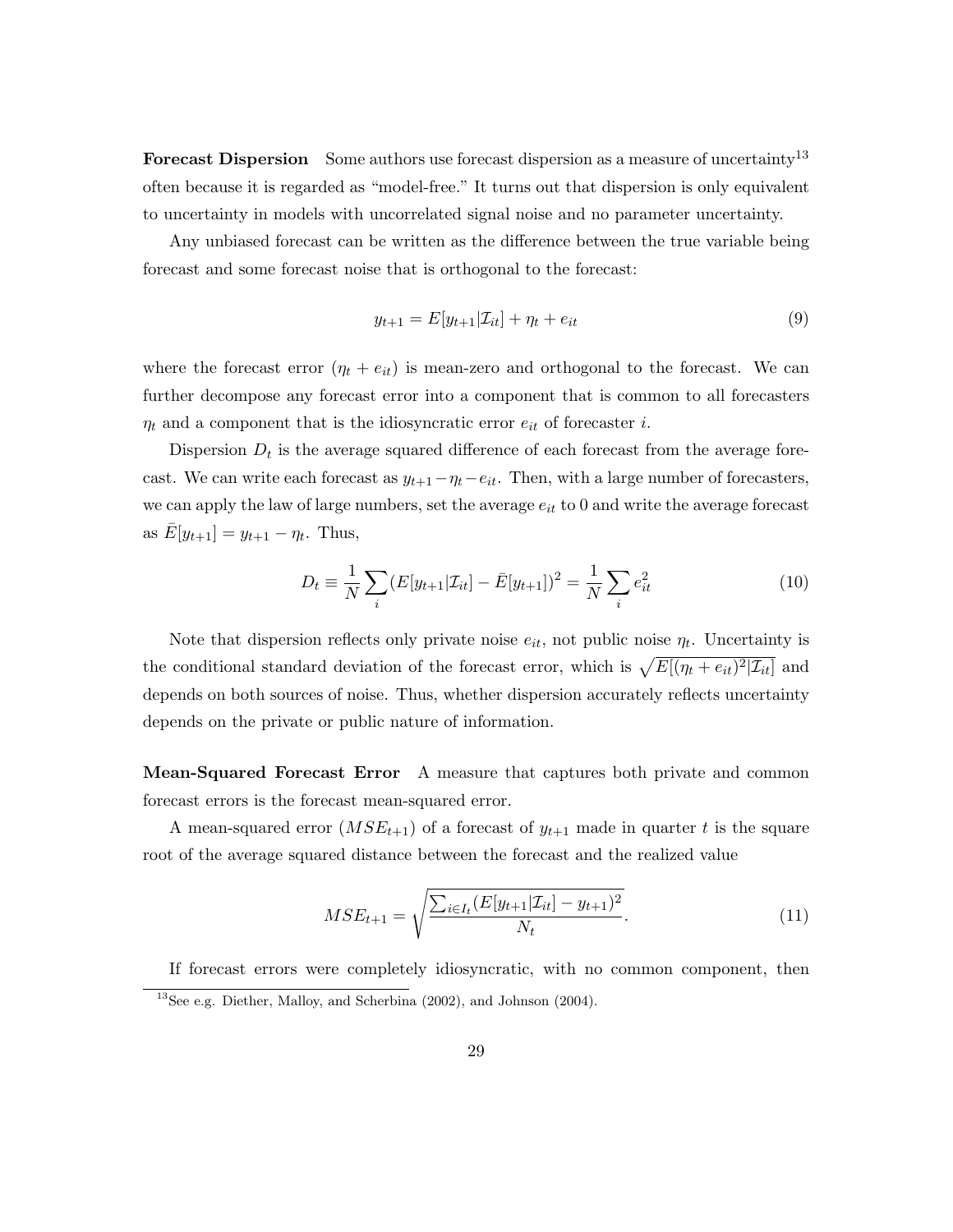dispersion in forecasts and mean-squared forecasting errors would be equal.  $^{14}$  We use this insight to measure how much variation in mean-squared errors (MSE) comes from changes in the accuracy of average forecasts and how much comes from changes in dispersion. Using SPF data, we regress  $MSE^2$  on  $(\bar{E}_t[y_{t+1}] - y_{t+1})^2$ . We find that the  $R^2$  of this regression is 80%. The remaining variation is due to changes in forecast dispersion. This teaches us that most of the fluctuations in MSE come from changes in average forecast errors. It implies that using forecast dispersion as a proxy for uncertainty will miss an important source of variation.

Volatility and Confidence Measures Jurado, Ludvigson, and Ng (2015) offer a stateof-the-art macro volatility measure. It uses a rich set of time series, computes conditional volatility of the unforecastable component of the future value of each of these series, and then aggregates these individual conditional volatilities into a macro uncertainty index. Other proxy variables for uncertainty are informative, but have a less clear connection to a conditional variance definition of uncertainty. The market volatility index (VIX) is a traded blend of options that measures expected percentage changes of the S&P500 in the next 30 days. It captures expected volatility of equity prices. It would require a complex model to link macroeconomic uncertainty to the VIX. Nevertheless, we compare its statistical properties to those of our uncertainty measure in Figure 7.

Another commonly cited measure of uncertainty is business or consumer confidence. The confidence survey asks respondents whether their outlook on future business or employment conditions is "positive, negative or neutral." Likewise, the index of consumer sentiment asks respondents whether future business conditions and personal finances will be "better, worse or about the same." These questions are about the direction of future changes and not about any variance or uncertainty. They may be correlated with uncertainty because uncertainty is counter-cyclical.

Finally, Baker, Bloom, and Davis (2015) use newspaper text analysis, the number of expiring tax laws, and forecast dispersion to create a policy uncertainty index. While

<sup>&</sup>lt;sup>14</sup>To see this, note that  $FE_{jt}^2 = (E[y_{t+1}|\mathcal{I}_{jt}] - y_{t+1})^2$ . We can split up  $FE_{jt}^2$  into the sum  $((E[y_{t+1}|\mathcal{I}_{jt}] - y_{t+1})^2)$  $\bar{E}_t[y_{t+1}]+(\bar{E}[y_{t+1}]-y_{t+1})^2$ , where  $\bar{E}_t[y_{t+1}]=\int_j E[y_{t+1}|\mathcal{I}_{jt}]$  is the average forecast. If the first term in parentheses is orthogonal to the second,  $1/N \sum_j FE_{jt}^2 = MSE_t^2$  is simply the sum of forecast dispersion and the squared error in the average forecast:  $E[y_{t+1}|\mathcal{I}_{jt}] - \bar{E}_t[y_{t+1}]^2 + (\bar{E}_t[y_{t+1}] - y_{t+1})^2$ .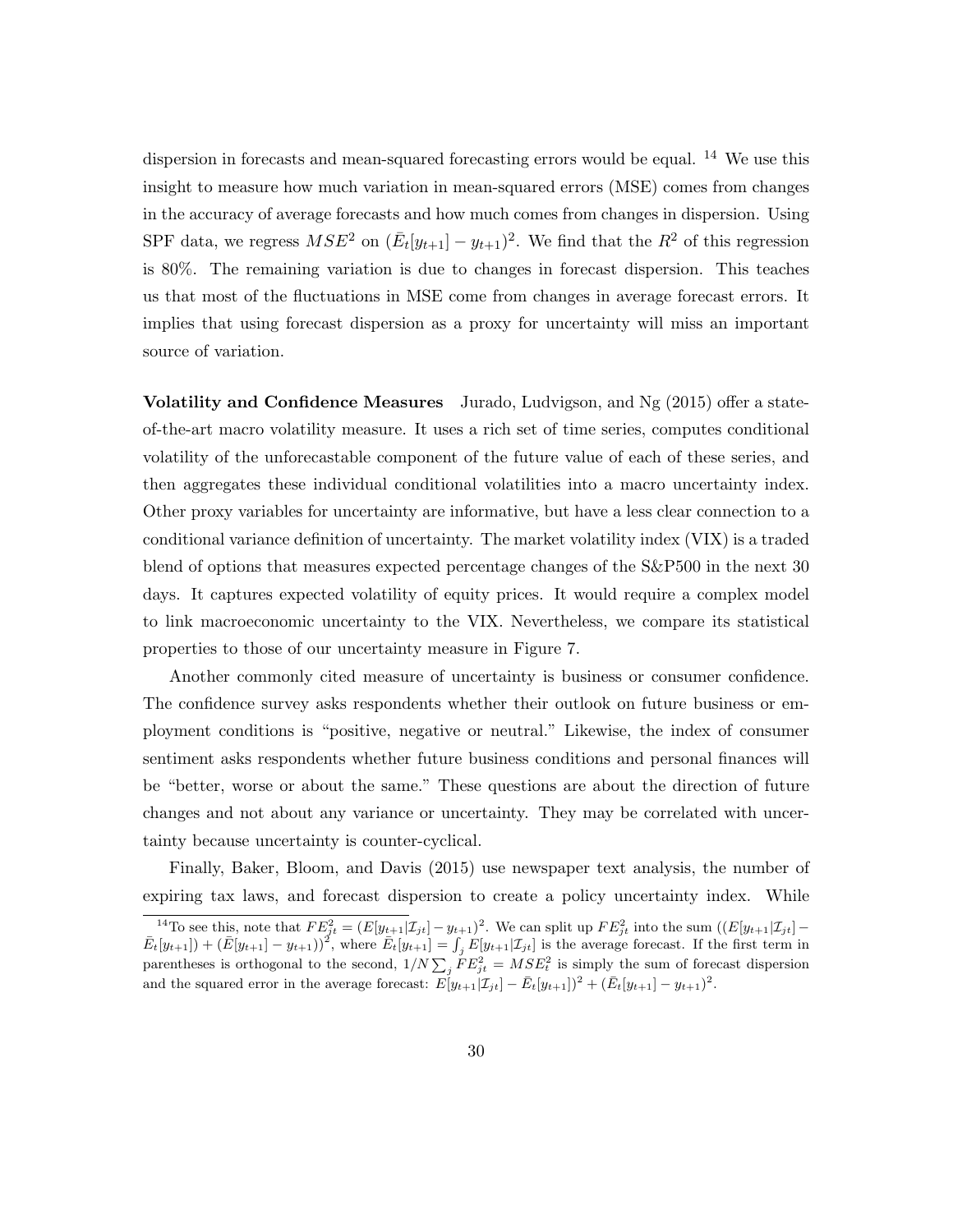the qualitative nature of the data precludes any theoretical comparison, we include it for comparison as an influential alternative.



Figure 7: Comparing variables used to measure uncertainty in the literature. See Table 3 for definitions and sources.

|                     | Mean   | Standard  | autocorr | correlation    | correlation |
|---------------------|--------|-----------|----------|----------------|-------------|
|                     |        | deviation |          | with $y_{t+1}$ | with $U_t$  |
| JLN index           | 69.78  | 9.54      | 0.32     | $-0.51$        | 30.6%       |
| forecast MSE        | 2.64\% | 1.53%     | 0.48     | 0.04           | $-15.4\%$   |
| forecast dispersion | 1.54%  | 0.95%     | 0.74     | $-0.19$        | $-15.2\%$   |
| VIX-                | 20.55  | 7.81      | 0.58     | $-0.41$        | 40.2%       |
| BBD index           | 105.95 | 31.79     | 0.65     | $-0.41$        | 60.0%       |

Table 3: Properties of uncertainty measures used in the literature. JLN index is the uncertainty measure from Jurado, Ludvigson, and Ng (2015). Forecast MSE and dispersion are defined in (11) and (10) and use data from 1968:Q4-2011:Q4. Growth forecast is constructed as  $ln(E_t(GDP_t))$  –  $ln(E_t(GDP_{t-1}))$ . VIX<sub>t</sub> is the Chicago Board Options Exchange Volatility Index closing price on the last day of quarter t, from 1990:Q1-2011:Q4. BBD index is the uncertainty measure from Baker, Bloom, and Davis (2015).  $\tilde{U}_t$  is uncertainty from our skewed model, measured as the log deviation from trend (eq. 6).

Comparing Uncertainty Proxies to Model-Generated Uncertainty Figure 7 plots each of the uncertainty proxies. There is considerable comovement, but also substantial variation in the dynamics of each process. These are clearly not measures of the same stochastic process, each with independent observation noise. Furthermore, they have prop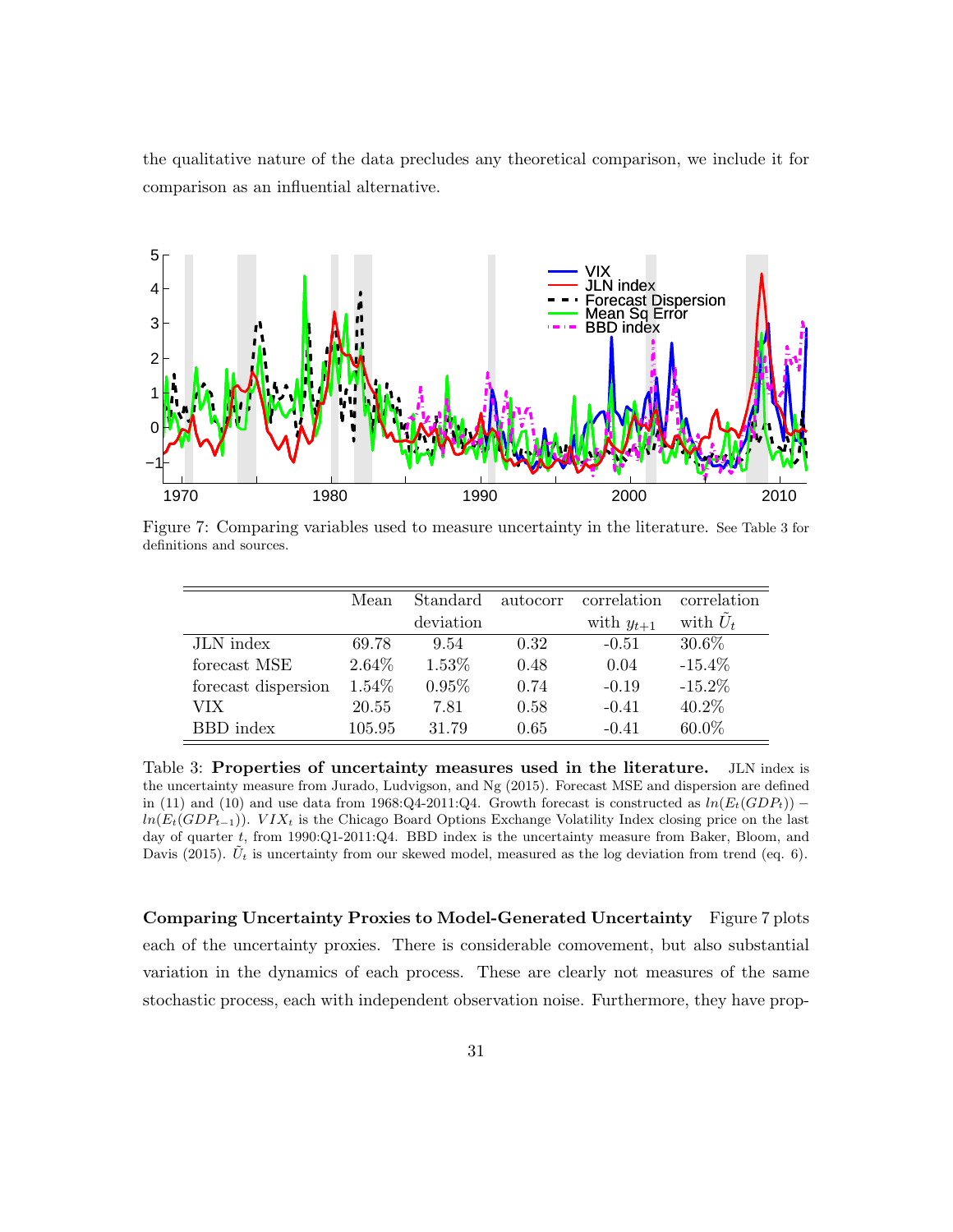erties that are quite different from our model-implied uncertainty metric. Table 3 shows that our uncertainty metric is negatively correlated with traditional measures of volatility, but is highly correlated with Baker, Bloom, and Davis (2015) policy uncertainty index, the volatility index (VIX) and the Jurado, Ludvigson, and Ng (2015) stochastic volatility measure.

Inferring Uncertainty From Probability Forecasts One way to infer the uncertainty of an economic forecaster is to ask them about the probabilities of various events. The SPF asks about the probability that GDP growth exceeds 6%, is between 5-5.9%, between 4-4.9%, . . . , and below -2%. The survey averages across all forecasters and reports a single average probability for each bin. Since this data does not completely describe a conditional distribution, computing the conditional variance requires approximation. The most obvious approximation is to assume that these are probabilities of ten discrete growth rates, each corresponding to the mid-point of a bin.<sup>15</sup>

The resulting conditional variance series is not very informative. It hardly varies (range is [0.0072, 0.0099]). It does not spike in the financial crisis. In fact, the SPF-implied variance suggests that uncertainty in 2008 was roughly the same as it was in 2003. The problem is that the growth rates are top- and bottom-coded. All extremely bad GDP events are grouped in the bin "growth less than 2%." If there is a very high probability of growth below 2%, then since most of the probability is concentrated in one bin, variance and, thus, uncertainty is low.

The main point of our paper is that most uncertainty shocks come from changes in the probabilities of extreme events. This survey truncates extremes and, therefore, fails to capture most changes in uncertainty.

<sup>&</sup>lt;sup>15</sup>For example, when agents assign a probability to  $1-2\%$  GDP growth, we treat this as if that is the probability placed on the outcome of  $1.5\%$  GDP growth. When the agent says that there is probability  $p_{6.5}$ of growth above 6%, we treat this as probability  $p_{6.5}$  placed on the outcome  $y_{t+1} = 6.5\%$ . And if the agent reports probability  $p_{-2.5}$  of growth below -2%, we place probability of  $p_{-2.5}$  on  $y_{t+1} = -2.5\%$ . Then, the expected rate of GDP growth is  $\bar{y} = \sum_{m \in M} p_m m$  for  $M = \{-2.5, -1.5, \dots, 6.5\}$ . Finally, the conditional variance of beliefs about GDP growth are  $var[y|I] = \sum_{m \in M} p_m (m - \bar{y})^2$ .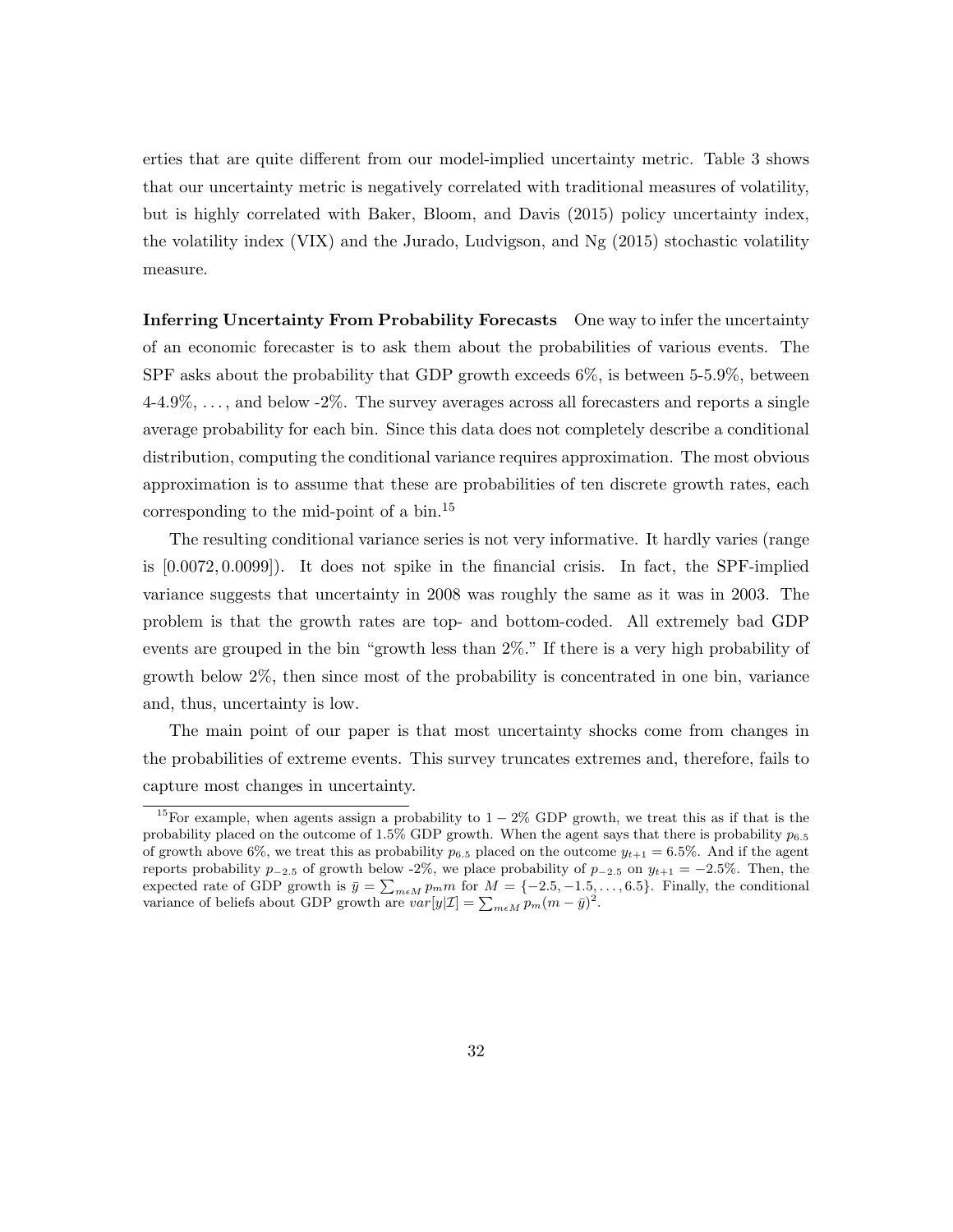# 6 Conclusions

Theories based on news shocks, uncertainty shocks, higher-order uncertainty shocks, tail risk shocks, and belief shocks generally have been influential in macroeconomics. But they leave unanswered the question: Why do beliefs fluctuate in this way? Just like output arises from feeding inputs into a technology, beliefs arise from feeding information sets into a belief-formation procedure. Just like a complete theory explains why the inputs and output change, it should also tell us why beliefs change.

In this paper, we consider a Bayesian belief-formation mechanism that allows for estimation of tail risk. We feed in an information set that is simply the real-time available GDP history and a reference forecasting model that the forecaster estimates in the real time just like an econometrician. We find that these simple ingredients produce large, countercyclical fluctuations in tail risk and uncertainty. Furthermore, without any preference assumptions, they produce a downward bias in mean beliefs that resembles ambiguity or robustness.

This theory of the origins of belief shocks suggests a change in our approach to measurement. Most economic uncertainty measures ignore parameter estimation uncertainty. Sometimes referred to as "rational expectations econometrics," the traditional approach entails estimating a model on the full sample of data and then treating the estimated parameters as truth to infer what the volatility of innovations was in each period in the past. In equating volatility with uncertainty, the econometrician assumes that the uncertain agent knows the true distribution of outcomes at every moment in time and is only uncertain about which outcome will be chosen from this distribution. Assuming such precise knowledge of the economic model rules out most uncertainty and ignores many sources of uncertainty shocks.

We explore the uncertainty shocks that arise when an agent is not endowed with knowledge of the true economic model and needs to estimate it, just like an econometrician. The conditional variance of this agent's forecast, his uncertainty, is much higher and varies more than volatility does. When the agent considers skewed distributions of outcomes, new data or real-time revisions to existing data can change his beliefs about the skewness of the distribution, and thus the probability of extreme events. Small changes in the estimated skewness can increase or decrease the probability of these tail events many-fold. Because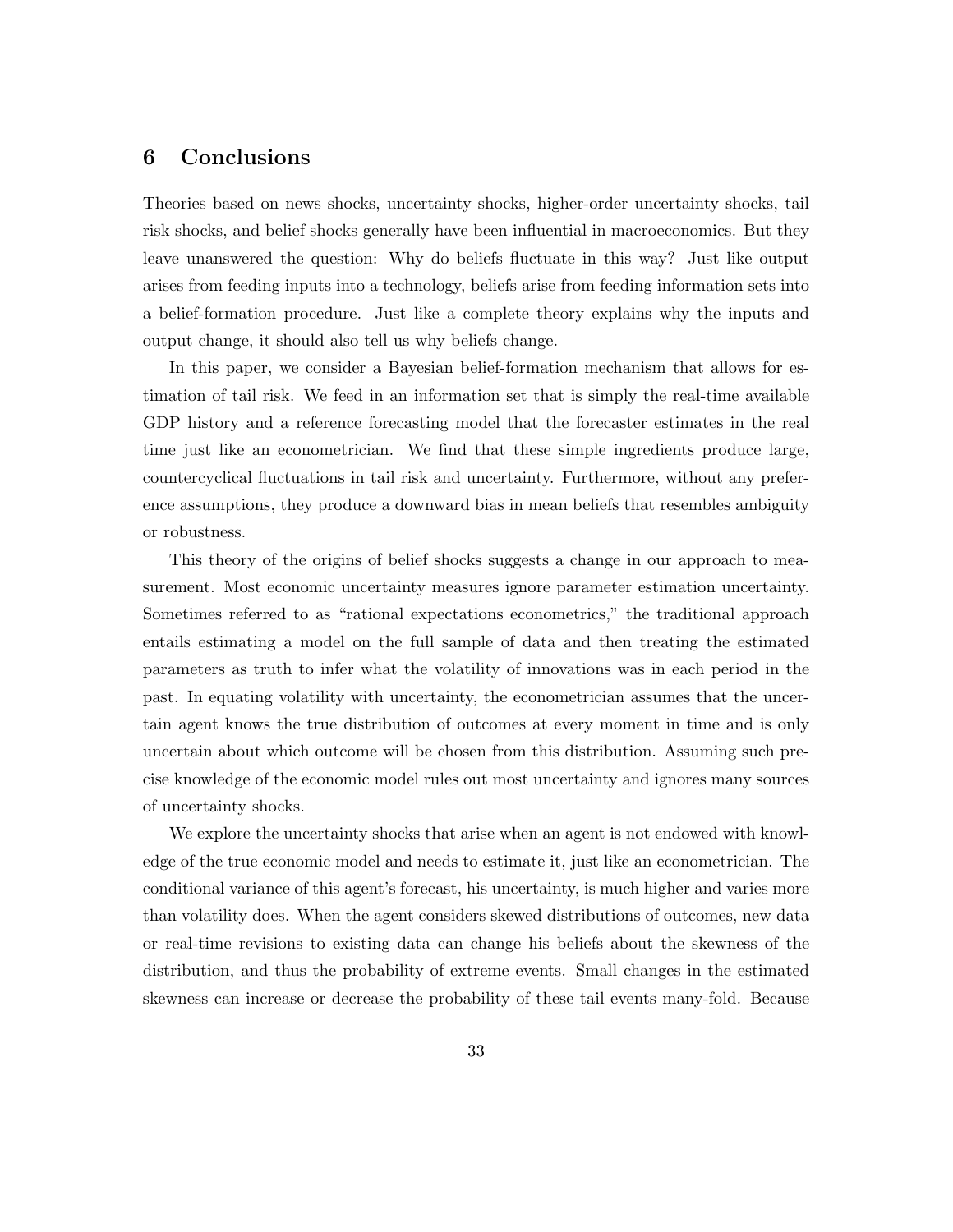tail events are so far from the mean outcome, changes in their probability have a large effect on conditional variance, which translates into large shocks to uncertainty. Thus, our message is that beliefs about black swans, extreme events that are never observed, but whose probability is inferred from a forecasting model, are responsible for much of the shocks to macroeconomic uncertainty.

This paper has focused on the belief formation process. In our approach disciplined by the data we uncovered the mechanisms that make uncertainty fluctuate over time. As such, this paper is a foundation on which other theories can build. Kozeniauskas, Orlik, and Veldkamp (2014) show how a similar mechanism can be embedded in a production economy with heterogeneous information, forecast dispersion and heterogeneous firm outputs. Our mechanism could also be used to model default risk. Since "black swan" probabilities could be interpreted as default probabilities, the model would then tell us what kinds of data realizations trigger high default premia and debt crises. In another project, our mechanism could be embedded in a consumption-based asset pricing model. We know that a well-engineered stochastic process for time-varying rare event probabilities can match many features of equity returns. Our tools could be used to estimate these rare event probabilities and assess whether the estimates explain asset return puzzles.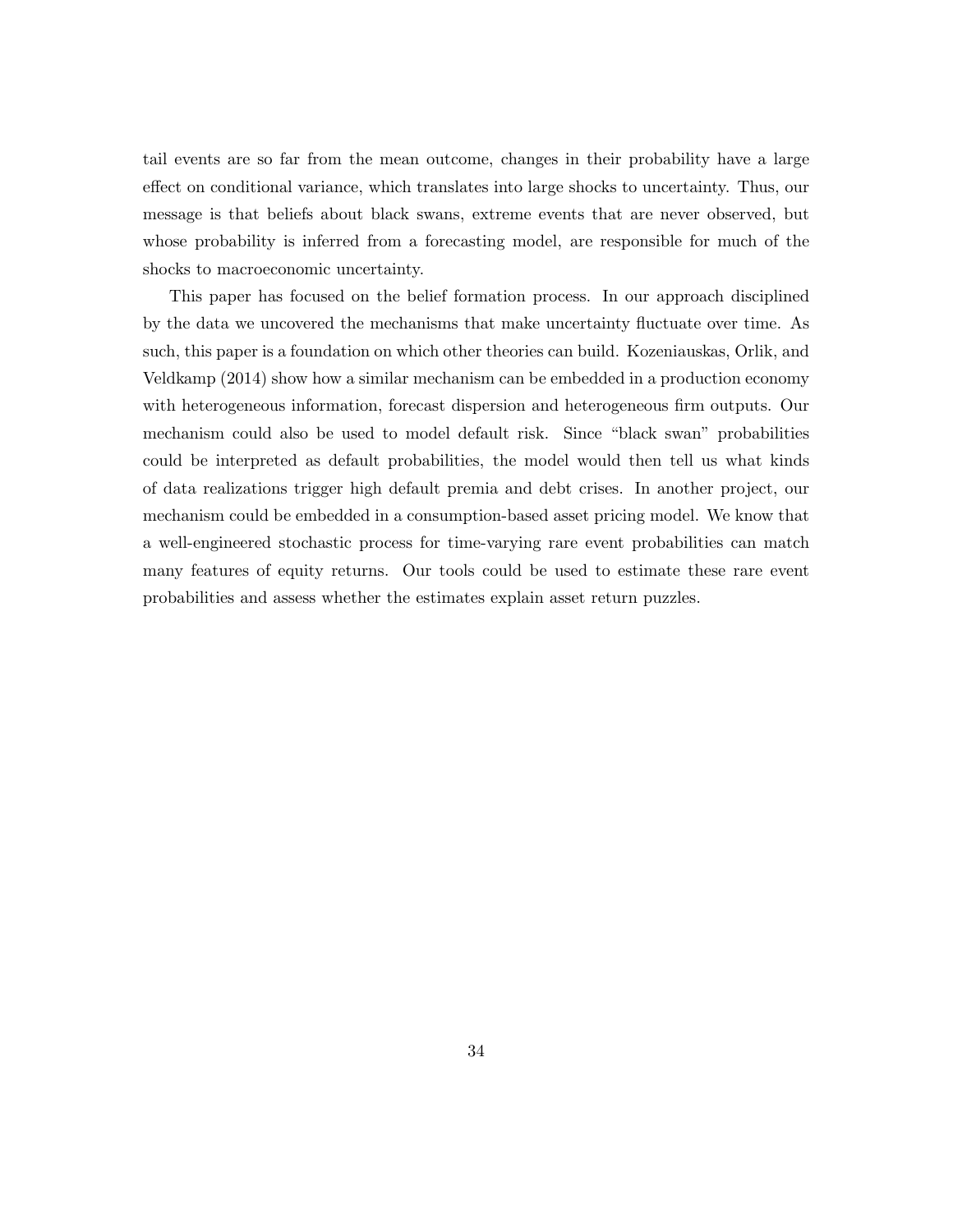# References

- Albagli, E., C. Hellwig, and A. Tsyvinski (2015): "A Theory of Asset Pricing Based on Heterogeneous Information," Yale University working paper.
- AMADOR, M., AND P.-O. WEILL (2010): "Learning from prices: Public communication and welfare," Journal of Political Economy, 118, 866–907.
- Angeletos, G., and J. La'O (2013): "Sentiments," Econometrica, 81(2), 739–780.
- BACCHETTA, P., C. TILLE, AND E. VAN WINCOOP (2012): "Self-Fulfilling Risk Panics," American Economic Review, 102(7), 3674–3700.
- BACHMANN, R., AND C. BAYER (2013): "Wait-and-See Business Cycles?," Journal of Monetary Economics,  $60(6)$ ,  $704-719$ .
- (2014): "Investment Dispersion and the Business Cycle," American Economic Review, 104(4), 1392–1416.
- BACHMANN, R., S. ELSTNER, AND E. SIMS (2013): "Uncertainty and Economic Activity: Evidence from Business Survey Data," American Economic Journal: Macroeconomics, 5(2), 217–249.
- BACHMANN, R., AND G. MOSCARINI (2012): "Business Cycles and Endogenous Uncertainty," Yale University working paper.
- Baker, S., N. Bloom, and S. Davis (2015): "Measuring Economic Policy Uncertainty," Stanford University working paper.
- Baley, I., and A. Blanco (2015): "Menu Costs, Uncertainty Cycles and the Propagation of Nominal Shocks," New York University working paper.
- BANSAL, R., AND I. SHALIASTOVICH (2010): "Confidence Risk and Asset Prices," American Economic Review, 100(2), 537–41.
- Barro, R. (2006): "Rare Disasters and Asset Markets in the Twentieth Century," The Quarterly Journal of Economics, 121(3), 823–866.
- BASU, S., AND B. BUNDICK (2012): "Uncertainty Shocks in a Model of Effective Demand," Boston College working paper.
- BIDDER, R., AND M. SMITH (2012): "Robust Animal Spirits," Journal of Monetary Economics, 59(8), 738–750.
- Bloom, N. (2009): "The Impact of Uncertainty Shocks," Econometrica, 77(3), 623–685.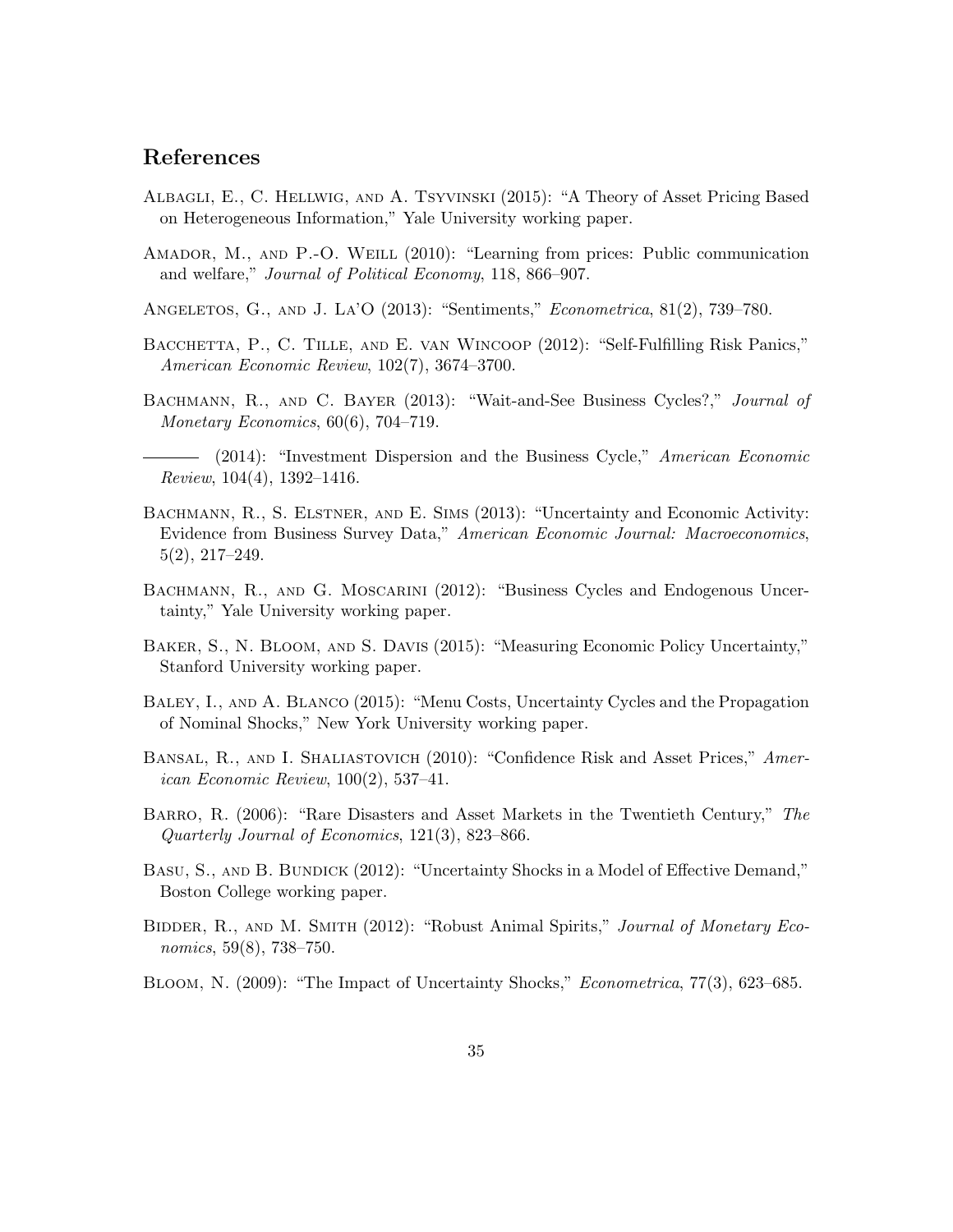- Bloom, N., M. Floetotto, N. Jaimovich, I. Sapora-Eksten, and S. Terry (2012): "Really Uncertain Business Cycles," NBER working paper 13385.
- BORN, B., AND J. PFEIFER (2012): "A practical guide to volatility forecasting through calm and storm," The Journal of Risk, 3-22, 14.

- (2014): "Policy risk and the business cycle," *Journal of Monetary Economics*, 68, 68–85.

- Box, M. (1971): "Bias in Nonlinear Estimation," The Journal of the Royal Statistical Society, 171-201, 33(2).
- Breon-Drish, B. (2015): "On Existence and Uniqueness of Equilibrium in a Class of Noisy Rational Expectations Models," Review of Economic Studies, forthcoming.
- Bruno, V., and H. Shin (2015): "Capital Flows, Cross-Border Banking and Global Liquidity," Journal of Monetary Economics, 71, 119–132.
- Chabakauri, G., K. Zachariadis, and K. Yuan (2015): "Multi-Asset Noisy Rational Expectations Equilibrium with Contingent Claims," LSE working paper.
- Chen, H., W. Dou, and L. Kogan (2013): "Measuring the Dark Matter in Asset Pricing Models," MIT working paper.
- Christiano, L., R. Motto, and M. Rostagno (2014): "Risk Shocks," American Economic Review, 104(1), 27–65.
- Cogley, T., and T. Sargent (2005): "The Conquest of US Inflation: Learning and Robustness to Model Uncertainty," Review of Economic Dynamics, 8, 528–563.
- Collin-Dufresne, P., M. Johannes, and L. Lochstoer (2013): "Parameter Learning in General Equilibrium: The Asset Pricing Implications," Columbia University working paper.
- DEL NEGRO, M., AND F. SCHORFHEIDE (2011): "Bayesian Macroeconometrics," in The Oxford Handbook of Bayesian Econometrics, ed. by J. Geweke, G. Koop, and H. van Dijk. Oxford University Press.
- DIETHER, K., C. MALLOY, AND A. SCHERBINA (2002): "Differences of Opinion and the Cross-Section of Stock Returns," Journal of Finance, 57, 2113–2141.
- ELLIOTT, G., AND A. TIMMERMANN (2008): "Economic Forecasting," Journal of Economic Literature,  $46(1)$ , 3-56.
- FAJGELBAUM, P., E. SCHAAL, AND M. TASCHEREAU-DUMOUCHEL (2014): "Uncertainty Traps," NBER Working Paper No. 19973.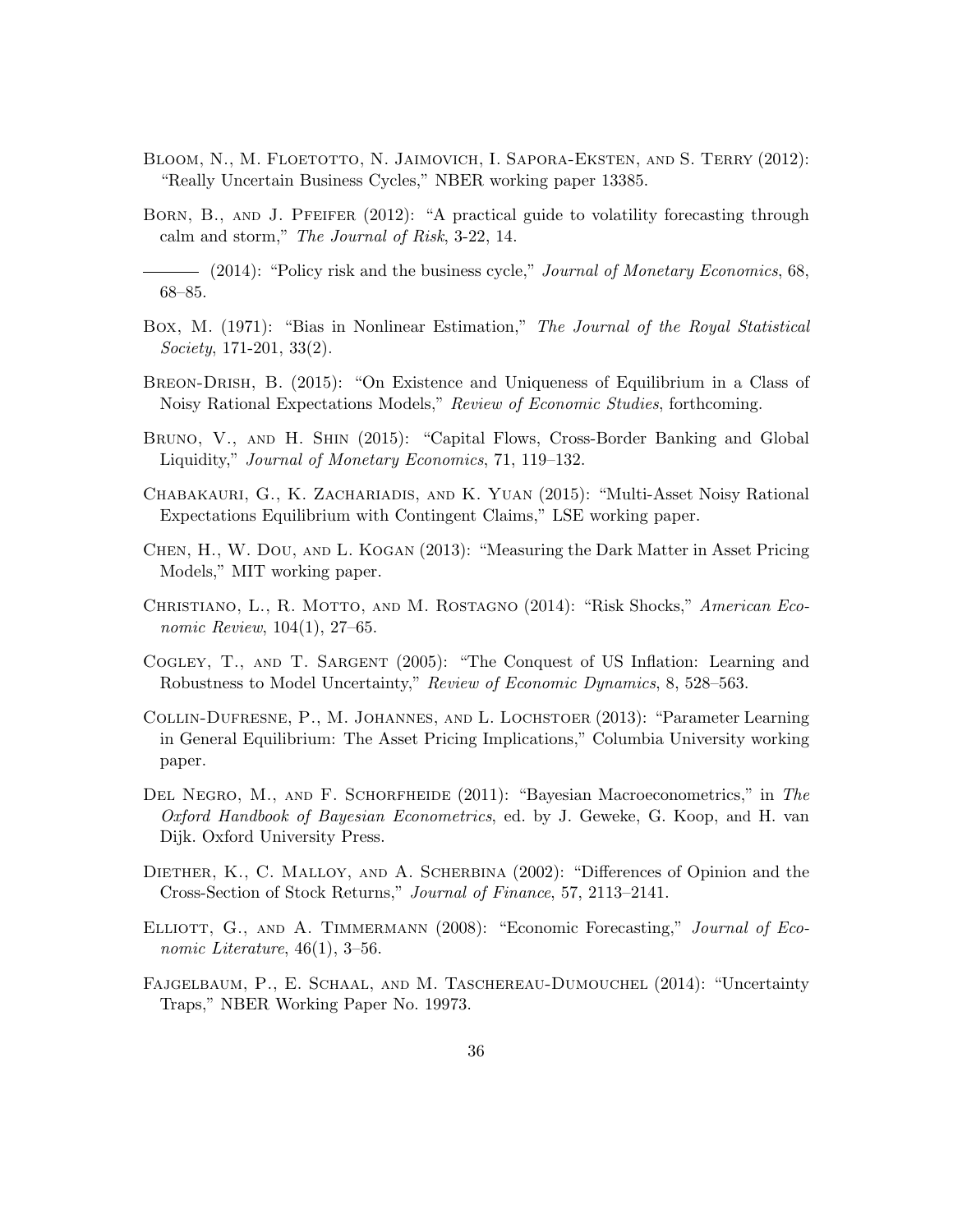- Gao, G., and Z. Song (2015): "Rare Disaster Concerns Everywhere," Cornell working paper.
- GIACOMINI, R., AND B. ROSSI (2013): "Forecasting in Macroeconomics,," in Handbook of Research Methods and Applications on Empirical Macroeconomics, ed. by N. Hashimzade, and M. Thornton. Edward Elgar.
- GIGLIO, S., B. KELLY, AND S. PRUITT (2015): "Systemic Risk and the Macroeconomy: An Empirical Evaluation," Journal of Financial Economics, forthcoming.
- GOURIO, F. (2012): "Disaster Risk and Business Cycles," American Economic Review, 102(6), 2734–66.
- Hansen, L. (2007): "Beliefs, Doubts and Learning: Valuing Macroeconomic Risk," American Economic Review, 97(2), 1–30.
- HEADRICK, T. (2010): Statistical Simulation: Power Method Polynomials and Other Transformations. CRC Press: Carbondale, IL, first edn.
- HOAGLIN, D., F. MOSTELLER, AND J. TUKEY (1985): Exploring Data Tables, Trends and Shapes. John Wiley & Sons: New York, NY, first edn.
- Ilut, C., and M. Schneider (2014): "Ambiguous Business Cycles," American Economic Review, 104(8), 2368—2399.
- Johannes, M., L. Lochstoer, and Y. Mou (forthcoming): "Learning About Consumption Dynamics," Journal of Finance.
- Johnson, T. (2004): "Forecast Dispersion and the Cross Section of Expected Returns," Journal of Finance, 59, 1957–1978.
- Jovanovic, B. (2006): "Asymmetric Cycles," Review of Economic Studies, 73, 145–162.
- JURADO, K., S. LUDVIGSON, AND S. NG (2015): "Measuring Uncertainty," American Economic Review, 105(3), 1177–1216.
- Justiniano, A., and G. Primiceri (2008): "Time-Varying Volatility of Macroeconomic Fluctuations," American Economic Review, 98(3), 604–641.
- Kacperczyk, M., J. Nosal, and L. Stevens (2015): "Investor Sophistication and Capital Income Inequality," working paper.
- Kelly, B., and H. Jiang (2014): "Tail Risk and Asset Prices," Review of Financial Studies, forthcoming.
- Kozeniauskas, N., A. Orlik, and L. Veldkamp (2014): "Black Swans and the Many Shades of Uncertainty," New York University working paper.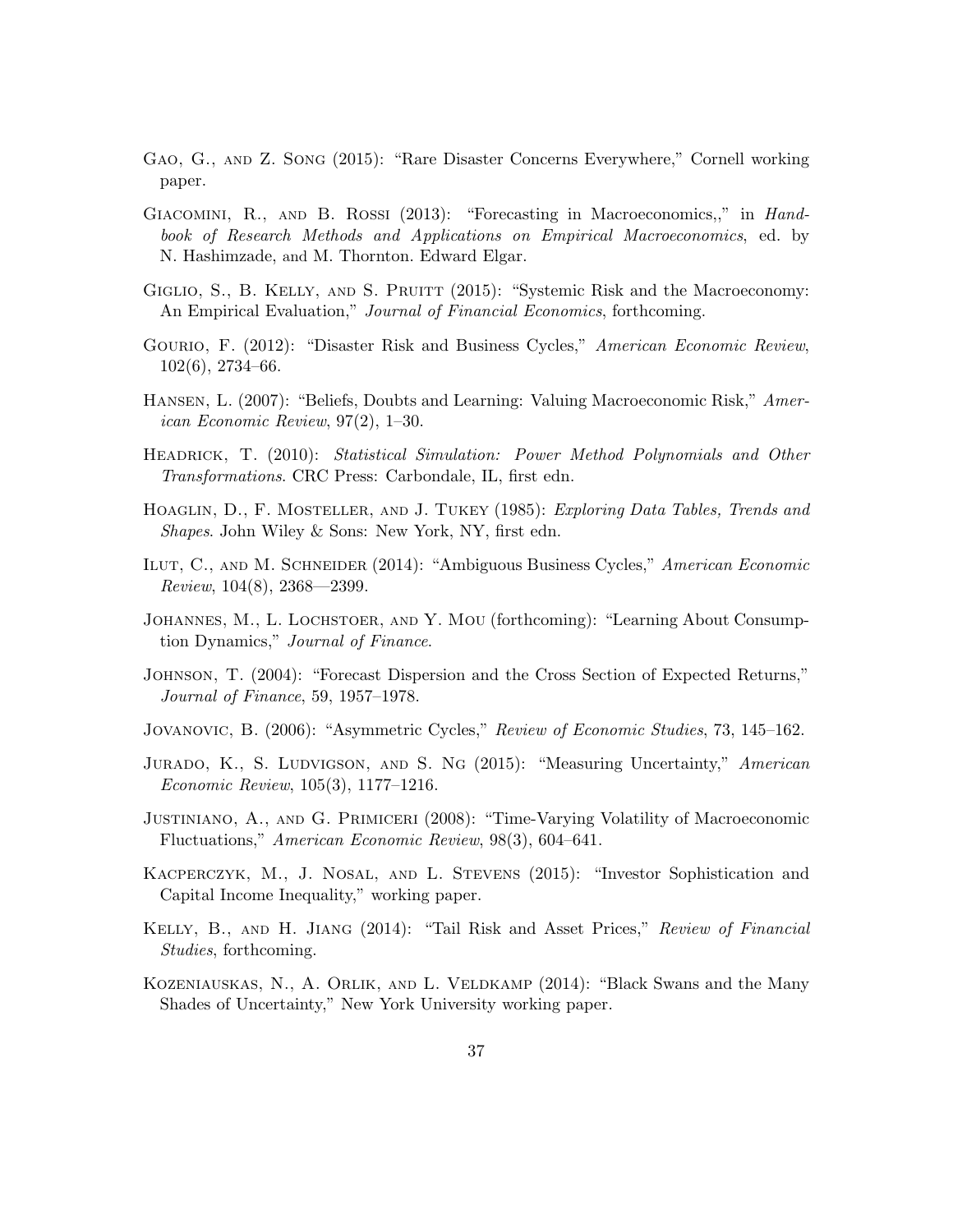- MACKOWIAK, B., AND M. WIEDERHOLT (2009): "Optimal sticky prices under rational inattention," American Economic Review, 99 (3), 769–803.
- Matejka, F., and A. McKay (2015): "Rational Inattention to Discrete Choices: A New Foundation for the Multinomial Logit Model," American Economic Review, 105(1), 272– 98.
- Nimark, K. (2014): "Man-Bites-Dog Business Cycles," American Economic Review, 104(8), 2320–2367.
- PASTOR, L., AND P. VERONESI (2012): "Uncertainty about Government Policy and Stock Prices," Journal of Finance, 67(4), 1219–1264.
- Reis, R. (2006): "Inattentive producers," Review of Economic Studies, 73(3), 793–821.
- RIETZ, T. (1988): "The Equity Risk Premium: A Solution," Journal of Monetary Economics, 22(1), 117–131.
- Roberts, G., A. Gelman, and W. Gilks (1997): "Weak Convergence and Optimal Scaling of Random Walk Metropolis Algorithms," Annals of Applied Probability, 7(1), 110–120.
- Stock, J., and M. Watson (2012): "Disentangling the Channels of the 2007-2009 Recession," Brookings Papers on Economic Activity, pp. 81–135.
- STRAUB, L., AND R. ULBRICHT (2013): "Credit Crunches, Information Failures, and the Persistence of Pessimism," Toulouse School of Economics working paper.
- TALEB, N. N. (2010): The Black Swan: The Impact of the Highly Improbable. Random House.
- Van Nieuwerburgh, S., and L. Veldkamp (2006): "Learning Asymmetries in Real Business Cycles," Journal of Monetary Economics, 53(4), 753–772.
- WACHTER, J. (2013): "Can Time-Varying Risk or Rare Disasters Explain Aggregate Stock Market Volatility?," Journal of Finance, 68(3), 987-1035.
- WIELAND, V., AND M. H. WOLTERS (2013): "Forecasting and policy making," in Handbook of economic forecasting, ed. by G. Elliott, and A. Timmermann. North-Holland Amsterdam.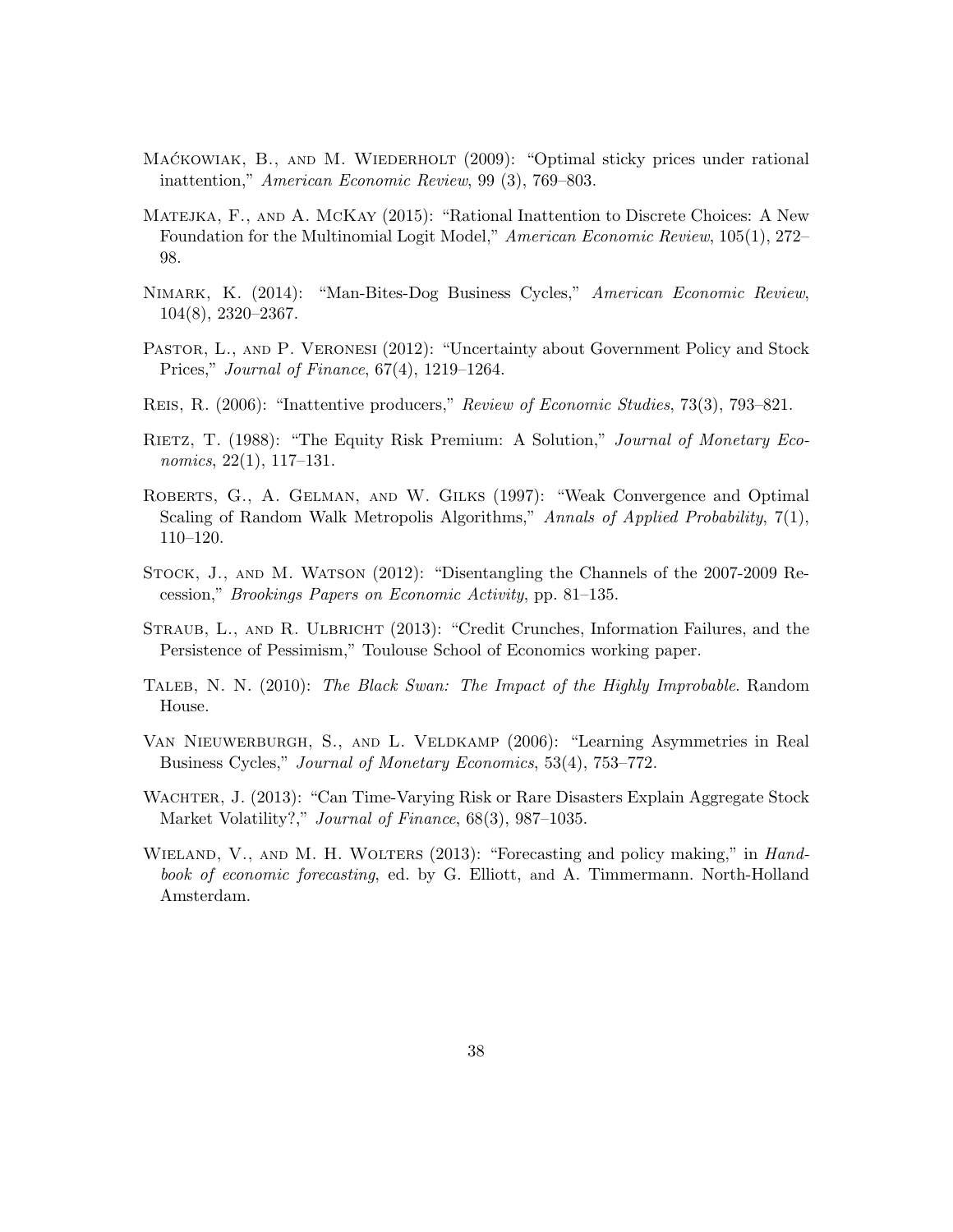## A Proofs

Lemma 1: Skewness and the concave change of measure We can write the skewness of y (times the variance, which is always positive) as

$$
E[(y - E[y])^{3}] = \int (y - E[y])^{3} \phi(g^{-1}(y)) dy
$$
\n(12)

where  $\phi(g^{-1}(y))$  is the probability density of y, by assumption. Using the change of variable rule, we can replace y with  $g(x)$ .

$$
E[(g(x) - E[g(x)])^3] = \int (g(x) - E[g(x)])^3 \frac{\partial g}{\partial x} \phi(x) dx \tag{13}
$$

Note that we replaced  $\phi(g^{-1}(g(x))) = \phi(x)$ , meaning that x is a standard normal variable.

Because q is increasing and concave,  $\partial q/\partial x$  is positive and decreasing in x.

If  $\partial g/\partial x$  were a constant, then 13 would be the skewness of a normal variable, which is zero. Thus,

$$
- \int_{-\infty}^{0} (g(x) - E[g(x)])^3 \phi(x) dx = \int_{0}^{\infty} (g(x) - E[g(x)])^3 \phi(x) dx
$$

Since  $\partial q/\partial x$  is positive and decreasing, it is higher for any  $y < 0$  than it is for any  $y > 0$ and since both sides of the inequality are positive

$$
-\int_{-\infty}^{0} (g(x) - E[g(x)])^3 \frac{\partial g}{\partial x} \phi(x) dx > \int_{0}^{\infty} (g(x) - E[g(x)])^3 \frac{\partial g}{\partial x} \phi(x) dx
$$

Adding the negative of the left side to both sides of the inequality reveals that

$$
E[(g(x) - E[g(x)])^3] = \int (g(x) - E[g(x)])^3 \frac{\partial g}{\partial x} \phi(x) dx < 0.
$$

**Lemma 2: Forecast bias.** In the forecast  $\hat{y} \equiv \int \int \int y f(y|\mu', \sigma') g(\mu'|\sigma') h(\sigma') dy d\mu' d\sigma'$ , we can substitute  $g(x)$  for y and substitute  $x = g^{-1}(y)$  into  $\phi((g^{-1}(y) - \mu)/\sigma) = f(y)$  to get

$$
\hat{y} = \int \int \int g(x) \phi((x - \mu')/\sigma') g(\mu'|\sigma') h(\sigma') dg(x) d\mu' d\sigma'
$$

Then, we can define  $\tilde{x} = (x - \mu)/\sigma$  and substitute it in for x:

$$
\hat{y} = \int \int \int g(\mu' + \sigma' \tilde{x}) \phi(\tilde{x}) g(\mu'|\sigma') h(\sigma') dg(x) d\mu' d\sigma'
$$

Note that the inside integral evaluated at  $\mu' = \mu$  and  $\sigma' = \sigma$  is the true mean of y:  $\bar{y} \equiv \int y f(y|\mu, \sigma) dy = \int g(\mu + \sigma \tilde{x}) \phi(\tilde{x}) dg(x)$ . Let us use the notation  $\tilde{y}(\mu', \sigma') = \int g(\mu' + \sigma \tilde{x}) \phi(\tilde{x}) dg(x)$ .  $\sigma'$  $\tilde{x}$ ) $\phi(\tilde{x})dg(x)$  to denote the mean of y, given any mean and variance parameters  $\mu'$  and  $\sigma'$ . Notice that since g is assumed to be a concave function,  $\tilde{y}$  is concave in the parameters  $\mu'$ and  $\sigma'$ . Then, by Jensen's inequality, we know that for any concave function  $\tilde{y}, E[\tilde{y}(\mu, \sigma)]$  <  $\tilde{y}(\mu, \sigma)$ . Note by inspection that  $E[\tilde{y}(\mu, \sigma)] = \hat{y}$  and  $\tilde{y}(\mu, \sigma) = \bar{y}$  and the result follows.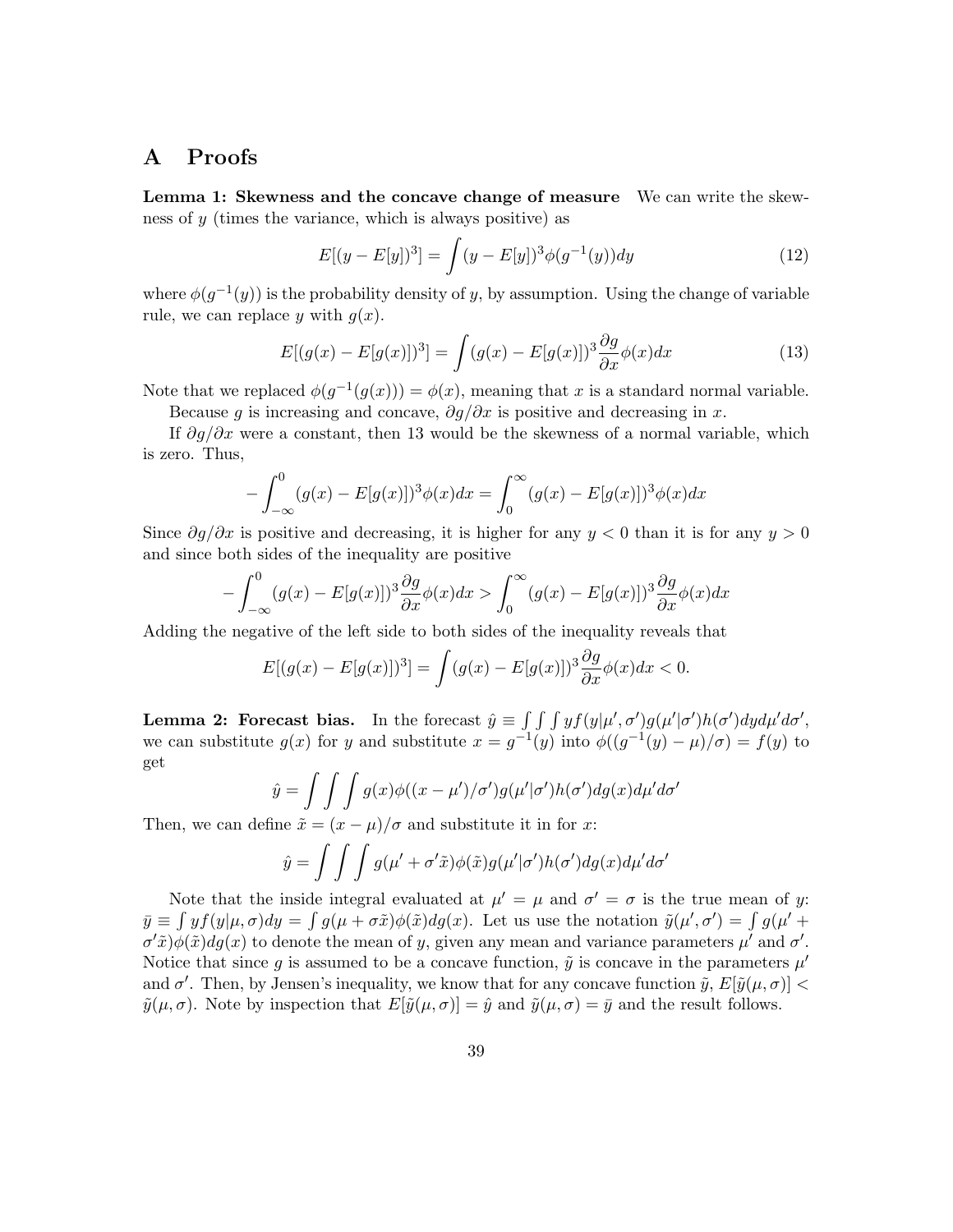## B Estimating the model

In what follows we show how to use Metropolis-Hastings algorithm to generate samples from  $p(\theta | y^t)$  for each  $t = 1, 2, ..., T$ . <sup>16</sup>

The general idea of MCMC methods is to design a Markov chain whose stationary distribution,  $\pi$  (with  $\pi T = \pi$  where T is a transitional kernel), is the distribution p we are seeking to characterize. In particular, the Metropolis-Hastings sampling algorithm constructs an ergodic Markov chain that satisfies a detailed balance property with respect to  $p$  and, therefore, produces the respective approximate samples. The transition kernel of that chain, T, is constructed based on sampling from a proposal conditional distribution  $q(\theta|\theta^{(d)})$  where d denotes the number of the sampling step. Specifically, given the d-step in the random walk  $\theta^{(d)}$  the next-step  $\theta^{(d+1)}$  is generated as follows

$$
\theta^{(d+1)} = \begin{cases} \theta' & \text{with probability } \alpha(\theta^{(d)}, \theta') = \min\left(1, \frac{p(\theta'|y^t)}{p(\theta^{(d)}|y^t)} \frac{q(\theta^{(d)}|\theta')}{q(\theta'|\theta^{(d)})}\right) \\ \theta^{(d)} & \text{with probability } 1 - \alpha(\theta^{(d)}, \theta') \end{cases}
$$

where  $\theta' \sim q\left(\theta|\theta^{(d)}\right)$ .

In our application, the simulation of the parameters is done through simple random walk proposals or multiplicative random walk proposals in case of variance parameters<sup>17</sup>.

The standard deviations of the shocks in the random walk proposals can be adjusted to optimize the performance of the sampler. Choosing a proposal with small variance would result in relatively high acceptance rates but with strongly correlated consecutive samples. See Roberts, Gelman, and Gilks (1997) for the results on optimal scaling of the random walk Metropolis algorithm.

Since the proposals are independent of each other and symmetric in all the cases, we have  $q(\theta|\theta') = q(\theta'|\theta)$ , and the acceptance probability simplifies to min  $\left(1, \frac{p(\theta'|y^t)}{p(\theta^{(d)}|y^t)}\right)$  $p\bigl(\theta^{(d)}|y^{t}\bigr)$  $\big)$ . To compute that acceptance ratio, note that the posterior distribution  $p\left(\theta|y^t\right)$  is given by

$$
p\left(\theta|y^{t}\right) = \frac{p\left(y^{t}|\theta\right)p\left(\theta\right)}{p\left(y^{t}\right)}
$$

$$
q_{ij} = \frac{\omega_{ij}}{\sum_j \omega_{ij}}, \quad \omega_{ij} > 0, \quad j \in \{1, ..., N\}
$$

$$
\log \omega'_{ij} = \log \omega_{ij} + \tau_{\omega} \xi_{\omega} \tag{14}
$$

<sup>&</sup>lt;sup>16</sup>We drop here the dependence on  $M$  hoping that no confusion arises.

 $17$ In the case of the transition probability matrix for the hidden state in the skewed stochastic volatility model, the move is slightly more involved due to the constraint on the sum of rows. We reparameterize each row  $(q_{i1}, ..., q_{iN})$  as

so that the summation constraint does not hinder the random walk. The proposed move on  $\omega_{ij}$  is then given by

where  $\xi_{\omega} \sim \mathcal{N}(0, 1)$ . Note that this reparametrization requires that we select a prior distribution on  $\omega_{ij}$ rather than on  $q_{ij}$ .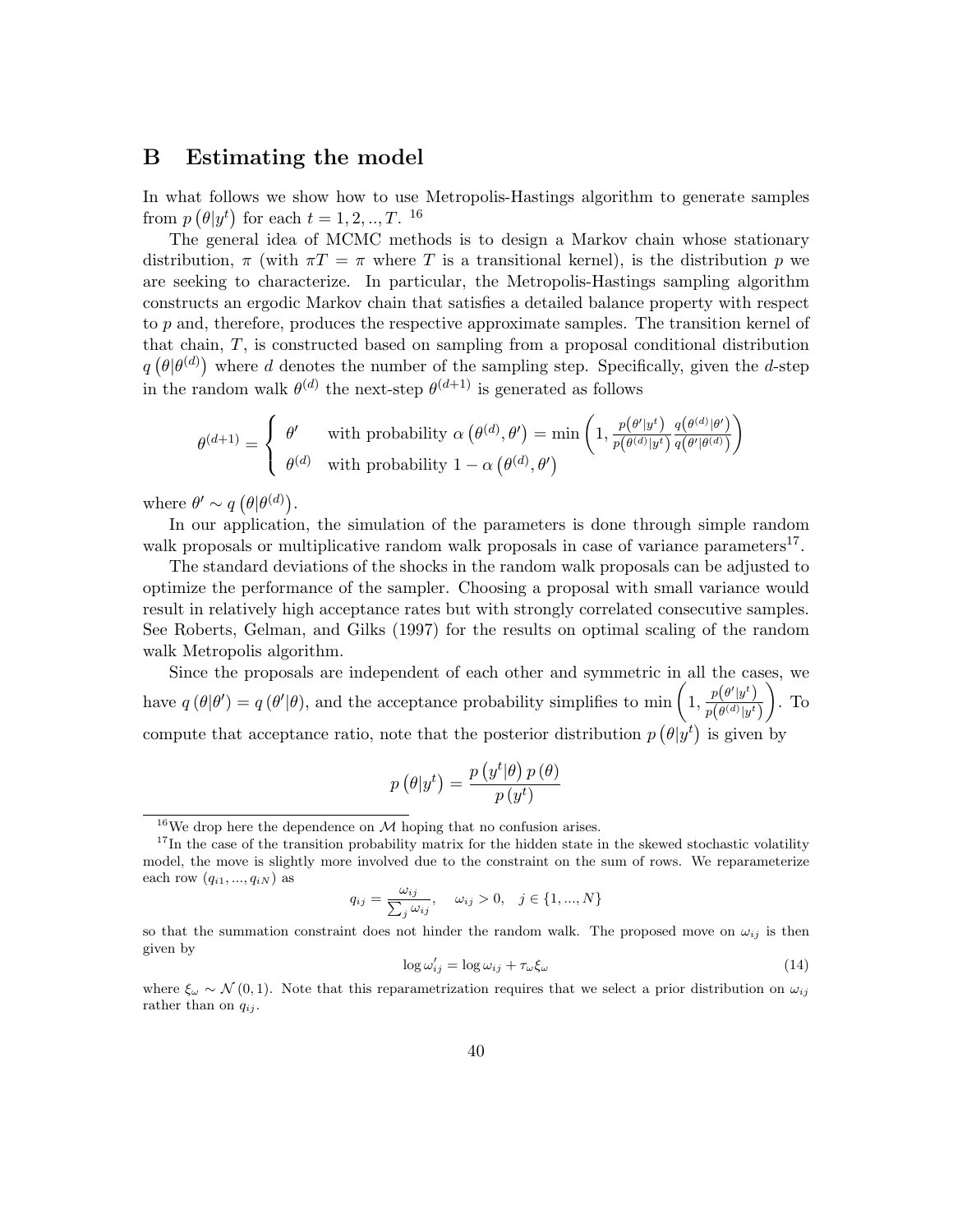where  $p(y^t) = \int p(y^t|\theta) p(\theta) d\theta$  is the marginal likelihood (or data density).

In turn, the predictive distribution of the data,  $p(y_{t+1}|y^t, \theta)$  can be obtained as an integral against the filtering distribution obtained through the Kalman filter.

Estimating Prior Beliefs To discipline the priors, we use historical data, i.e. the vintage of the data as of 1968:Q3 (1947:Q2-1968:Q2). We use uniform priors on all the parameters, and estimate respective models using Bayesian techniques described above. The mean and standard deviations of the posterior parameter distributions as of 1968:Q3 become the moments of the prior distributions for respective parameters that will be used in the real-time estimation from 1968:Q4 onwards. The results for the respective models are reported in the tables below.

To compute volatility in these models, we fix parameters at the estimated means of these prior distributions. Figure 8 plots the priors and the evolution of parameter beliefs over the sample.

|                       | Normal |      | <b>Skewed</b> |       |
|-----------------------|--------|------|---------------|-------|
| Parameter Mean Stdev  |        |      | Mean          | Stdev |
| C                     | 2.35   | 0.68 | 41.27         | 6.97  |
| $\rho$                | 0.47   | 0.12 | 0.05          | 0.07  |
| $\overline{\sigma}^2$ | 4.89   | 3.45 | 0.02          | 0.01  |
|                       | 15.92  | 4.47 | 0.005         | 0.007 |

Table 4: Moments of the prior distributions in the linear-normal and skewed models.